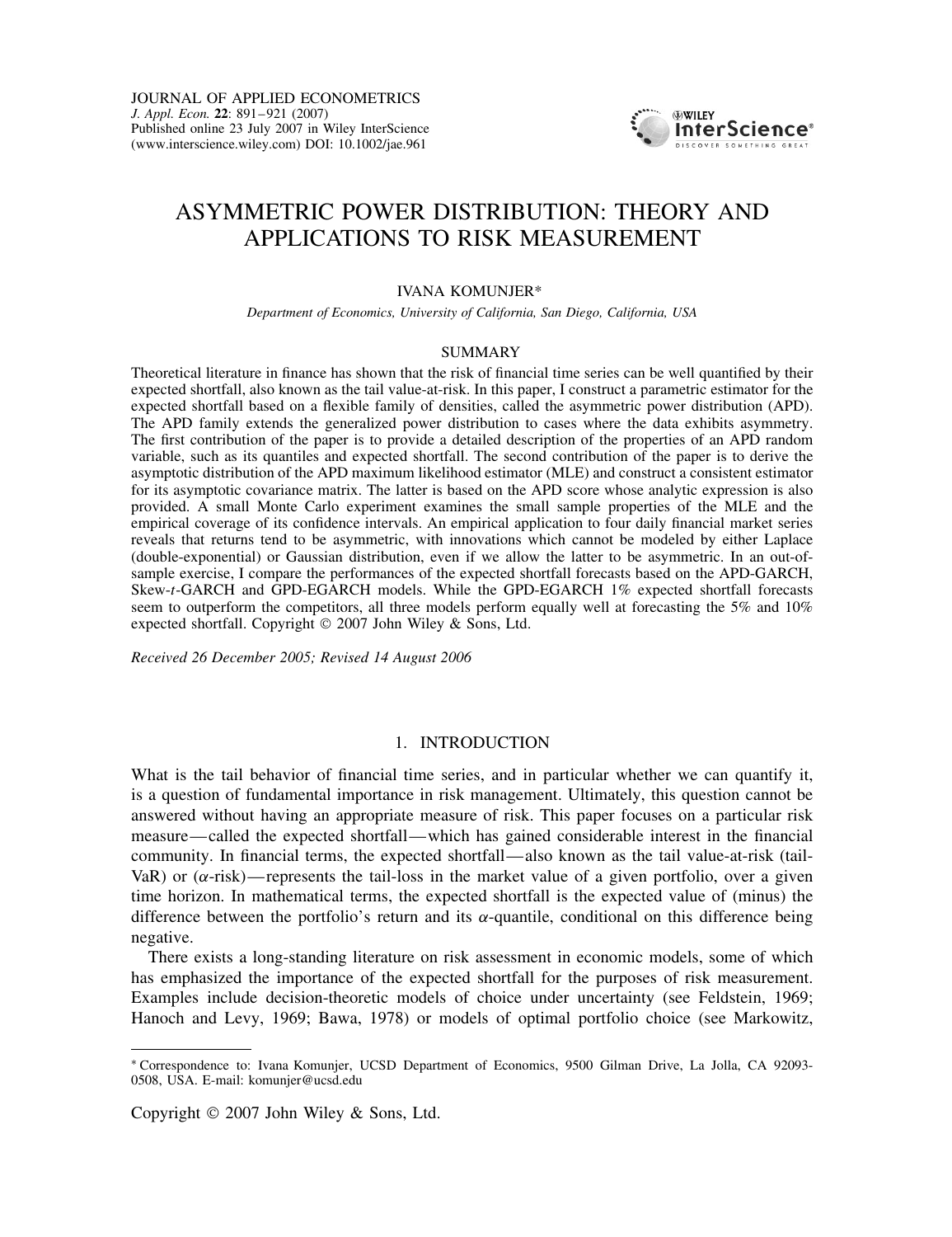1952; Feldstein, 1969; Bawa and Lindenberg, 1977; Bawa, 1978). More recently, there has been interest in the axiomatic foundations of expected shortfall. Those have been established in papers by Artzner *et al*. (1999) and Follmer and Schied (2002). Finally, the important work by Bassett *et al*. (2004) provided the link between the Choquet expected utility theory and the expected shortfall, thus grounding it within the decision-theoretic framework of models of choice under uncertainty.

Unsurprisingly, the econometrics literature on this popular risk measure has been rapidly growing. Current work offers a variety of approaches to the expected shortfall estimation, ranging from fully parametric (see Aas and Haff, 2006), to semi-parametric (see McNeil and Frey, 2000; Bassett *et al*., 2004), and nonparametric (see Scaillet, 2004; Chen, 2005; Fermanian and Scaillet, 2005; Scaillet, 2005). Despite a strong appeal of the semi- and nonparametric methods—as they make weak assumptions about the true data-generating process—their difficulty lies in the ability to estimate the expected shortfall variance. Indeed, Bassett *et al*.'s (2004) semi-parametric estimator of the expected shortfall can be viewed as a by-product of a standard quantile regression (see Koenker and Bassett, 1978). As such, it inherits all of the difficulties related to the consistent estimation of the asymptotic covariance matrix, typically found in the quantile regression literature (see Buchinsky, 1995; Fitzenberger, 1997; Komunjer, 2005).

In this paper, I construct a fully parametric estimator of the expected shortfall. As already pointed out, the main advantage of this approach over the semi- or nonparametric approaches is that it allows the expected shortfall models not only to be estimated but also easily tested for. Its main drawback, on the other hand, is to impose strong constraints on the shape of the density of interest, and in particular on the distribution tails. For example, a double-exponential (Laplace) assumption forces the density tails to decay exponentially, while a Gaussian assumption implies exponential square decay. Hence, a desirable feature of a fully parametric approach is to be based on a flexible family of densities.<sup>1</sup> Such a family should generalize most commonly used benchmarks, e.g. Gaussian and Laplace, be sufficiently flexible to generate the range of shapes that are of interest in financial applications, e.g. skewness and heavy tails, be of closed form and sufficiently parsimonious to facilitate estimation and testing.

Previous literature contains many flexible distributions that satisfy most of the above features: (1) stable distributions, Pearson family or Tukey- $\lambda$  family generate a broad range of skewness and kurtosis values, but do not have closed form density functions, hence cannot be estimated via maximum likelihood methods. Particularly interesting flexible densities are obtained as generalizations of Student-t density: (2) a generalized t-distribution and a skewed t-distribution (see Hansen, 1994; Fernandez and Steel, 1998; Giot and Laurent, 2004; Patton, 2004; Kuester *et al*., 2006; Paolella, 2006). They allow for skewness and excess kurtosis and are parsimonious. In general, however, those densities are not log-concave. The generalized t-distribution becomes so as its number of degrees of freedom tends to infinity, in which case it reduces to (3) a generalized power distribution (GPD).2 This family allows for a flexible tail-decay parameter but does not allow for any asymmetry in the data, which can potentially affect the precision of the corresponding expected shortfall estimates. This drawback is particularly severe in the context of financial return time series, which are known to have nonzero skewness.

<sup>&</sup>lt;sup>1</sup> The use of flexible parametric forms in order to avoid the disadvantages of nonparametric inference has already been advocated by the literature on partially adaptive estimation, for example (see McDonald and Newey, 1988; McDonald 1991, 1997).

 $<sup>2</sup>$  Also known as the exponential power distribution (EPD) or the generalized error distribution (GED). For the limit result</sup> on the generalized t-distribution see Johnson *et al*. (1994, p. 422).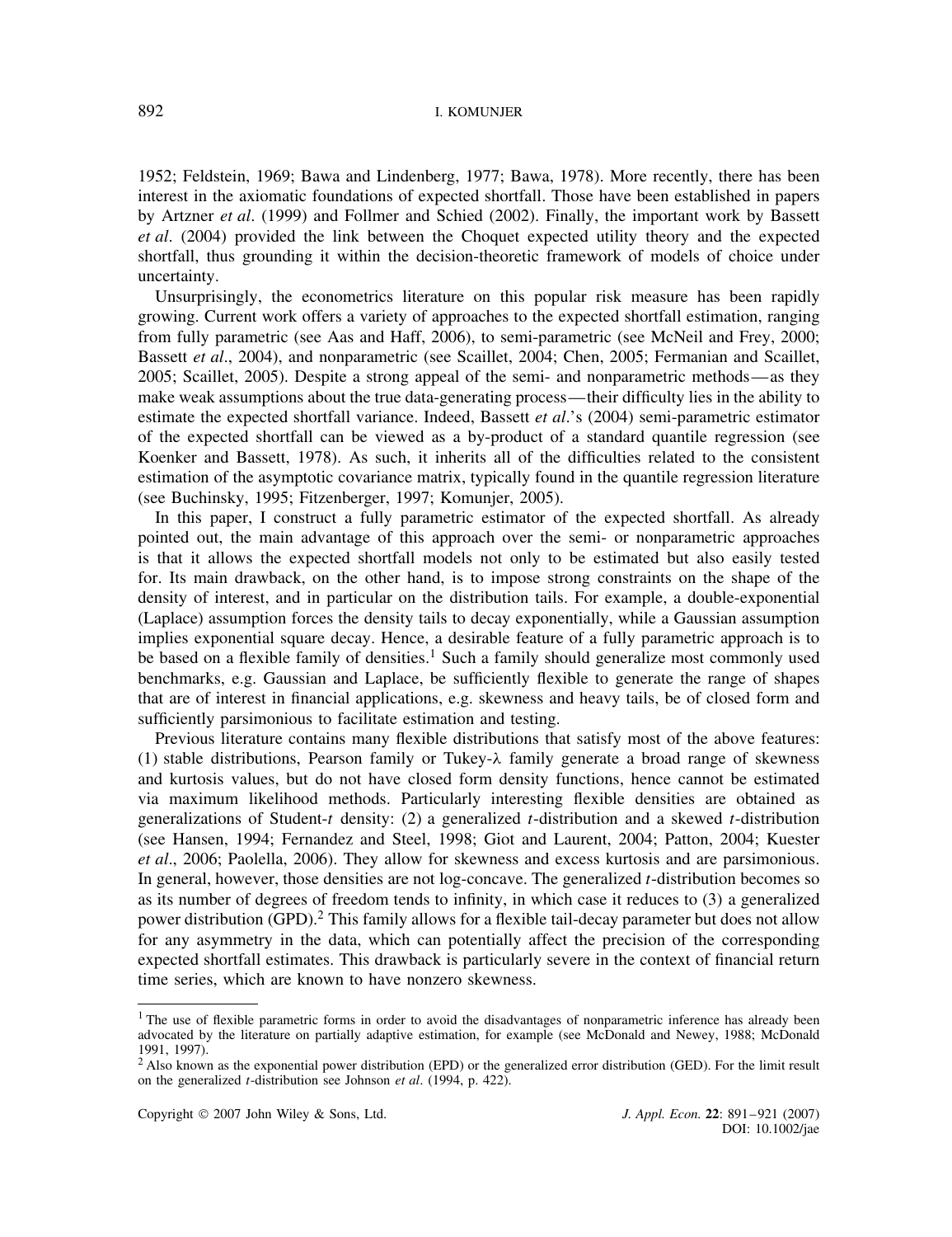I address the above issues by examining a particular family of distributions that combine the flexible tail decay property of the GPD with the asymmetry. I call this family an asymmetric power distribution (APD) family of densities. While some of the properties of the APD densities—such as their moments, for example—have already been studied in the literature (see Fernandez *et al*., 1995; Ayebo and Kozubowski, 2003) little attention has been devoted to their risk-related characteristics, such as their quantiles or expected shortfalls.

The first contribution of this paper is to complete the existing results by deriving analytic expressions of the APD quantiles and expected shortfalls. Its second contribution is to develop the asymptotic theory for maximum likelihood estimators (MLEs) of the APD parameters. To the best of my knowledge, the current literature does not provide complete estimation results for the distribution families similar to the APD. I fill this gap by showing that the APD MLE is consistent and asymptotically normal with an asymptotic covariance matrix which equals the inverse of the Fisher information matrix. I moreover construct a consistent estimator of this asymptotic covariance matrix based on the APD score, whose analytic expression I derive in the paper. In particular, this paper provides estimators for the expected shortfalls and their standard errors which are easy to compute.

The remainder of the paper is organized as follows. Section 2 gives a formal definition of an APD density and studies basic properties of random variables which are APD distributed. In Section 3, I derive an analytic expression for the expected shortfall of an APD random variable. Section 4 discusses the simulation of an APD random variable and the maximum likelihood estimation of its parameters. Finally, Section 5 gives an empirical application to several daily financial return series and concludes the paper. Appendix A contains useful lemmas whose proofs can be found in a technical appendix available on the journal's website. Appendix B contains the proofs of the propositions stated in the text.

## 2. DEFINITION AND BASIC PROPERTIES

The family of distributions studied in this paper combines the flexible tail decay property of the GPD family, measured by a parameter denoted  $\lambda$ , with the asymmetry, quantified by a parameter  $\alpha$ ,  $0 < \alpha < 1$ . Hence, it can be viewed as a generalization of the GPD family—which corresponds to the special symmetric case  $\alpha = 1/2$ —to a broader class of densities that are possibly asymmetric. I therefore call it the asymmetric power distribution (APD) family of densities. A formal definition of a probability density function (pdf) of an APD random variable is as follows.

**Definition 1 (APD pdf):** Consider a function  $f : \mathbb{R} \to \mathbb{R}_+^*$ ,  $u \mapsto f(u)$  such that

$$
f(u) = \begin{cases} \frac{\delta_{\alpha,\lambda}^{1/\lambda}}{\Gamma(1+1/\lambda)} \exp\left[-\frac{\delta_{\alpha,\lambda}}{\alpha^{\lambda}}|u|^{\lambda}\right], & \text{if } u \le 0, \\ \frac{\delta_{\alpha,\lambda}^{1/\lambda}}{\Gamma(1+1/\lambda)} \exp\left[-\frac{\delta_{\alpha,\lambda}}{(1-\alpha)^{\lambda}}|u|^{\lambda}\right], & \text{if } u > 0 \end{cases}
$$
(1)

*where*  $0 < \alpha < 1$ ,  $\lambda > 0$  *and*  $\delta_{\alpha,\lambda} = \frac{2\alpha^{\lambda}(1-\alpha)^{\lambda}}{\alpha^{\lambda}+(1-\alpha)^{\lambda}}$  $\frac{2\alpha}{\alpha^{\lambda} + (1 - \alpha)^{\lambda}}$ . The function  $f(\cdot)$  thus defined is a probability density function and any random variable U with density  $f(\cdot)$  is called standard APD.

Copyright 2007 John Wiley & Sons, Ltd. *J. Appl. Econ.* **22**: 891–921 (2007)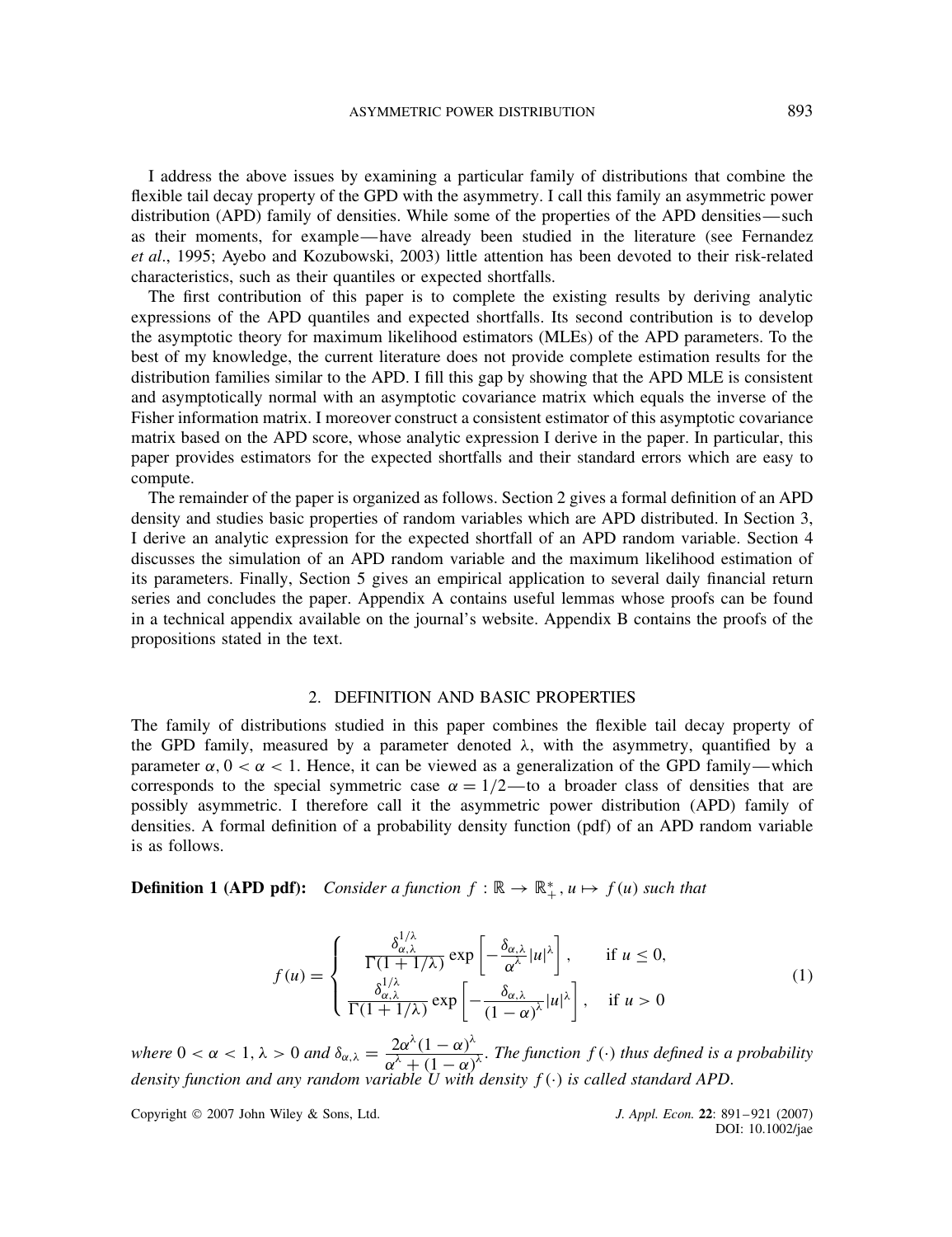It is easy to verify that: (i)  $\forall u \in \mathbb{R}$ ,  $f(u) \ge 0$ , and (ii)  $\int_{\mathbb{R}} f(u) du = 1$ , which ensure that  $f(\cdot)$ is a probability density.<sup>3</sup> The function  $f(\cdot)$  is moreover continuously differentiable on  $\mathbb{R}^*$ . The parameter  $\lambda$  controls the tail decay whereas  $\alpha$  measures the degree of asymmetry.

Note that the probability density in equation (1) can be viewed as a reparametrization of the skewed exponential power distribution (SEPD) proposed by Fernandez *et al*. (1995) or of its generalized version—asymmetric exponential power distribution (AEPD)—proposed by Ayebo and Kozubowski (2003).<sup>4</sup> For example, if V has a standard SEPD density with shape parameters  $\gamma = [\alpha^{-1}(1-\alpha)]^{1/2}$  and  $q = \lambda$ , then  $[\alpha(1-\alpha)]^{1/2} (2\delta_{\alpha,\lambda})^{-1/\lambda}V$  has the standard APD density with shape parameters  $\alpha$  and  $\lambda$ . While in the parametrizations of SEPD and AEPD, the parameters controlling asymmetry ( $\gamma$  and  $\kappa = 1/\gamma$  respectively) have no immediate interpretation, in the APD representation the asymmetry parameter  $\alpha$  corresponds to the probability that U be lower than its mode—zero. In other words, under the APD density parametrization (1),  $\alpha$  is the portion of the probability mass under  $f(\cdot)$  that is left from the mode of U. Hence departures of  $\alpha$  from a half directly account for the extent of asymmetry in  $f(\cdot)$ .

When  $\alpha$  equals one half, the APD pdf defined in equation (1) is symmetric around zero. In this important special case  $f(\cdot)$  reduces to the standard GPD density.<sup>5</sup> The GPD family, indexed by a single parameter  $\lambda$ , includes distributions that change gradually from short-tailed distributions, for  $\infty > \lambda \ge 2$ , to fat-tailed ones, when  $2 > \lambda > 0$ , as the exponent  $\lambda$  decreases. Special cases of the GPD include: uniform ( $\lambda = \infty$ ), Gaussian ( $\lambda = 2$ ) and Laplace ( $\lambda = 1$ ) distributions.

When  $\alpha$  is different from one half, the APD pdf is asymmetric. Special cases  $\lambda = 1$  and  $\lambda = 2$  have already been studied in the literature. They correspond to the asymmetric Laplace distribution,<sup>6</sup> obtained when  $\lambda = 1$ , and the two-piece normal distribution,<sup>7</sup> obtained when  $\lambda = 2$ . The original motivation for introducing such distributions was mainly to generalize the simple Laplace (double exponential) and Gaussian cases to situations in which the two halves of the distribution have different averages. Figure 1 plots the standard APD density for fixed values of the tail parameter  $\lambda$ .

One can easily generalize the APD family in order to accommodate for different location and scale parameters, by using the location-scale property of the pdf  $f(\cdot)$  in equation (1). For given values of  $\alpha$  and  $\lambda$ , such that  $0 < \alpha < 1$  and  $\lambda > 0$ , let X be an APD random variable defined as

$$
X = \theta + \phi U \tag{2}
$$

$$
f(u) = \begin{cases} c \exp[-\frac{1}{2}(\gamma|u|)^q], & \text{if } u \le 0, \\ c \exp[-\frac{1}{2}(|u|/\gamma)^q], & \text{if } u > 0 \end{cases}
$$

<sup>&</sup>lt;sup>3</sup> Note that  $0 < 2\alpha^{\lambda}(1-\alpha)^{\lambda} \le \alpha^{2\lambda} + (1-\alpha)^{2\lambda} < \alpha^{\lambda} + (1-\alpha)^{\lambda}$ , so  $0 < \delta_{\alpha,\lambda} < 1$ .<br><sup>4</sup> The density of a standard SEPD random variable is given by

where  $\gamma$ ,  $q > 0$  and  $c^{-1} = 2^{1/q} \Gamma(1 + 1/q)(\gamma + 1/\gamma)$  (see Fernandez *et al.*, 1995, Kotz *et al.* 2001, p. 271). AEPD density—with location parameter equal to zero—is simply obtained from the expression above by letting  $\kappa = 1/\gamma$ and replacing  $2^{1/q}$  (respectively 2) with a scale parameter  $\sigma > 0$  (respectively  $\sigma^q$ ) (see Ayebo and Kozubowski, 2003). <sup>5</sup> See Johnson, *et al*. (1994, p. 194) and Kotz *et al*. (2001, p. 219).

<sup>6</sup> Also known as two-piece double exponential distribution. See Govindarajulu (1966), Birnbaum and Mike (1970), Bain and Engelhardt (1973), Sheynin (1977), Jakuszenkow (1979), Lingappaiah (1988), Johnson *et al*. (1994, p. 193), Balakrishnan and Basu (1995), Balakrishnan *et al*. (1996), Kotz *et al*. (2001). <sup>7</sup> See Johnson *et al*. (1994, pp. 173, 190).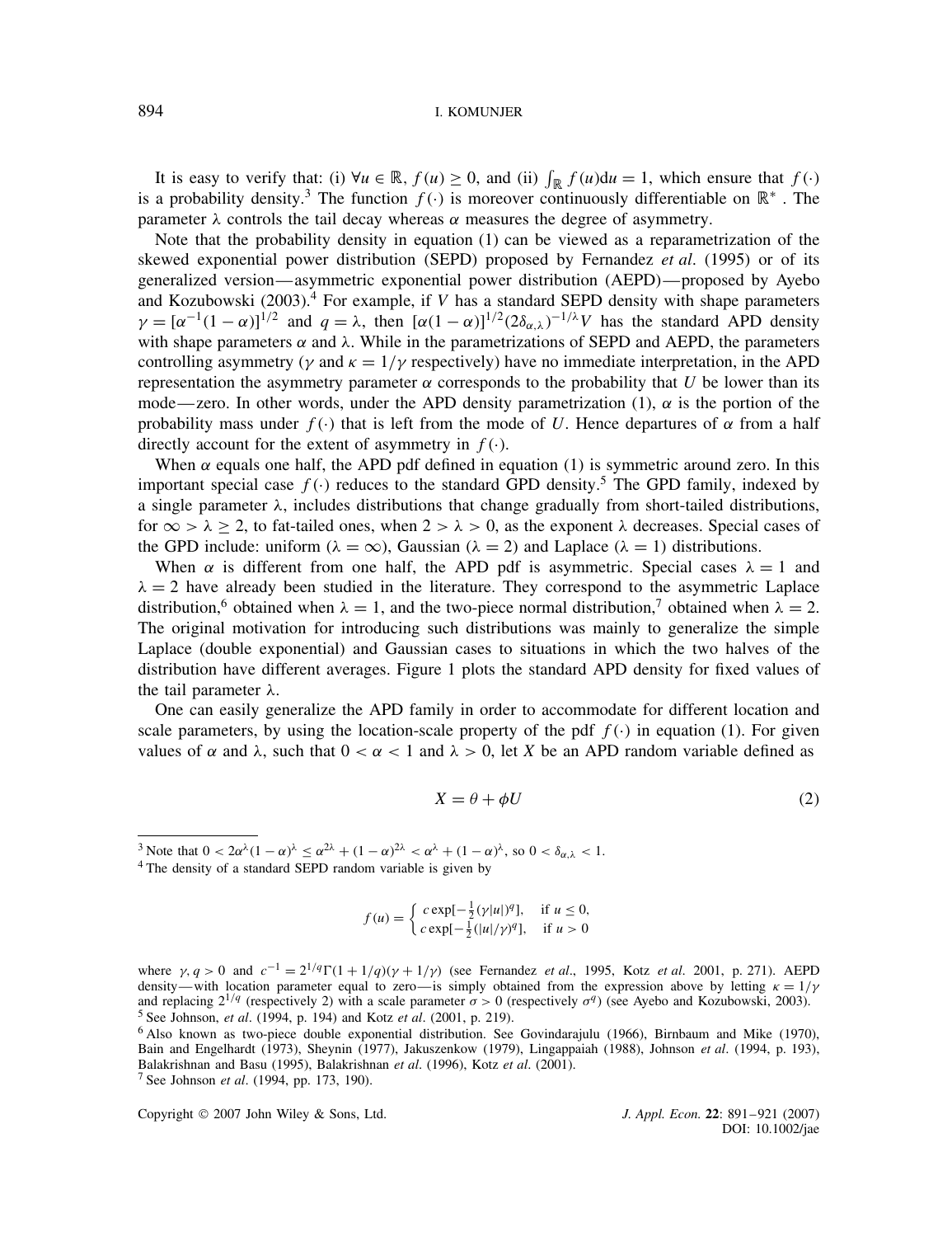

with a location parameter  $\theta$ ,  $\theta \in \mathbb{R}$ , and a positive scale  $\phi$ ,  $\phi > 0$ , so that X has density  $f_X(\cdot)$ ,  $f_X(x) = \phi^{-1} f(\phi^{-1}[x - \theta])$ , for any  $x \in \mathbb{R}$ , where  $f(\cdot)$  is as defined in equation (1). In the most general case, then, the APD density  $f_X(\cdot)$  depends on four parameters  $\alpha$ ,  $\lambda$ ,  $\theta$  and  $\phi$ , with  $0 < \alpha < 1, \lambda > 0, \theta \in \mathbb{R}$  and  $\phi > 0$ . In Appendix A, I provide the expressions for the cumulative distribution function (cdf)  $F(\cdot)$  of a standard APD random variable U and its quantile function  $F^{-1}(\cdot)$ . The expressions for the cdf  $F_X(\cdot)$  of X and its inverse  $F_X^{-1}(\cdot)$  are then easily obtained from  $F_X(x) = F(\phi^{-1}[x - \theta])$ , for any  $x \in \mathbb{R}$ , and  $F_X^{-1}(v) = \theta + \phi^{-1}F^{-1}(v)$ , for any  $v \in (0, 1)$ .

An interesting property of any APD random variable X, resulting from the expressions of  $F_X(\cdot)$ and its inverse, is that  $\alpha = F_X(\theta)$ . In other words, the probability  $\alpha$  is such that the mode  $\theta$  of the APD density  $f_X(\cdot)$  corresponds exactly to the  $\alpha$ -quantile of X. For example, in the symmetric case where  $\theta$  is the median of X, the probability  $\alpha$  equals one half.

In financial applications, the APD variable of interest  $\varepsilon$  is often standardized:  $E(\varepsilon) = 0$  and  $var(\varepsilon) = 1$ . In this case, the pdf of  $\varepsilon$ , denoted  $f_{\varepsilon}(\cdot)$ , is given by

$$
f_{\varepsilon}(z) = \begin{cases} \frac{\lambda}{\mu} \frac{\Gamma(2/\lambda)}{\Gamma(1/\lambda)^2} \exp\left[-\left(\frac{\Gamma(2/\lambda)}{\alpha \Gamma(1/\lambda)}\right)^{\lambda} |\frac{z}{\mu} + 1 - 2\alpha|^{\lambda}\right], & \text{if } z \le -(1 - 2\alpha)\mu, \\ \frac{\lambda}{\mu} \frac{\Gamma(2/\lambda)}{\Gamma(1/\lambda)^2} \exp\left[-\left(\frac{\Gamma(2/\lambda)}{(1 - \alpha)\Gamma(1/\lambda)}\right)^{\lambda} |\frac{z}{\mu} + 1 - 2\alpha|^{\lambda}\right], & \text{if } z > -(1 - 2\alpha)\mu \end{cases}
$$
(3)

where  $0 < \alpha < 1$ ,  $\lambda > 0$  and  $\mu$  is a positive constant defined as  $\mu = \Gamma(2/\lambda)\{\Gamma(3/\lambda)\Gamma(1/\lambda)\}$  –

Copyright 2007 John Wiley & Sons, Ltd. *J. Appl. Econ.* **22**: 891–921 (2007)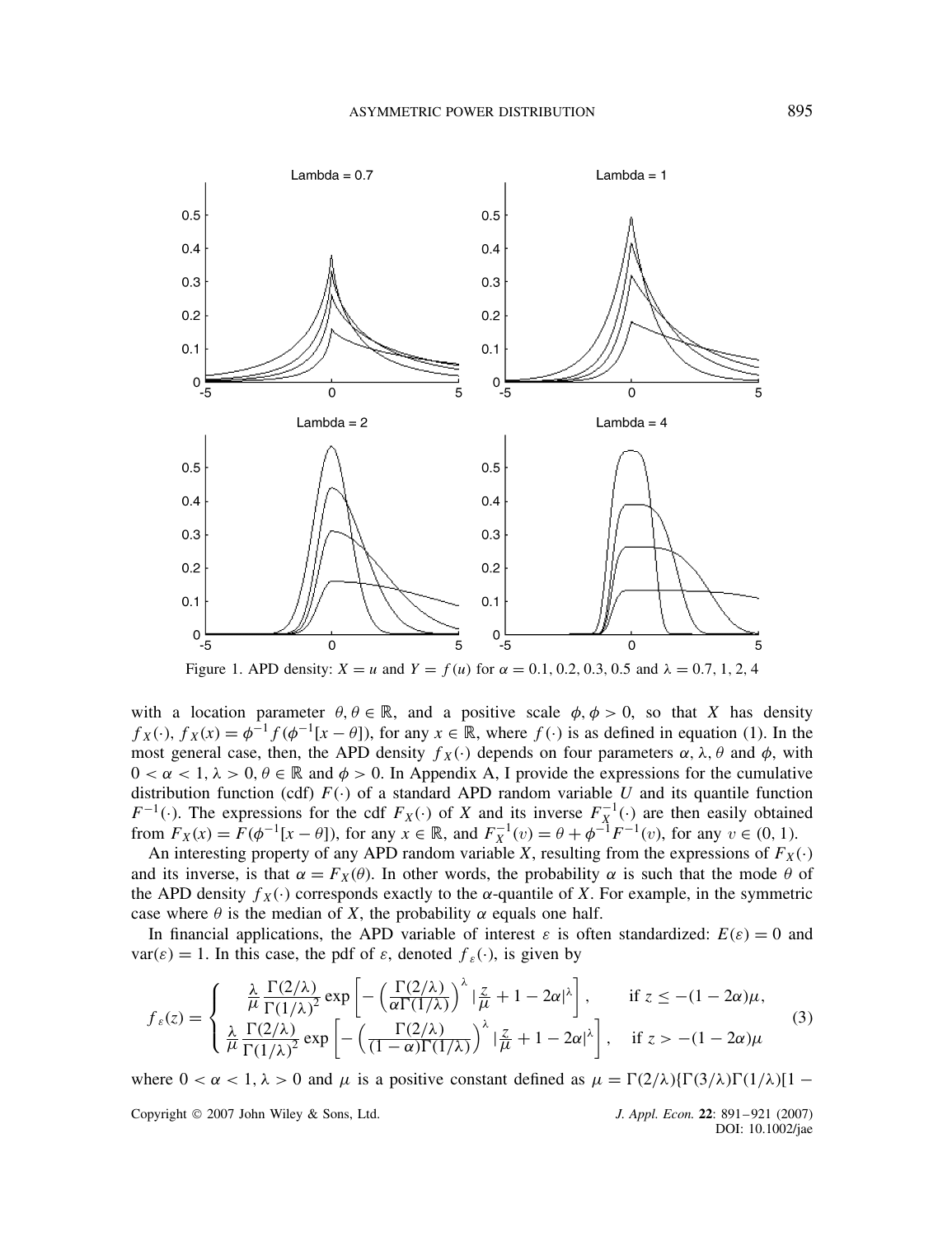$3\alpha + 3\alpha^2$ ] –  $\Gamma(2/\lambda)^2[1 - 2\alpha]^2$ <sup>-1/2</sup>. The above quantity  $-(1 - 2\alpha)\mu$  corresponds to the  $\alpha$ -quantile of the random variable  $\varepsilon$ , i.e.  $F_{\varepsilon}^{-1}(-(1-2\alpha)\mu) = \alpha$ , where  $F_{\varepsilon}(\cdot)$  is the cdf of  $\varepsilon$ . Note that in the special case  $\alpha = 1/2$ , the density  $f_{\varepsilon}(\cdot)$  reduces to the standardized GPD density,  $f_{\varepsilon}(z) =$  $[\lambda/(\Lambda \Gamma(1/\lambda)2^{1+1/\lambda})] \exp[-|z/\Lambda|^{\lambda}/2]$ , for  $z \in \mathbb{R}$ , where  $\Lambda = [2^{-2/\lambda} \Gamma(1/\lambda)/\Gamma(3/\lambda)]^{1/2}$ .<sup>8</sup>

## 3. EXPECTED SHORTFALL

I now turn to the study of moments and moment related parameters of an APD random variable. Expressions for non-centered moments of the standard APD random variable  $U$  can easily be obtained from those of AEPD random variables.<sup>9</sup> Table I summarizes all the moment results.

For example, the mean and variance of  $U$  are given by

$$
E(U) = \frac{\Gamma(2/\lambda)}{\Gamma(1/\lambda)} [1 - 2\alpha] \delta_{\alpha,\lambda}^{-1/\lambda},
$$
\n(4)

$$
\text{var}(U) = \frac{\Gamma(3/\lambda)\Gamma(1/\lambda)[1 - 3\alpha + 3\alpha^2] - \Gamma(2/\lambda)^2[1 - 2\alpha]^2}{[\Gamma(1/\lambda)]^2} \delta_{\alpha,\lambda}^{-2/\lambda}
$$
(5)

| λ             | Symmetric case $\alpha = 1/2$                                                                                                                                          | General case $0 < \alpha < 1$                                                                                                                |
|---------------|------------------------------------------------------------------------------------------------------------------------------------------------------------------------|----------------------------------------------------------------------------------------------------------------------------------------------|
| $\lambda > 0$ | $E(U)=0$<br>$\text{var}(U) = \frac{\Gamma(3/\lambda)}{\Gamma(1/\lambda)}$<br>$sk(U) = 0$<br>$ku(U) = \frac{\Gamma(5/\lambda)\Gamma(1/\lambda)}{[\Gamma(3/\lambda)]^2}$ | see Lemma 4                                                                                                                                  |
| $\lambda = 1$ | $E(U) = 0$                                                                                                                                                             | $E(U) = (1 - 2\alpha) \frac{1}{2\alpha(1 - \alpha)}$                                                                                         |
| (Laplace)     | $var(U) = 2$                                                                                                                                                           | $\text{var}(U) = \frac{(1-\alpha)^2 + \alpha^2}{[2\alpha(1-\alpha)]^2}$                                                                      |
|               | $sk(U) = 0$                                                                                                                                                            | $sk(U) = (1 - 2\alpha) \frac{2(\alpha^2 - \alpha + 1)}{[(1 - \alpha)^2 + \alpha^2]^{3/2}}$                                                   |
|               | $ku(U) = 6$                                                                                                                                                            | ku(U) = $3\left\{3 - \left[\frac{2\alpha(1-\alpha)}{(1-\alpha)^2 + \alpha^2}\right]^2\right\}$                                               |
| $\lambda = 2$ | $E(U)=0$                                                                                                                                                               | $E(U) = -(1 - 2\alpha) \frac{\sqrt{(1 - \alpha)^2 + \alpha^2}}{\sqrt{2\pi}\alpha(1 - \alpha)}$                                               |
| (Gaussian)    | $var(U) = \frac{1}{2}$                                                                                                                                                 | $var(U) = \frac{[(3\pi - 8)(3\alpha^2 - 3\alpha + 1) + 2][(1 - \alpha)^2 + \alpha^2]}{12\pi\alpha^2(1 - \alpha)^2}$                          |
|               | $sk(U) = 0$                                                                                                                                                            | $sk(U) = -(1 - 2\alpha) \frac{\sqrt{54[(5\pi - 16)(5\alpha^2 - 5\alpha + 1) - 4]}}{5[2 + (3\pi - 8)(3\alpha^2 - 3\alpha + 1)]^{3/2}}$        |
|               | $ku(U) = 3$                                                                                                                                                            | $ku(U) = \frac{9[(15\pi^2 + 16\pi - 192)(5\alpha^4 - 10\alpha^3 + 10\alpha^2 - 5\alpha + 1)]}{5[2 + (3\pi - 8)(3\alpha^2 - 3\alpha + 1)]^2}$ |
|               |                                                                                                                                                                        | $-\frac{9[5(7\pi-24)(4\alpha^2-4\alpha+1)-\pi+12]}{5[2+(3\pi-8)(3\alpha^2-3\alpha+1)]^2}$                                                    |

Table I. Moments of a standard APD random variable U

<sup>8</sup> When  $\alpha = 1/2$ ,  $\mu = \Gamma(2/\lambda)/[4\Gamma(3/\lambda)\Gamma(1/\lambda)]^{1/2}$  and  $\Lambda = \mu 2^{1+1/\lambda}\Gamma(2/\lambda)/\Gamma(1/\lambda)$  (see Nelson, 1991). <sup>9</sup> Note that U is also an AEPD random variable with shape  $\lambda$ , location 0, scale  $\sigma = \left[\frac{\alpha^{\lambda} + (1 - \alpha)^{\lambda}}{\alpha - \lambda^{2}}\right]$  $2\alpha^{\lambda/2}(1-\alpha)^{\lambda/2}$  $\int_{0}^{1/\lambda}$  and skewness parameter  $\kappa = \left[\frac{1-\alpha}{\alpha}\right]^{1/2}$  (see Ayebo and Kozubowski, 2003).

Copyright 2007 John Wiley & Sons, Ltd. *J. Appl. Econ.* **22**: 891–921 (2007)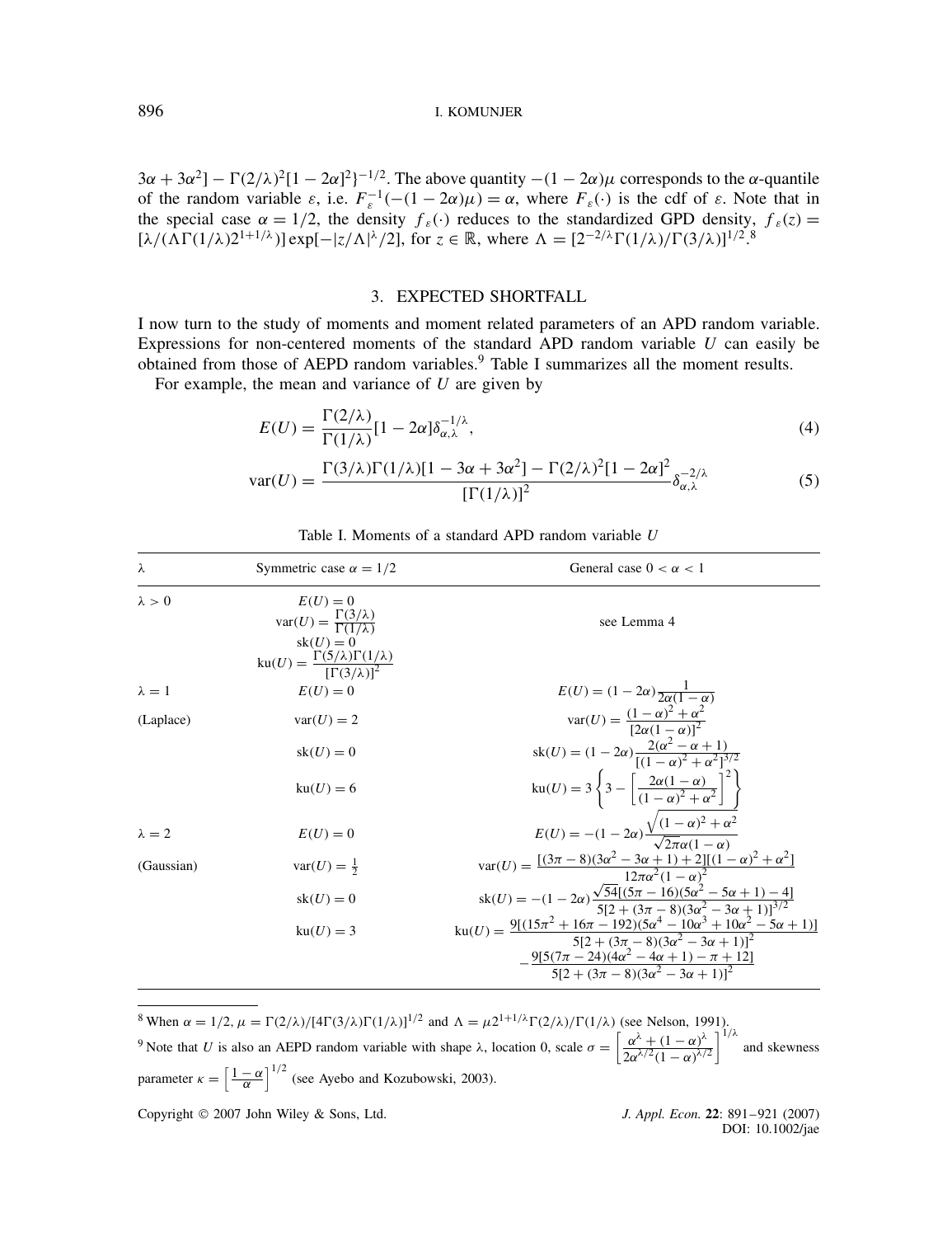When  $\alpha = 1/2$  and  $\lambda > 0$ , the random variable U has the GPD density.<sup>10</sup> In the asymmetric Laplace case, obtained when  $0 < \alpha < 1$  and  $\lambda = 1$ , the third and fourth centered moments U are bounded:  $-2 \le sk(U) \le 2$  and  $6 \le ku(U) \le 9$ . Note that the bounded values for  $sk(U)$  and  $ku(U)$ make the asymmetric Laplace distribution not well suited for financial applications, in which it is often the case that the series of interest exhibit non-zero skewness and high values of kurtosis. In the symmetric case  $\alpha = 1/2$ , the random variable U is standard Laplace and we obtain the well-known results:  $E(U) = 0$ ,  $var(U) = 2$ ,  $sk(U) = 0$  and  $ku(U) = 6$ . Figure 2 plots the first four moments of a standard APD random variable U. Expressions for different centered moments of  $X$  follow directly from equation (15).

I now turn to an important moment-related parameter of the standard APD random variable U with shape parameters  $\alpha$ ,  $0 < \alpha < 1$ , and  $\lambda$ ,  $\lambda > 0$ , which is its  $\overline{\alpha}$ -expected shortfall, denoted  $ES(\overline{\alpha})$ . For any probability level  $\overline{\alpha}$ ,  $0 < \overline{\alpha} < 1$ ,  $ES(\overline{\alpha})$  is defined as

$$
ES(\overline{\alpha}) = E[\overline{q} - U | U \le \overline{q}] \tag{6}
$$

where  $\overline{q}$  corresponds to the  $\overline{\alpha}$ -quantile of U, i.e.  $\overline{q} = F^{-1}(\overline{\alpha})$  and  $F(\cdot)$  is the cdf of U. In other words,  $ES(\bar{\alpha})$  is the expected value of the loss  $(\bar{q} - U)$  conditional on this loss being positive,



<sup>10</sup> For the moments of a GPD random variable see Johnson *et al*. (1994, pp. 194–195) and Kotz *et al*. (2001, p. 219).

Copyright 2007 John Wiley & Sons, Ltd. *J. Appl. Econ.* **22**: 891–921 (2007)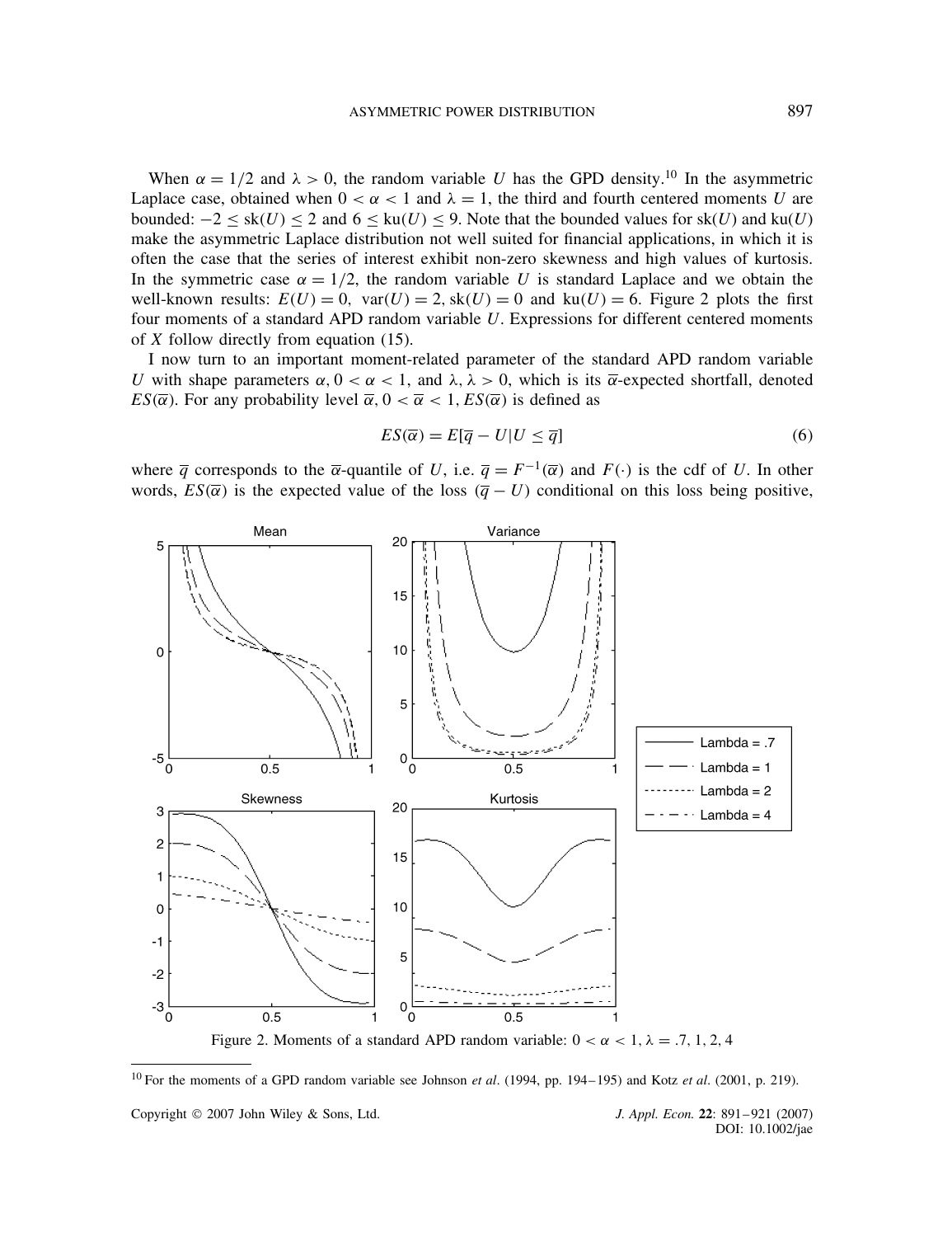i.e. conditional on U being lower than its  $\overline{\alpha}$ -quantile  $\overline{\alpha}$ . In the following proposition, I derive the analytic expression for the  $\overline{\alpha}$ -expected shortfall of U.

**Proposition 1 (Expected Shortfall):** For any probability  $\overline{\alpha}$  smaller than  $\alpha, 0 < \overline{\alpha} \leq \alpha$ , the  $\overline{\alpha}$  $e$ xpected shortfall of the standard APD random variable U,  $ES(\overline{\alpha})$ , is given by

$$
ES(\overline{\alpha}) = \frac{\alpha}{\overline{\alpha}} \frac{\alpha}{\delta_{\alpha,\lambda}^{1/\lambda}} \frac{\Gamma(2/\lambda)}{\Gamma(1/\lambda)} \left[ 1 - I \left( \frac{I^{-1} \left( 1 - \frac{\overline{\alpha}}{\alpha}, 1/\lambda \right)}{\sqrt{2}}, 2/\lambda \right) \right] + \overline{q}
$$
(7)

*where*  $\overline{q}$  *is the*  $\overline{\alpha}$ -*quantile of U*,  $\overline{q} = -\left[\frac{\alpha^{\lambda}}{q}\right]$  $\delta_{\alpha,\lambda}$  $\ddot{\ }$ λ  $\int_1^{1/\lambda} [I^{-1}(1-\overline{\alpha}/\alpha, 1/\lambda)]^{1/\lambda}$  when  $\overline{\alpha} \leq \alpha, I(x, \gamma)$ *is Pearson's incomplete gamma function,*  $I(x, y) = [\Gamma(y)]^{-1} \int_0^{x\sqrt{y}}$  $\int_0^{x/\gamma} t^{\gamma-1} \exp(-t) dt, I^{-1}(y, \gamma)$  is its *inverse and the constant*  $\delta_{\alpha,\lambda}$  *is as in Definition 1. When*  $\overline{\alpha} > \alpha > 0$ *, the*  $\overline{\alpha}$ -*expected shortfall of U equals*

$$
ES(\overline{\alpha}) = \frac{\alpha}{\overline{\alpha}} \frac{\alpha}{\delta_{\alpha,\lambda}^{1/\lambda}} \frac{\Gamma(2/\lambda)}{\Gamma(1/\lambda)} - \frac{(1-\alpha)}{\overline{\alpha}} \frac{(1-\alpha)}{\delta_{\alpha,\lambda}^{1/\lambda}} \frac{\Gamma(2/\lambda)}{\Gamma(1/\lambda)} I\left(\frac{I^{-1}\left(1 - \frac{1-\overline{\alpha}}{1-\alpha}, 1/\lambda\right)}{\sqrt{2}}, 2/\lambda\right) + \overline{q} \tag{8}
$$

where  $\overline{q}$  is the  $\overline{\alpha}$ -quantile of  $U, \overline{q} = \left[ \frac{(1-\alpha)^{\lambda}}{2} \right]$  $\delta_{\alpha,\lambda}$  $\frac{\alpha}{\alpha}$ λ  $\int_1^{1/\lambda} [I^{-1}(1-(1-\overline{\alpha})/(1-\alpha),1/\lambda)]^{1/\lambda}$  when  $\overline{\alpha} > \alpha$ .

In Figures 3 and 4, I plot the  $\overline{\alpha}$ -expected shortfall of a standard APD random variable U with different shape parameters  $\alpha$  and  $\lambda$  as functions of the probability  $\overline{\alpha}$ . It is interesting to note that, unlike the quantile function  $\overline{\alpha} \mapsto \overline{q} = F^{-1}(\overline{\alpha})$ , the function  $\overline{\alpha} \mapsto ES(\overline{\alpha})$  is not monotone on (0, 1).

Taking into account the location-scale property of the pdf  $f_X(\cdot)$ , the above results are easily transposable to any APD random variable X in equation (2). For any  $\bar{\alpha}$ ,  $0 < \bar{\alpha} < 1$ , the  $\overline{\alpha}$ -expected shortfall  $ES_X(\overline{\alpha})$  of X (defined as the expected value of the loss  $(\overline{q}_X - X)$  conditional on X being lower than its  $\overline{\alpha}$ -quantile  $\overline{q}_X$ ) equals  $ES_X(\overline{\alpha}) = \phi ES(\overline{\alpha})$ . As previously, one can use equations (7) and (8) to derive the expressions for the  $\bar{\alpha}$ -expected shortfall  $ES_{\varepsilon}(\bar{\alpha})$  of the standardized APD random variable  $\varepsilon$ . We have  $ES_{\varepsilon}(\overline{\alpha}) = \phi_{\varepsilon} ES(\overline{\alpha})$ , with  $\phi_{\varepsilon} = \Gamma(1/\lambda) [\Gamma(3/\lambda) \Gamma(1/\lambda) [1 3\alpha + 3\alpha^2$ ] –  $\Gamma(2/\lambda)^2 [1 - 2\alpha]^2]^{-1/2} \delta_{\alpha, \lambda}^{1/\lambda}$ .<sup>11</sup>

With the results of Proposition 1 in hand, I now proceed with the estimation of the  $\overline{\alpha}$ -expected shortfall. To this end, I first establish the asymptotic properties of a maximum likelihood estimator (MLE) for the APD parameters.

<sup>&</sup>lt;sup>11</sup> Note that we can write  $\varepsilon = \theta_{\varepsilon} + \phi_{\varepsilon} U$ , where the location of  $\varepsilon$  equals  $\theta_{\varepsilon} = -(1 - 2\alpha)\mu$  and its scale is  $\phi_{\varepsilon} =$  $\Gamma(1/\lambda)[\Gamma(2/\lambda)]^{-1}\delta_{\alpha,\lambda}^{1/\lambda}\mu$ , with  $\mu$  as in Lemma 3.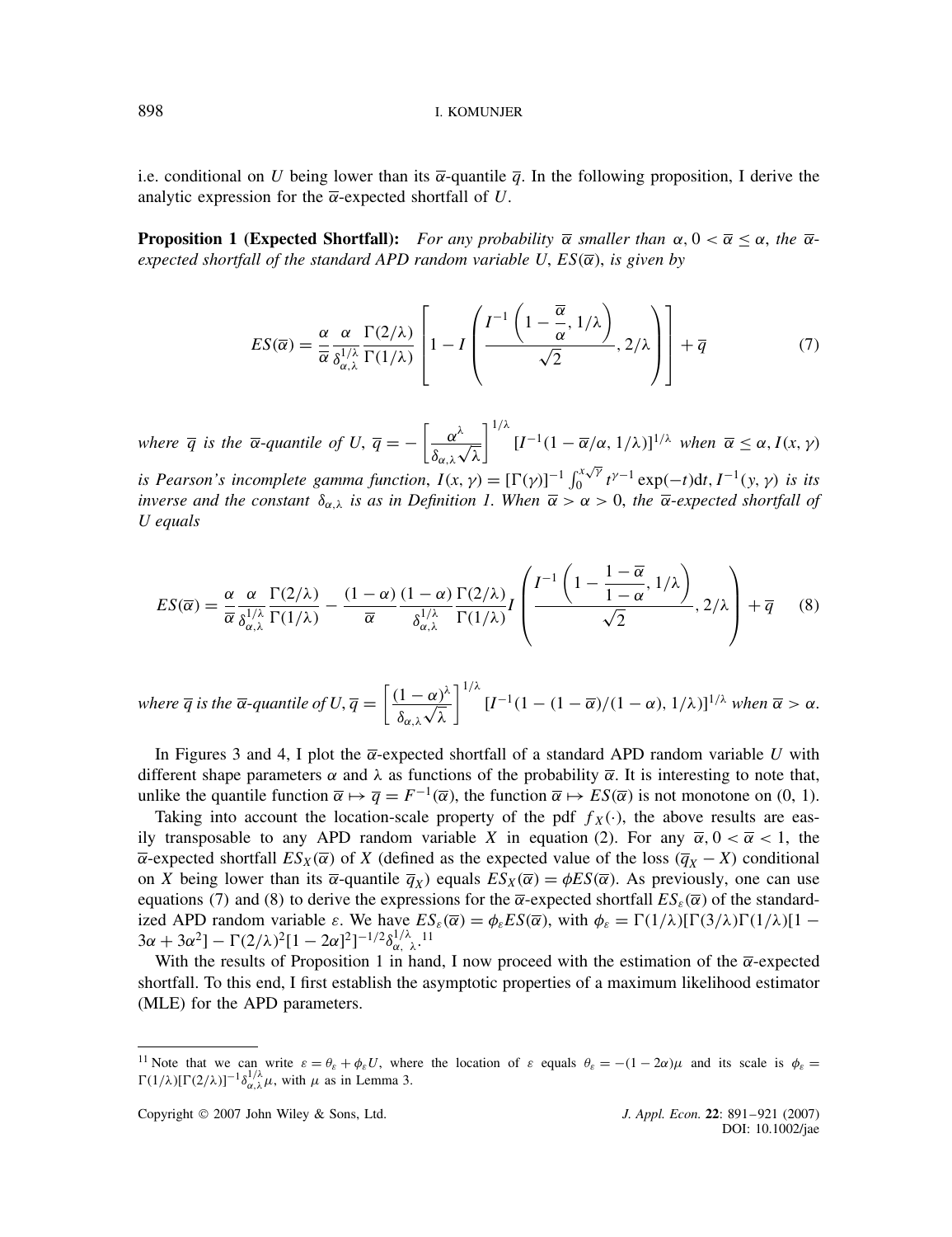

Figure 3.  $\bar{\alpha}$ -Expected shortfall  $ES(\bar{\alpha})$  (as a function of  $\bar{\alpha}$ ) of a standard APD random variable  $U(\alpha = 0.1, 0.2,$ 0.3, 0.5 and  $\lambda = 0.7, 1, 2, 4$ )

#### 4. SIMULATION AND MAXIMUM LIKELIHOOD ESTIMATION

In this section I discuss two problems: (1) how to simulate a random variable which is APD distributed; and (2) how to estimate its true parameters. These problems often arise together in Monte Carlo studies, for example.

Similar to the GPD case, random variates from the APD family can be obtained by direct transformation of gamma variates (see Johnson, 1979). For given values of  $\alpha$  and  $\lambda$ ,  $0 < \alpha < 1$ and  $\lambda > 0$ , the method for generating standard APD random variates is as follows: (1) generate a gamma variate W with shape parameter  $1/\lambda$  and pdf  $f_W(w) = \Gamma(1/\lambda)^{-1} w^{1/\lambda - 1} \exp(-w)$ ; (2) divide W by  $\delta_{\alpha,\lambda}$  and raise to  $1/\lambda$  power, thus obtaining  $V = (W/\delta_{\alpha,\lambda})^{1/\lambda}$ ; (3) generate a random sign variable S equal to  $+1$  with probability  $(1 - \alpha)$  and to  $-1$  with probability  $\alpha$ ; finally (4) let  $U = -\alpha V \cdot \mathbb{I}(S \le 0) + (1 - \alpha)V \cdot \mathbb{I}(S > 0).$ <sup>12</sup> It is straightforward to show that such random variable U has density  $f(\cdot)$  as defined in equation (1) and is hence standard APD distributed.

Alternatively, having determined the expressions of the standard APD cdf  $F(\cdot)$  and its inverse  $F^{-1}(\cdot)$  in Lemmas 1 and 2, respectively, standard APD random variates can be generated by using

<sup>&</sup>lt;sup>12</sup> The function  $\mathbb{I}(\cdot)$  is the standard indicator function, i.e. for any event A, we have  $\mathbb{I}(A) = 1$  if A is true and  $\mathbb{I}(A) = 0$  otherwise.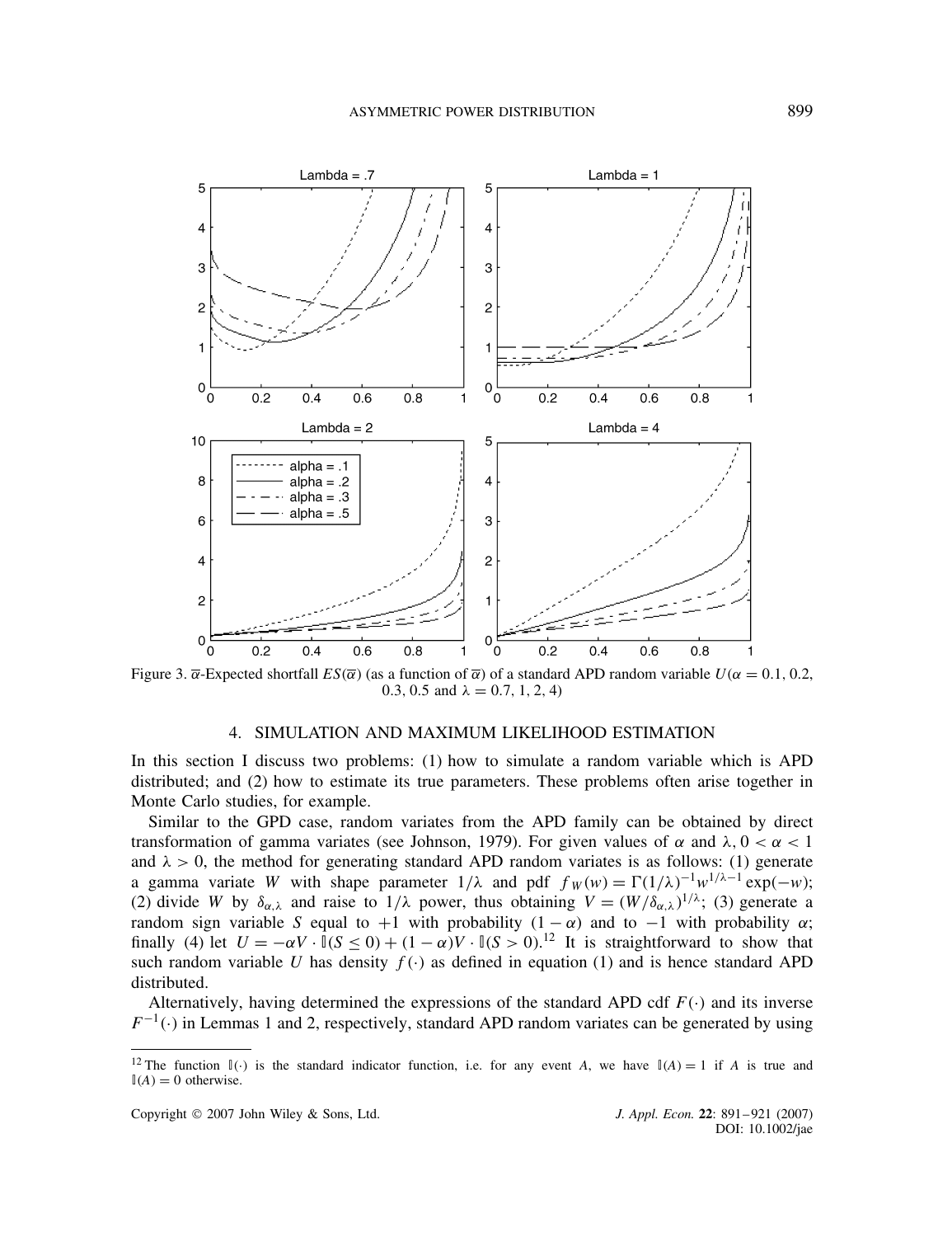

Figure 4.  $\bar{\alpha}$ -Expected shortfall  $ES(\bar{\alpha})$  (as a function of  $\bar{\alpha}$ ) of a standard APD random variable U  $(\alpha = 0.1, 0.2, 0.3, 0.5 \text{ and } \lambda = 0.7, 1, 2, 4)$ 

an inversion method. The inversion method can be summarized as follows: (1) generate a uniform variate V in (0, 1); then (2) let  $U = F^{-1}$  (V).<sup>13</sup>

I now turn to the problem of estimating the parameters of the APD density  $f_X(\cdot)$ , which is a function of the asymmetry parameter  $\alpha$ ,  $0 < \alpha < 1$ , the exponent  $\lambda$ ,  $\lambda > 0$ , the location  $\theta$ ,  $\theta \in \mathbb{R}$ , and the scale  $\phi$ ,  $\phi > 0$ . Let  $\beta$  denote the parameter vector,  $\beta = (\alpha, \lambda, \theta, \phi)'$ . I follow the usual convention and let  $\beta_0$  be the true value of  $\beta$  which needs to be estimated,  $\beta_0 = (\alpha_0, \lambda_0, \theta_0, \phi_0)'$ . In this paper, I focus on the MLE for  $\beta_0$ , which I denote  $\beta_T$ .

Recall that for any given  $\alpha$  and  $\lambda$ ,  $0 < \alpha < 1$  and  $\lambda > 0$ , the APD random variable X in equation (2) has density  $f_X(\cdot)$  given by  $f_X(x) = \phi^{-1} f(\phi^{-1}[x - \theta])$ , for any  $x \in \mathbb{R}$ , where  $f(\cdot)$ is as defined in equation (1). Let then  $X_1, \ldots, X_T$  be a random sample from an APD distribution with density  $f_X(\cdot)$  parametrized by  $\beta$ , and let  $x_1, \ldots, x_T$  be the corresponding observations. The APD normalized log-likelihood  $L_T(\beta)$ ,  $L_T(\beta) = T^{-1} \sum_{t=1}^T \ln f_X(x_t | \beta)$ , takes the form

$$
L_T(\beta) = -\ln \phi + \frac{1}{\lambda} \ln \delta_{\alpha,\lambda} - \ln \Gamma(1 + 1/\lambda)
$$

<sup>&</sup>lt;sup>13</sup> Note that the first simulation method requires a gamma random number generator that accepts values of the shape parameter greater than zero, while the inversion method only requires a uniform random number generator.

Copyright 2007 John Wiley & Sons, Ltd. *J. Appl. Econ.* **22**: 891–921 (2007)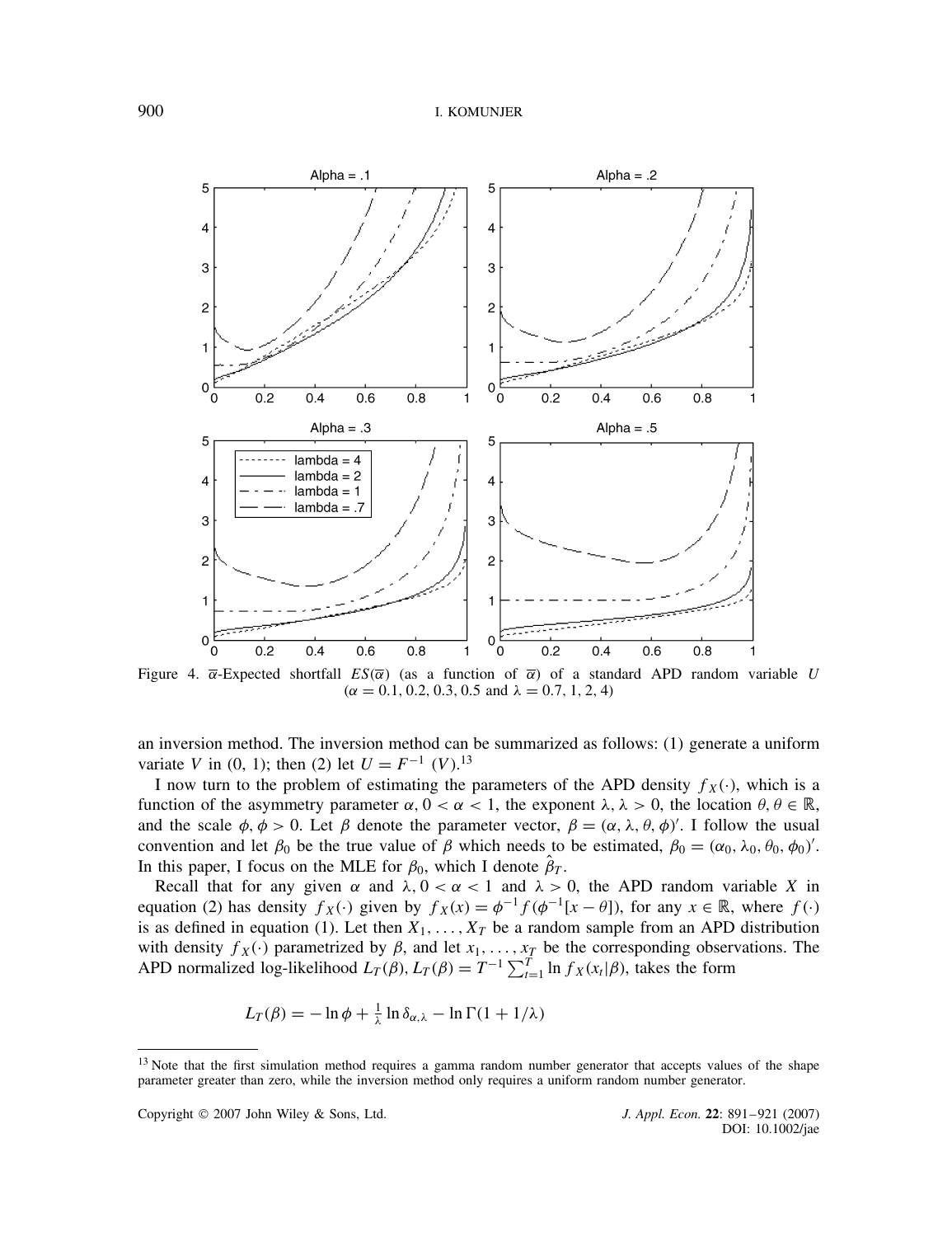$$
-\frac{\delta_{\alpha,\lambda}}{\phi^{\lambda}}T^{-1}\sum_{t=1}^{T}\left[\frac{|x_t-\theta|^{\lambda}}{\alpha^{\lambda}}\mathbb{I}(x_t\leq\theta)+\frac{|x_t-\theta|^{\lambda}}{(1-\alpha)^{\lambda}}\mathbb{I}(x_t>\theta)\right],
$$
\n(9)

where  $\delta_{\alpha,\lambda}$  is as in Definition 1, i.e.,  $\delta_{\alpha,\lambda} = \frac{2\alpha^{\lambda}(1-\alpha)^{\lambda}}{(\lambda+1)(1-\alpha)^{\lambda}}$  $\frac{2\alpha (1-\alpha)}{\alpha^{\lambda}+(1-\alpha)^{\lambda}}.$ 

The MLE  $\hat{\beta}_T$  is obtained as a solution to the problem  $\max_{\beta \in B} L_T(\beta)$  where B is a compact parameter set,  $B \subset (0, 1) \times (1/2, +\infty) \times \mathbb{R} \times \mathbb{R}^*$ . The standard asymptotic normality results for MLEs require that the objective function  $L_T(\beta)$  be twice continuously differentiable, which is not the case here. There exist, however, asymptotic normality results for non-smooth functions and I shall hereafter use the one proposed by Newey and McFadden (1994). The basic insight of their approach is that the smoothness condition on the objective function  $L_T(\beta)$  can be replaced by the smoothness of its limit, which in the standard maximum likelihood case corresponds to the expectation  $L_0(\beta) = E[\ln f_X(X_t|\beta)]$ , with the requirement that certain remainder terms are small. Hence, the standard differentiability assumption is replaced by a 'stochastic differentiability' condition, which can then be used to show that the MLE  $\beta_T$  is consistent and asymptotically normal. This is the result of the following proposition.

**Proposition 2 (APD MLE):** Let  $X_1, \ldots, X_T$  be a random sample from an APD distribution *with an unknown parameter*  $\beta_0$ ,  $\beta_0 \in \mathring{B}$ . *Then, the MLE*  $\hat{\beta}_T$  *of*  $\beta_0$  *is consistent and asymptotically normal:* p

$$
\sqrt{T}(\hat{\beta}_T - \beta_0) \stackrel{d}{\rightarrow} \mathcal{N}(0, J(\beta_0)^{-1})
$$

where  $J(\beta)$  is the Fisher information matrix,  $J(\beta) = E[(\nabla_{\beta} \ln f_X(X_t|\beta))(\nabla_{\beta} \ln f_X(X_t|\beta))']$ . More*over*:

$$
J_T(\hat{\beta}_T)^{-1} \stackrel{p}{\rightarrow} J(\beta_0)^{-1}
$$

where  $J_T(\hat{\beta}_T) = T^{-1} \sum_{t=1}^T (\nabla_\beta \ln f_X(x_t|\hat{\beta}_T))(\nabla_\beta \ln f_X(x_t|\hat{\beta}_T))'$ . An analytic expression of the APD *score*,  $\nabla_{\beta}$  ln  $f_X(X_t|\beta)$ , *is provided in Appendix A*.

I study the small sample performance of the above MLE,  $\hat{\beta}_T$ , and of its covariance matrix estimator,  $J_T(\hat{\beta}_T)^{-1}$ , by conducting a Monte Carlo experiment. In particular, I study the small sample bias of  $\hat{\beta}_T$  and the empirical coverage of its 95% confidence interval obtained from  $J_T(\hat{\beta}_T)^{-1}$ . For a given value of the true parameter  $\beta_0 = (\alpha_0, \lambda_0, \theta_0, \phi_0)'$ , I generate  $N = 10,000$ replications of the sequence  $x_1, \ldots, x_T$  from the APD random variable X with density  $f_X(\cdot)$ .<sup>14</sup>

The parameter  $\alpha_0$  is taken to be equal to 0.1, 0.25 and 0.5, while  $\lambda_0$  takes the values 1, 2 and 4. The parameters  $\theta_0$  and  $\phi_0$  are held fixed to 0 and 1, respectively, in all of the performed replications. The sample size  $T$  is chosen to be 250 and 1000.<sup>15</sup>

For each replicate  $n, 1 \le n \le N$ , the true parameter  $\beta_0$  is estimated by  $\hat{\beta}_{T,n} = (\hat{\alpha}_{T,n}, \hat{\lambda}_{T,n}, \hat{\beta}_{T,n}, \hat{\beta}_{T,n})'$ . The maximization of the APD log-likelihood  $L_{\tau}(\beta)$  is done numerically by using  $\hat{\theta}_{T,n}, \hat{\phi}_{T,n}$ )'. The maximization of the APD log-likelihood  $L_T(\beta)$  is done numerically by using Matlab finincon built-in optimization routine. The parameter space B is set to  $(0, 1) \times$ 

<sup>&</sup>lt;sup>14</sup> The simulations are performed by using a Matlab gamma random number generator with default seed values, which are obtained when the state of the Matlab pseudo-random number generator is set to zero.

<sup>&</sup>lt;sup>15</sup> Monte Carlo results for the sample sizes  $T = 500$ , 5000 are reported in Table IA available in the technical appendix.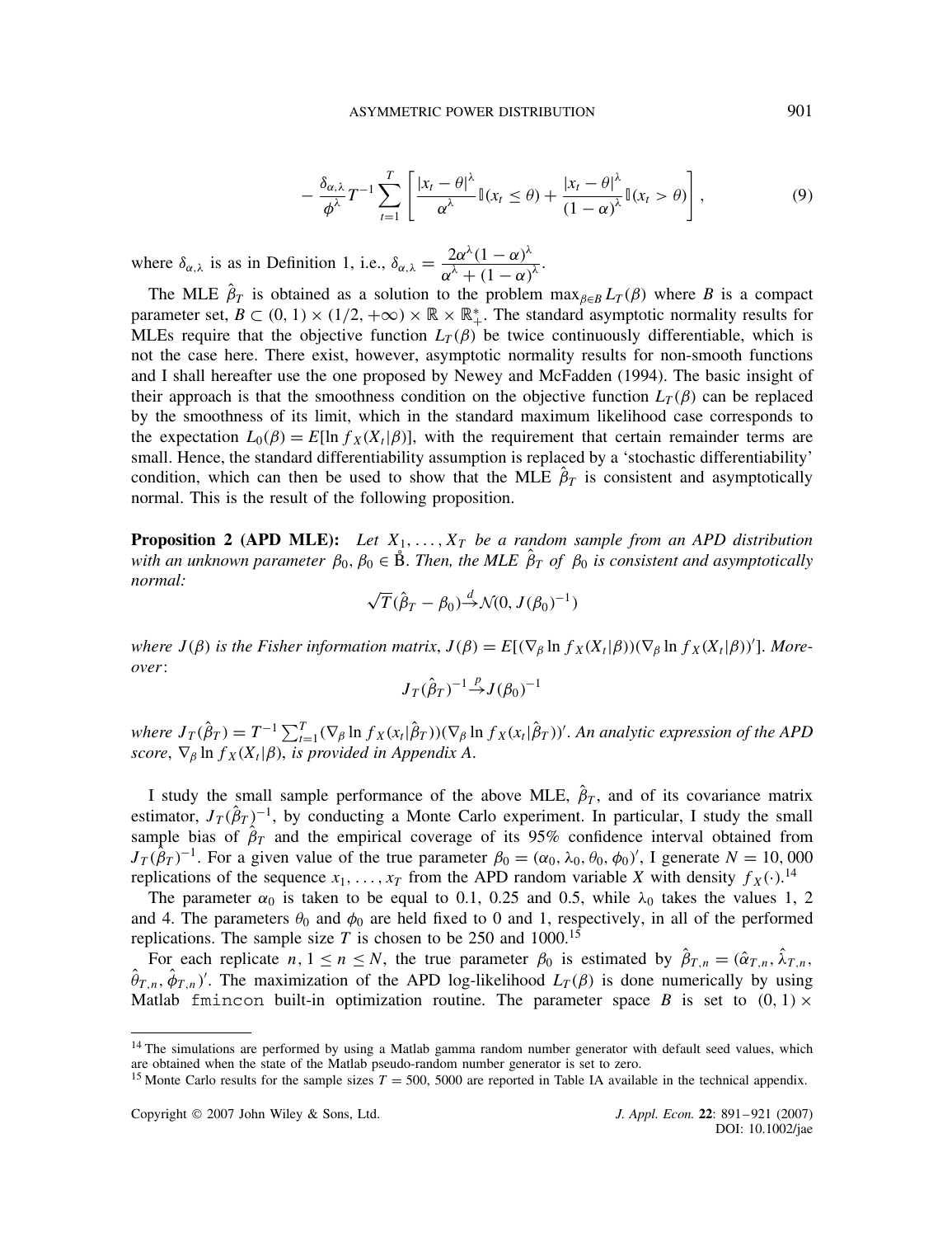$(1/2, 20) \times \mathbb{R} \times \mathbb{R}^*$ <sup>16</sup> For each of the components of  $\hat{\beta}_{T,n}$  I compute the 95% confidence intervals, using the covariance matrix estimator  $J_T(\hat{\beta}_{T,n})^{-1}$  defined in Proposition 2. Table II reports the mean value of the MLEs,  $\hat{\beta}_T = (\hat{\alpha}_T, \hat{\lambda}_T, \hat{\theta}_T, \hat{\phi}_T)'$  where  $\hat{\beta}_T = N^{-1} \sum_{n=1}^N \hat{\beta}_{T,n}$ , as well as the empirical levels of the corresponding 95% confidence intervals, denoted  $(p_{T,\alpha}, p_{T,\lambda}, p_{T,\theta}, p_{T,\phi})'$ . As expected, the mean values of the Monte Carlo MLEs converge with the sample size T to the true value  $\beta_0$  in all of the configurations studied in this experiment. Also, the empirical levels of the 95% confidence intervals for  $\hat{\alpha}_{T,n}$ ,  $\hat{\lambda}_{T,n}$ ,  $\hat{\theta}_{T,n}$  and  $\hat{\phi}_{T,n}$  converge with T to their nominal coverage.

## 5. EMPIRICAL APPLICATION

I study four financial time series obtained from the Center for Research in Security Prices (CRSP) during a period from 2 January 1990 to 19 May 2006. These consist of daily prices  $P_t$  of two indices: S&P500 and NASDAQ; one individual security: Microsoft; and one exchange rate: British pound (BP/USD) expressed in terms of the US dollar. For each series of prices, I construct the series of log-returns,  $r_t = 100 \ln(P_t/P_{t-1})$ , which I adjust to take into account events such as stock splits on individual securities. The original data is split into two periods: an in-sample period ranging from 2 January 1990 to 31 December 2002 (T observations), which is used for estimation, and an out-of-sample period from 2 January 2003 to 19 May 2006 (R observations), used for forecasting.

| $\alpha_0$ | $\lambda_0$    | T    | $\alpha_T$ | $\lambda_T$ | $\theta_T$ | $\varphi_T$ | $p_{T\alpha}$ | $p_{T\lambda}$ | $PT\theta$ | $p_{T\varphi}$ |
|------------|----------------|------|------------|-------------|------------|-------------|---------------|----------------|------------|----------------|
| 0.1        |                | 250  | 0.099      | 1.021       | 0.003      | 0.979       | $90.97\%$     | 95.52%         | 84.58%     | 91.61%         |
| 0.25       |                | 250  | 0.250      | 1.019       | 0.004      | 0.997       | 91.90%        | 95.69%         | 85.30%     | 93.89%         |
| 0.5        |                | 250  | 0.500      | 1.016       | $-0.001$   | 0.999       | 92.04%        | 95.20%         | 83.43%     | 94.12%         |
| 0.1        | 2              | 250  | 0.094      | 2.073       | $-0.033$   | 0.930       | 91.98%        | 95.82%         | 89.99%     | 91.68%         |
| 0.25       | 2              | 250  | 0.248      | 2.081       | $-0.003$   | 0.981       | 93.68%        | 96.69%         | 93.48%     | 93.09%         |
| 0.5        | 2              | 250  | 0.499      | 2.061       | $-0.004$   | 0.982       | 94.84%        | 96.96%         | 95.00%     | 95.92%         |
| 0.1        | 4              | 250  | 0.085      | 4.338       | $-0.111$   | 0.841       | 99.34%        | 96.82%         | 83.78%     | 99.13%         |
| 0.25       | 4              | 250  | 0.240      | 4.320       | $-0.032$   | 0.947       | 92.87%        | 97.46%         | 92.29%     | 91.39%         |
| 0.5        | 4              | 250  | 0.499      | 4.345       | $-0.003$   | 0.939       | 94.52%        | 97.12%         | 94.32%     | 96.80%         |
| 0.1        |                | 1000 | 0.100      | 1.005       | 0.001      | 0.996       | 94.15%        | 95.16%         | 91.52%     | 93.43%         |
| 0.25       |                | 1000 | 0.250      | 1.003       | 0.000      | 0.998       | 93.32%        | 94.96%         | 92.38%     | 94.01%         |
| 0.5        |                | 1000 | 0.500      | 1.002       | $-0.003$   | 0.996       | 93.68%        | 95.00%         | 91.92%     | 95.08%         |
| 0.1        | 2              | 1000 | 0.099      | 2.014       | $-0.007$   | 0.986       | 94.24%        | 95.83%         | 94.86%     | 94.17%         |
| 0.25       | $\overline{c}$ | 1000 | 0.250      | 2.020       | 0.001      | 0.997       | 94.29%        | 95.82%         | 94.67%     | 94.63%         |
| 0.5        | 2              | 1000 | 0.500      | 2.016       | 0.000      | 0.997       | 94.88%        | 95.08%         | 94.40%     | 95.00%         |
| 0.1        | 4              | 1000 | 0.097      | 4.066       | $-0.022$   | 0.969       | 94.29%        | 95.82%         | 94.62%     | 94.26%         |
| 0.25       | 4              | 1000 | 0.249      | 4.059       | $-0.002$   | 0.993       | 94.96%        | 96.16%         | 94.88%     | 94.64%         |
| 0.5        | 4              | 1000 | 0.499      | 4.062       | $-0.002$   | 0.986       | 95.52%        | 96.24%         | 95.68%     | 96.72%         |

Table II. MLE sample means and empirical levels ( $T = 250$  and 1000)

*NOTE*: Monte Carlo results are obtained with  $N = 10,000$  replications of the time series  $\{X_t\}$  with  $t = 1, \ldots, T$ , where  $X_t$ 's are i.i.d. APD distributed with TDGP values:  $\alpha_0$ ,  $\lambda_0$ ,  $\theta_0 = 0$  and  $\varphi_0 = 1$ .

<sup>&</sup>lt;sup>16</sup> Setting an upper bound on the shape parameter  $\lambda$  (such as 20 in this Monte Carlo experiment) seemed to improve the speed of convergence of the Matlab fmincon routine.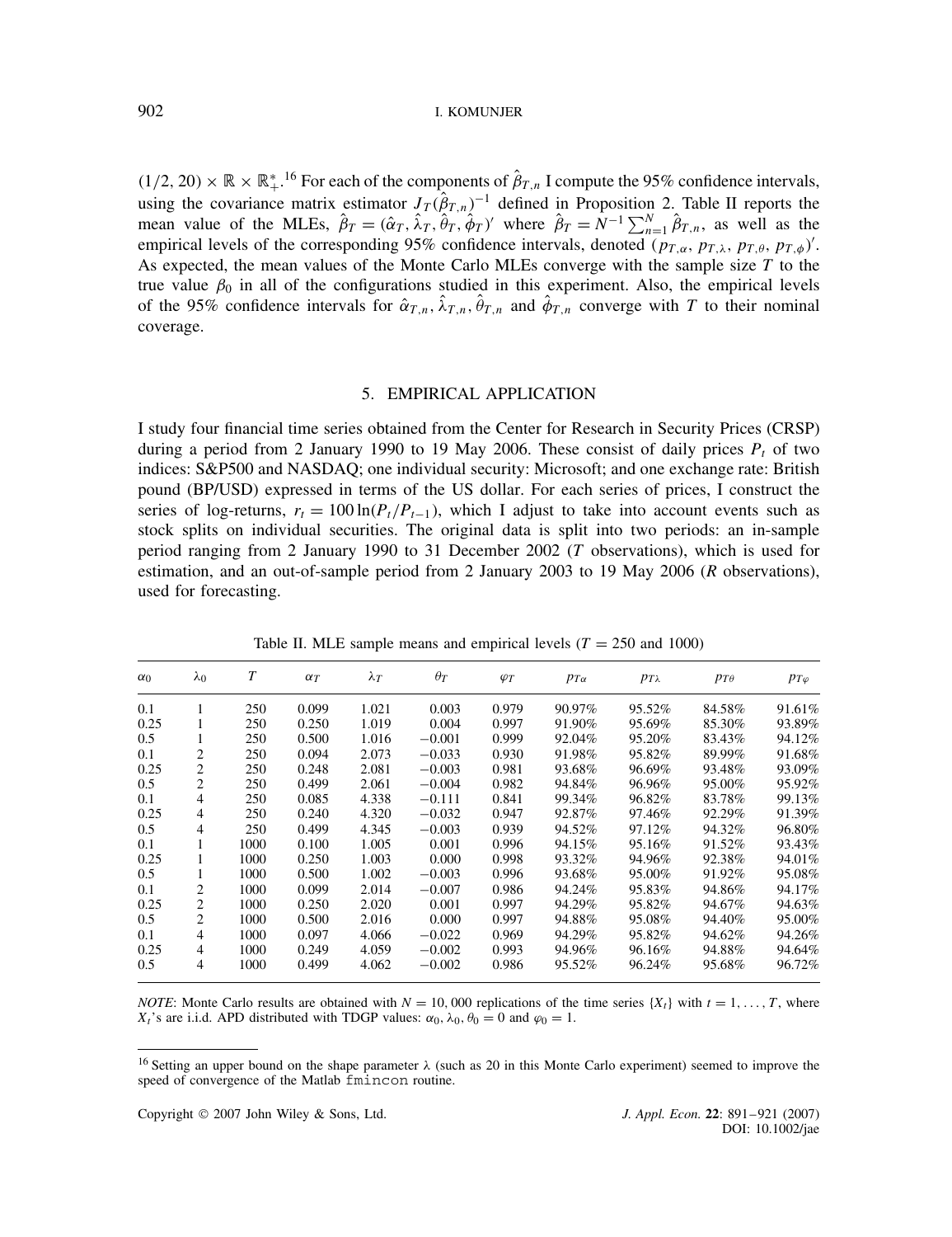#### **5.1. In-Sample Analysis**

For each series of returns  $r_t$ , I estimate an APD-GARCH $(1,1)$  model:

$$
r_t = \mu + \sigma_t \varepsilon_t,\tag{10}
$$

$$
\sigma_t^2 = \omega_0 + \omega_1 \sigma_{t-1}^2 + \omega_2 (r_{t-1} - \mu)^2
$$
\n(11)

where the innovations  $\varepsilon_t$  are assumed to be i.i.d. with APD density  $f_{\varepsilon}(\cdot)$  as in equation (3) so that  $E(\varepsilon_t) = 0$  and  $E(\varepsilon_t^2) = 1$  (see Engle, 1982; Bollerslev, 1986). The parameter vector  $\omega =$  $(\omega_0, \omega_1, \omega_2)'$  satisfies  $\omega_0 > 0, 0 < \omega_1, \omega_2 < 1$  and  $0 < \omega_1 + \omega_2 < 1$ , which are the standard stationarity and invertibility conditions. Given that the innovations  $\varepsilon_t$  are standardized, their density is parametrized by only two parameters  $\alpha$ ,  $0 < \alpha < 1$ , and  $\lambda$ ,  $\lambda > 0$ .

Table III reports the first four unconditional moments of the returns  $r_t$ . A quick glance at Table III reveals that all series exhibit high values of kurtosis, ranging from 5.65 (BP/USD) to 138.58 (Microsoft). Skewness of the return series is generally negative.

There are two approaches to estimating the parameters of the APD-GARCH $(1,1)$  model  $(10)$ – $(11)$ . First is a 'one-step' method which constructs maximum likelihood estimates for the parameters  $\alpha$  and  $\lambda$  of the conditional APD density of the innovations along with the parameters  $\mu$  and  $\omega$  of the GARCH model. The MLE  $\hat{\beta}_T = (\hat{\mu}_T, \hat{\omega}'_T, \hat{\alpha}_T, \hat{\lambda}_T)'$  is obtained by maximizing the APD log-likelihood  $L_T(\beta) = T^{-1} \sum_{t=1}^T [-\ln \sigma_t + \ln \hat{f}_{\varepsilon}(\varepsilon_t|\beta)]$ , with  $\sigma_t$  and  $\varepsilon_t$  as defined by the GARCH(1,1) model (10)–(11), and where  $f_{\varepsilon}(\cdot)$  is as defined in equation (3). Sufficient conditions for the consistency and asymptotic normality of the MLE in the APD-GARCH $(1,1)$ model  $(10)$ – $(11)$  can be found in Straumann  $(2005)$ .<sup>17</sup>

Second is a 'two-step' method in which the estimation is performed sequentially. In the first step,  $\omega$  and  $\mu$  are estimated by using a Gaussian quasi-maximum likelihood estimator (QMLE)  $(\tilde{\omega}'_T, \tilde{\mu}_T)'$ , which, under standard regularity conditions, is consistent and asymptotically normal (see Bollerslev and Wooldridge, 1992). In the second step, estimated values  $\tilde{\omega}_T$  and  $\tilde{\mu}_T$  are used to construct the residuals  $\tilde{\varepsilon}_t = \tilde{\sigma}_t^{-1}(r_t - \tilde{\mu}_T)$ , with  $\tilde{\sigma}_t^2 = \tilde{\omega}_{0T} + \tilde{\omega}_{1T}\tilde{\sigma}_{t-1}^2 + \tilde{\omega}_{2T}(r_{t-1} - \tilde{\mu}_T)^2$ , whose distribution parameters (under the APD assumption) are then consistently estimated by an APD MLE  $(\tilde{\alpha}_T, \tilde{\lambda}_T)'$ . While both approaches yield consistent estimates for the APD-GARCH(1,1) parameters in  $(10)$ – $(11)$ , consistent standard errors are more difficult to obtain in the 'two-step' case, as they often require the use of subsampling or bootstrap methods (see Aas and Haff, 2006).

|                           | Mean  |                 | Variance |                 | <b>Skewness</b> |                 | Kurtosis |                 |      |  |
|---------------------------|-------|-----------------|----------|-----------------|-----------------|-----------------|----------|-----------------|------|--|
| Return series (residuals) | $r_t$ | $\varepsilon_t$ | $r_t$    | $\varepsilon_t$ | $r_t$           | $\varepsilon_t$ | $r_t$    | $\varepsilon_t$ |      |  |
| S&P500 composite index    | 0.03  | $-0.02$         | 1.11     | 1.01            | $-0.12$         | $-0.40$         | 6.81     | 5.22            | 3278 |  |
| NASDAQ composite index    | 0.03  | $-0.03$         | 2.61     | 1.01            | $-0.01$         | $-0.50$         | 8.55     | 4.61            | 3278 |  |
| Microsoft                 | 0.09  | $-0.01$         | 7.14     | 1.00            | $-5.21$         | 0.13            | 138.58   | 4.72            | 3272 |  |
| BP/USD exchange rate      | 0.00  | 0.01            | 0.33     | 1.01            | 0.24            | 0.06            | 5.65     | 4.75            | 3263 |  |

Table III. Descriptive statistics for the unconditional distribution of returns (and their residuals)

*NOTE*: *T* is the number of observations.

 $17$  Similar to the i.i.d. case, studied in detail in Section 4, these will involve checking the validity of various moment conditions (for details, see Theorems 6.1.1 and 6.3.3 in Straumann, 2005).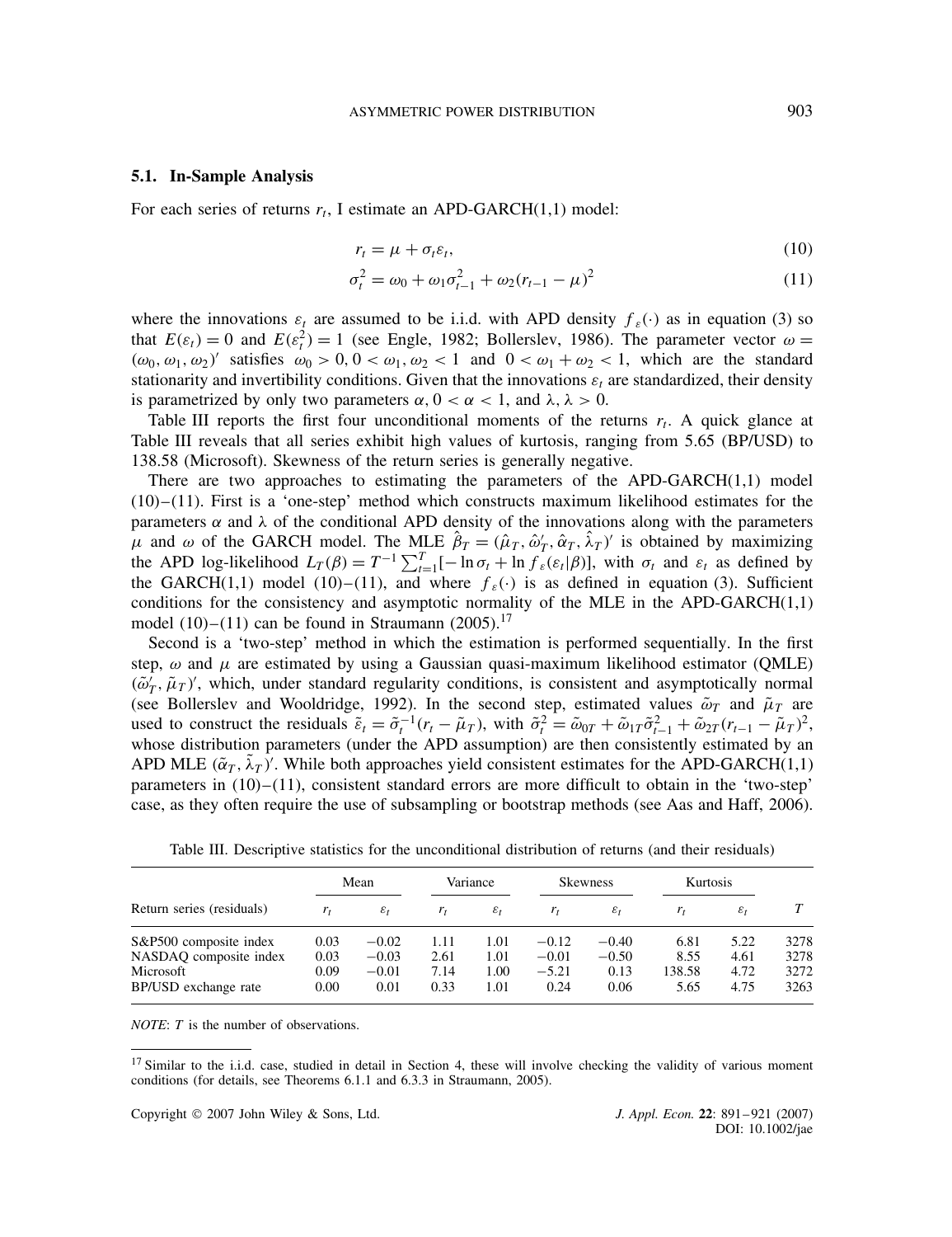In this paper, I estimate the parameters  $\mu$ ,  $\omega$ ,  $\alpha$  and  $\lambda$  by using the 'one-step' approach.<sup>18</sup> Table IV reports the parameter estimates  $(\hat{\mu}_T, \hat{\omega}_T, \hat{\alpha}_T, \hat{\lambda}_T)$  and their consistent standard errors which are obtained from  $J_T(\hat{\beta}_T)^{-1}$ , where  $J_T(\hat{\beta}_T) = T^{-1} \sum_{t=1}^T [\nabla_\beta(-\ln \hat{\sigma}_t + \ln f_\varepsilon(\varepsilon_t | \hat{\beta}_T))]$  $[\nabla_{\beta}(-\ln \hat{\sigma}_t + \ln f_s(\varepsilon_t|\hat{\beta}_T))]'$ , and  $\hat{\sigma}_t^2 = \hat{\omega}_{0T} + \hat{\omega}_{1T}\hat{\sigma}_{t-1}^2 + \hat{\omega}_{2T}(r_{t-1} - \hat{\mu}_T)^2$  are the conditional variance estimates.

As can be seen from Table IV, estimated values  $\hat{\alpha}_T$  of the asymmetry parameter  $\alpha$  range from 0.46 (Microsoft) to 0.59 (NASDAQ). A simple Wald test of the restriction  $\alpha = 1/2$  shows that in two cases out of four (NASDAQ and Microsoft), the value of  $\alpha$  is significantly different from 1/2 (with probability 95%). In other words, the residuals for those series are found to be asymmetric. Another interesting finding is that in all four cases the estimated values  $\lambda_T$  of the exponent  $\lambda$  are found to be significantly different from both 1 and 2, thus invalidating the assumptions that the innovations  $\varepsilon_t$  are double-exponential (Laplace) or normally distributed. Note that this conclusion holds even if we allow for asymmetry in the density of  $\varepsilon_t$ .

I use the above estimated values to construct the residuals  $\hat{\varepsilon}_t = \hat{\sigma}_t^{-1}(r_t - \hat{\mu}_T)$ . Table III reports the first four unconditional moments of  $\hat{\epsilon}_t$ 's (in addition to those of the returns  $r_t$ ). The unconditional distribution of the residuals is skewed and leptokurtic, which tends to reject the assumption that the residuals are GPD distributed. Moreover, one can reject the assumption that the latter are Laplace distributed since in all four cases their kurtosis lies outside the interval  $[6,9]$ <sup>19</sup>

Finally, using the results of Proposition 1, for any  $\overline{\alpha}$ ,  $0 < \overline{\alpha} < 1$ , I am able to compute an estimate  $ES_{\varepsilon}(\overline{\alpha})$  for the unconditional  $\overline{\alpha}$ -expected shortfall for each of the four series of innovations, which I plot in Figure 5. For the purposes of risk management, the quantities of interest are the conditional  $\overline{\alpha}$ -expected shortfalls of returns  $r_t$ , which by using the location-scale property of conditional heteroskedasticity models such as  $GARCH(1,1)$  in  $(10)–(11)$ , can be estimated at each point in

| Return series          | $\omega_0$ | $\omega_1$ | $\omega_2$ | $\mu$     | $\alpha$ | λ       |
|------------------------|------------|------------|------------|-----------|----------|---------|
| S&P500 composite index | 0.00       | 0.94       | 0.06       | 0.04      | 0.51     | 1.38    |
|                        | (0.00)     | (0.01)     | (0.01)     | (0.01)    | (0.01)   | (0.05)  |
|                        | [2.15]     | [87.52]    | [5.42]     | [3.10]    | [40.84]  | [30.19] |
| NASDAQ composite index | 0.01       | 0.90       | 0.10       | 0.08      | 0.59     | 1.55    |
|                        | (0.00)     | (0.02)     | (0.02)     | (0.02)    | (0.01)   | (0.05)  |
|                        | [3.45]     | [58.90]    | [6.44]     | [4.68]    | [54.11]  | [31.07] |
| Microsoft              | 0.23       | 0.87       | 0.09       | 0.14      | 0.46     | 1.50    |
|                        | (0.07)     | (0.02)     | (0.02)     | (0.04)    | (0.01)   | (0.02)  |
|                        | [3.36]     | [35.56]    | [5.79]     | [3.81]    | [40.43]  | [70.24] |
| BP/USD exchange rate   | 0.00       | 0.93       | 0.07       | $-0.01$   | 0.52     | 1.31    |
|                        | (0.00)     | (0.04)     | (0.03)     | (0.01)    | (0.02)   | (0.08)  |
|                        | [0.00]     | [21.01]    | [2.17]     | $[-0.65]$ | [25.11]  | [17.18] |

Table IV. APD MLE of the GARCH(1,1) model

*NOTE*: APD MLE for the GARCH(1,1) model:  $r_t = \mu + \sigma_t \varepsilon_t$ , where  $\sigma_t^2 = \omega_0 + \omega_1 \sigma_{t-1}^2 + \omega_2 (r_{t-1} - \mu)^2$  and  $\varepsilon_t$  is APD distributed with  $E(\varepsilon_t) = 0$  and var $(\varepsilon_t) = 1$ . Consistent standard errors () and t statistics [] are in parentheses. Values of the APD log-likelihood: S&P500, 1.310; NASDAQ, 1.625; Microsoft, 2.224, BP/USD, 0.777.

<sup>18</sup> As a comparison, I report the estimation results from a 'two-step' approach in Tables IIA and IIIA of the technical appendix.

<sup>&</sup>lt;sup>19</sup> Figure 1A in the technical appendix shows histograms of the residuals  $\hat{\epsilon}_t$  together with the fitted APD (standardized) probability density with parameters  $(\hat{\alpha}_T, \hat{\lambda}_T)$  for each of the four series studied.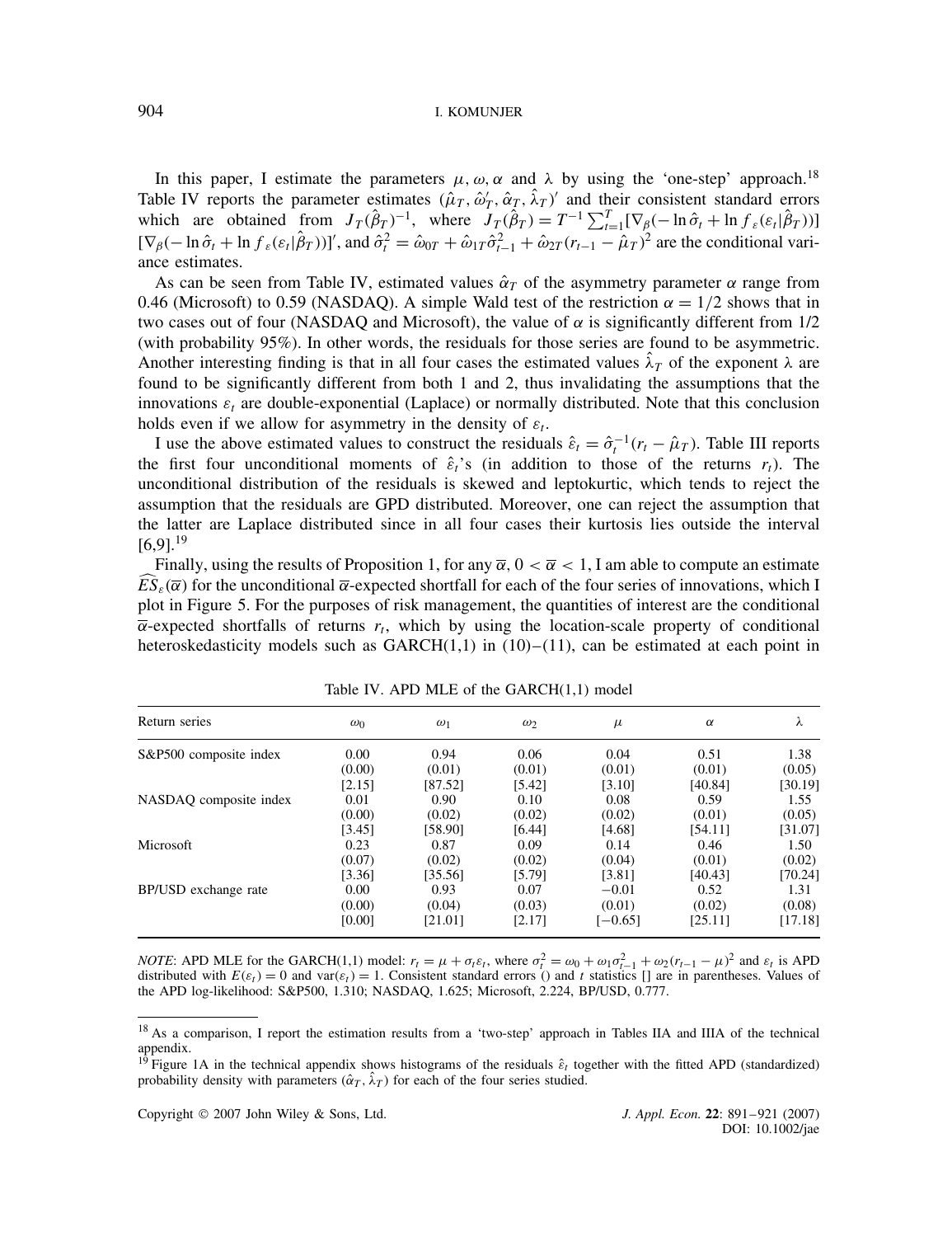time t using  $ES_{r_t}(\overline{\alpha}) = \hat{\sigma}_t ES_{\varepsilon}(\overline{\alpha})$ . Figure 6 plots  $ES_{r_t} (5\%)$  as a function of time t for each of the four series of returns  $r_t$  during the period 12 March 1993–3 March 1995 (500 observations).

Alternatively, we can represent  $ES_{r_t}(\overline{\alpha})$  as a function of the probability  $\overline{\alpha}$  but keeping a particular time  $\tau$  fixed. For example, in Figure 7, I set the date  $\tau = 16$  March 1993 (Tuesday) and plot  $ES_{r_{\tau}}(\overline{\alpha})$  as a function of  $\overline{\alpha}$  for each of the six series studied. Note that the time  $\tau$  can be chosen arbitrarily within the sample.

In order to compare the riskiness of two different securities with returns  $r_{1t}$  and  $r_{2t}$  we need to compare, at each point in time t, their conditional expected shortfalls  $ES_{r_t}^{(1)}(\overline{\alpha})$  and  $ES_{r_t}^{(2)}(\overline{\alpha})$ , for



Figure 5. In-sample estimates for the unconditional  $\overline{\alpha}$ -expected shortfall of  $\varepsilon_t$ :  $ES_{\varepsilon}(\overline{\alpha})(0 < \overline{\alpha} < 1)$ 



Figure 6. In-sample estimates of the conditional 5% expected shortfalls of  $r_t$  (12 March 1993–3 March 1995)

Copyright 2007 John Wiley & Sons, Ltd. *J. Appl. Econ.* **22**: 891–921 (2007)

DOI: 10.1002/jae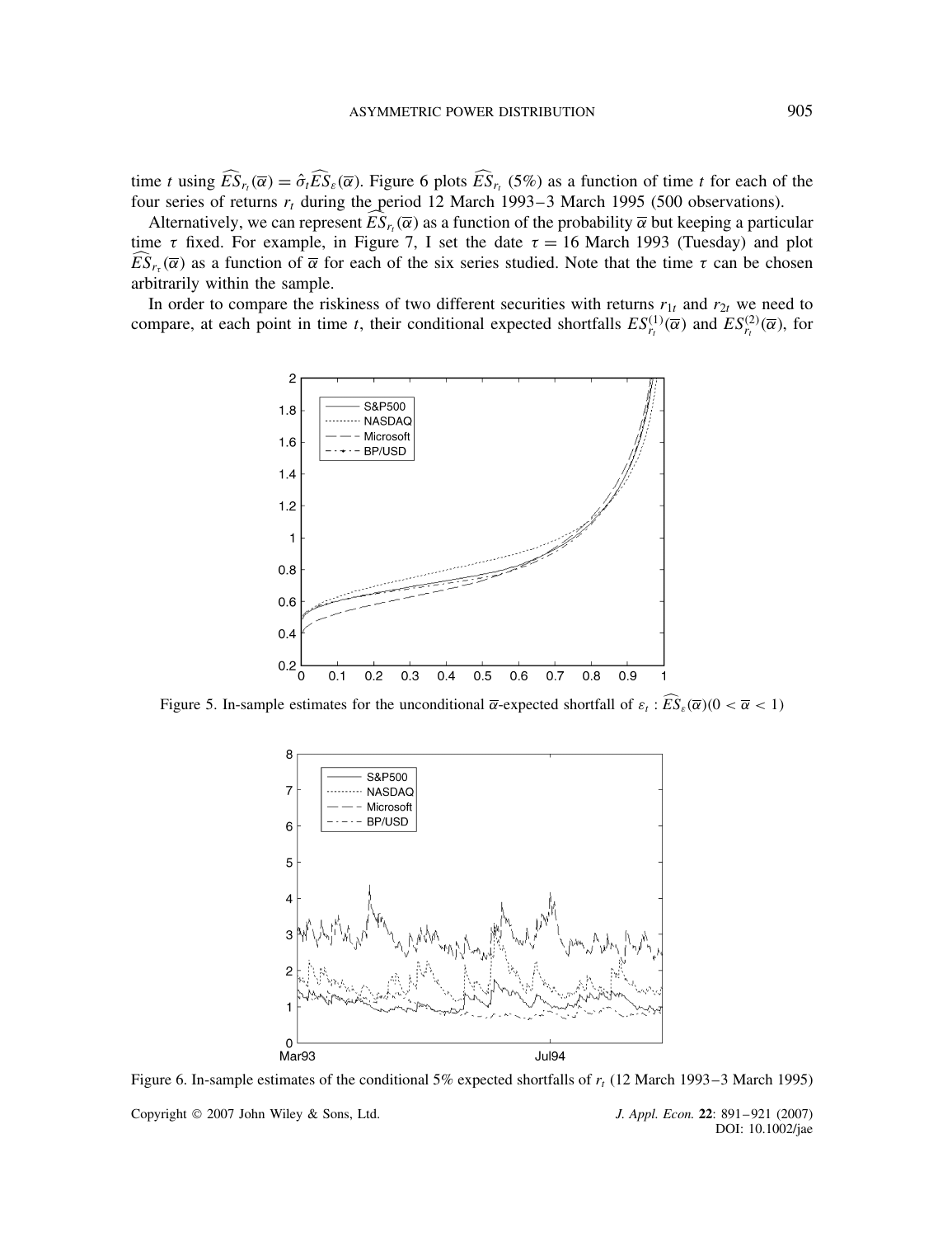

Figure 7. In-sample estimates for the conditional  $\bar{\alpha}$ -expected shortfalls of  $r_t$ ,  $0 < \bar{\alpha} < 1$  (obtained for Tuesday 16 March 1993)

all values of  $\overline{\alpha}$ ,  $0 < \overline{\alpha} < 1$ . If for every  $\overline{\alpha}$  the conditional  $\overline{\alpha}$ -expected shortfall of the first security is smaller than the conditional  $\bar{\alpha}$ -expected shortfall of the second security, i.e., if  $ES_{r_t}^{(1)}(\bar{\alpha}) \leq ES_{r_t}^{(2)}(\bar{\alpha})$ , then any risk-averse investor with distorted perception of the true probabilities (optimistic or pessimistic) prefers holding the first security to holding the second one (see Bassett *et al*., 2004).

Figure 8 plots the 95% confidence intervals for  $ES_{r_t}(\overline{\alpha})$ ,  $0 < \overline{\alpha} < 1$ , for each of the four series studied. Those confidence intervals were obtained by using the delta method in which  $\nabla_{\beta} ES_{r_t}(\overline{\alpha})$ was replaced by a numerical gradient.<sup>20</sup> The *i*th component  $\partial \tilde{E} \tilde{S}_{r_t}(\overline{\alpha})/\partial \beta^{(i)}$  of the gradient was computed over a grid of points  $\hat{\beta}_T^{(i)} + \delta s_T^{(i)}$ , in which  $s_T^{(i)}$  is the standard error of  $\hat{\beta}_T^{(i)}$  obtained from  $J_T(\hat{\beta}_T)^{-1}$  and the step  $\delta$  takes values  $-0.8, -0.6, \ldots, 0.8$ .

As can be seen from Figure 8, the two stock indices (S&P500 and NASDAQ) and exchange rate (BP/USD) clearly dominate the individual stock (Microsoft). However, there is no clear ranking among the securities within those two groups in terms of their riskiness as measured by their respective expected shortfalls.

# **5.2. Out-of-Sample Analysis**

I now turn to the out-of-sample evaluation of the  $\overline{\alpha}$ -expected shortfall one-step-ahead forecasts obtained from the APD-GARCH $(1,1)$  model  $(10)$ – $(11)$ . I adopt a fixed forecasting scheme, which means that all forecasts depend on the same set of parameters estimated in-sample, i.e., over the first T observations. In other words, at each out-of-sample date  $\tau$ ,  $T + 1 \le \tau \le T + R$ , I compute

<sup>&</sup>lt;sup>20</sup> An alternative method of obtaining the confidence intervals for the shortfall estimate  $\widehat{ES}_{r_t}(\overline{\alpha})$  is via Monte Carlo simulations. For example, the 95% confidence interval can be computed as the empirical 95% coverage interval for  $\widehat{ES}_{r_t}(\overline{\alpha})$  obtained in the Monte Carlo simulations of the parameter  $(\hat{\mu}_T, \hat{\omega}_T, \hat{\alpha}_T, \hat{\lambda}_T)'$  in which the latter is assumed to be normally distributed with mean and covariance matrix as estimated via APD-GARCH MLE (see Table IV). Table IVA in the technical appendix compares the standard errors obtained using the delta method with those using the Monte Carlo simulation approach.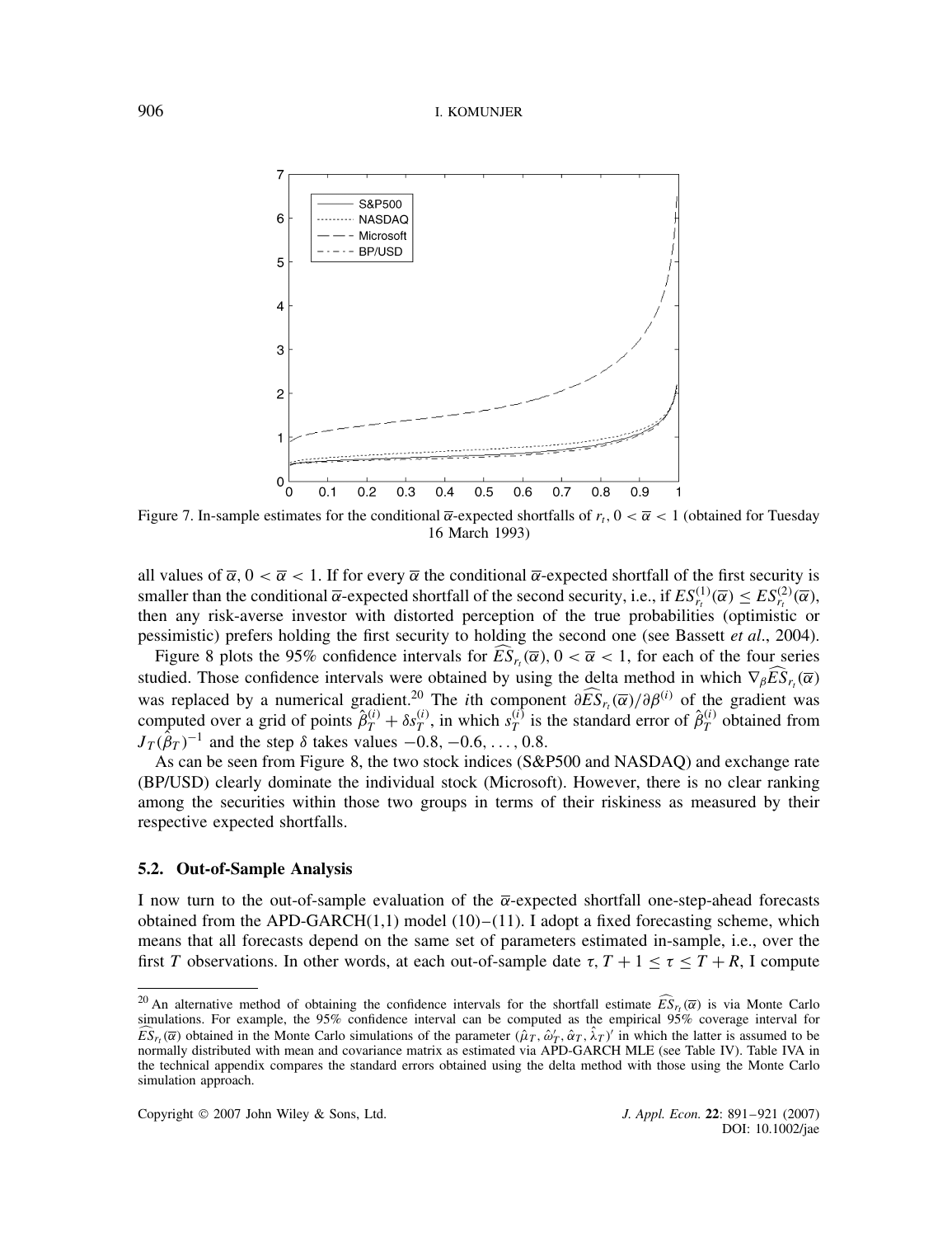

Figure 8. 95% confidence intervals for the in-sample estimates of the conditional  $\bar{\alpha}$ -expected shortfalls of  $r_t$ ,  $1 < \overline{\alpha} < 1$  (obtained for Tuesday 16 March 1993)

the one-step-ahead  $ES(1\%)$ ,  $ES(5\%)$  and  $ES(10\%)$  forecasts recursively. Note that  $ES_{\varepsilon}(\overline{\alpha})$  remains constant over the out-of-sample period as it only depends on the parameter estimates  $\hat{\beta}_T$  obtained in-sample.

In addition to the *ES* (1%), *ES* (5%) and *ES* (10%) forecasts from the APD-GARCH(1,1) model (10)–(11), I also consider the *ES* (1%), *ES* (5%) and *ES* (10%) forecasts originated from the following two models: an asymmetric Student-t GARCH(1,1) model and a GPD-EGARCH(1,1) model.

The asymmetric (skewed) Student-t GARCH $(1,1)$  specification is similar to the one in  $(10)$ – $(11)$ except that the innovations  $\varepsilon_t$  are now assumed to be i.i.d. with an asymmetric (skewed) Student-t distribution whose density

$$
f_{\varepsilon}(z) = \begin{cases} \frac{2}{\gamma + 1/\gamma} bc \left[ 1 + \frac{(\gamma(bz + a))^2}{\nu - 2} \right]^{-(\nu + 1)/2}, & \text{if } z \le -a/b, \\ \frac{2}{\gamma + 1/\gamma} bc \left[ 1 + \frac{((bz + a)/\gamma)^2}{\nu - 2} \right]^{-(\nu + 1)/2}, & \text{if } z \ge -a/b \end{cases}
$$
(12)

is parametrized by  $v, 2 < v < \infty$ , and  $\gamma, \gamma > 0$ , and where the constants *a*, *b* and *c* are given by  $a = \frac{\Gamma((\nu-1)/2)}{\sqrt{\Gamma(1-\nu)}}$ y 1  $\frac{(-1)}{2}$ <br> $\sqrt{v-2}$  $\frac{1}{2\pi} \Gamma(\nu/2) - 2(\nu - 1/\nu), b^2 = (\nu^2 + 1/\nu^2 - 1) - a^2 \text{ and } c = \frac{\Gamma((\nu + 1)/2)}{\sqrt{\pi(\nu - 2)}\Gamma(\nu/2)}$  $\frac{\Gamma(\nu+1)/2}{\pi(\nu-2)\Gamma(\nu/2)}$  (see Hansen, 1994; Fernandez and Steel, 1998; Giot and Laurent, 2004; Patton, 2004; Kuester *et al*., 2006; Paolella, 2006).<sup>21</sup> The innovations density in equation (12) is standardized so  $E(\varepsilon_t) = 0$ and  $E(\varepsilon_t^2) = 1$ . Table V reports the in-sample parameter estimates of the skewed Student-t GARCH(1,1) model.

<sup>&</sup>lt;sup>21</sup> Note that the expression of Hansen's (1994) skewed Student-t density follows from equation (12) by a simple reparametrization which sets the degrees of freedom parameter  $\eta = \nu$  and the skewness parameter  $\lambda = (\gamma^2 - 1)/(\gamma^2 + 1)$ .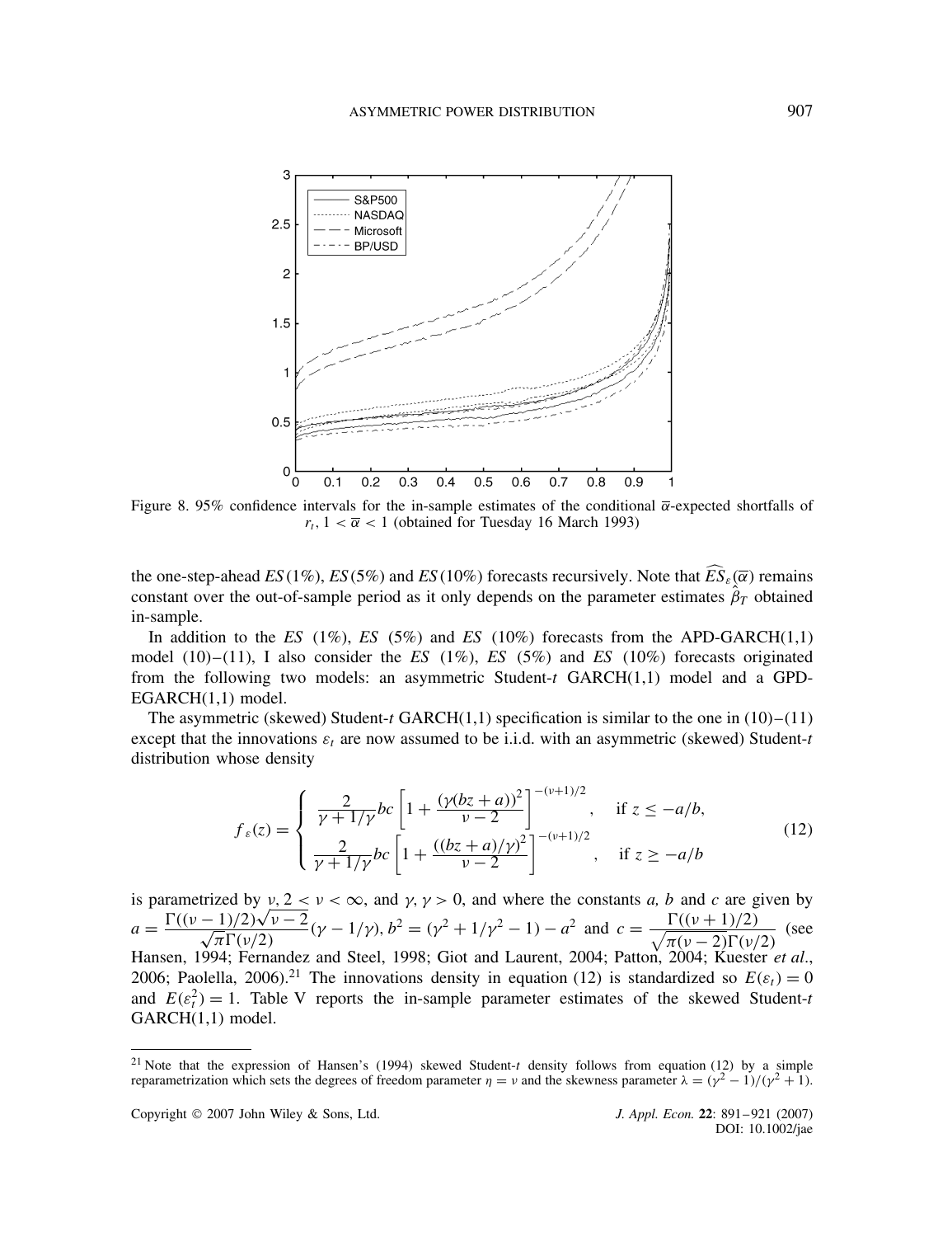| Return series          | $\omega_0$ | $\omega_1$ | $\omega_2$ | $\mu$     | $ln(\gamma)$ | v        |
|------------------------|------------|------------|------------|-----------|--------------|----------|
| S&P500 composite index | 0.00       | 0.94       | 0.06       | 0.05      | $-0.02$      | 6.69     |
|                        | (0.00)     | (0.01)     | (0.01)     | (0.01)    | (0.02)       | (0.63)   |
|                        | [1.94]     | [106.86]   | [6.25]     | [3.85]    | $[-1.25]$    | [10.68]  |
| NASDAQ composite index | 0.01       | 0.91       | 0.09       | 0.08      | $-0.17$      | 9.63     |
|                        | (0.00)     | (0.01)     | (0.01)     | (0.02)    | (0.02)       | (1.15)   |
|                        | [2.63]     | [69.42]    | [6.81]     | [5.21]    | $[-7.31]$    | [8.38]   |
| Microsoft              | 0.23       | 0.87       | 0.09       | 0.15      | 0.07         | 8.18     |
|                        | (0.07)     | (0.02)     | (0.02)     | (0.04)    | (0.02)       | (1.00)   |
|                        | [3.46]     | [35.83]    | [5.01]     | [3.59]    | [3.17]       | $[8.20]$ |
| BP/USD exchange rate   | 0.00       | 0.94       | 0.06       | $-0.01$   | 0.01         | 4.90     |
|                        | (0.00)     | (0.01)     | (0.01)     | (0.01)    | (0.02)       | (0.02)   |
|                        | [1.84]     | [80.67]    | [5.31]     | $[-0.94]$ | [0.33]       | [266.67] |

Table V. Skewed Student-t MLE of the GARCH(1,1) model

*NOTE*: Skewed Student-t MLE for the GARCH(1,1) model:  $r_t = \mu + \sigma_t \varepsilon_t$ , where  $\sigma_t^2 = \omega_0 + \omega_1 \sigma_{t-1}^2 + \omega_2 (r_{t-1} - \mu)^2$ and  $\varepsilon_t$  is skew Student-t distributed with  $E(\varepsilon_t) = 0$  and var $(\varepsilon_t) = 1$ . Consistent standard errors () and t statistics [] are in parentheses. Values of the skew Student-t log-likelihood: S&P500, 1.308; NASDAQ, 1.623; Microsoft, 2.220, BP/USD, 0.770.

The second competing model that I consider is a GPD-EGARCH(1,1) model:

$$
r_t = \mu + \sigma_t \varepsilon_t,\tag{13}
$$

$$
\ln \sigma_t^2 = \omega_0 + \omega_1 \ln \sigma_{t-1}^2 + \omega_2 (r_{t-1} - \mu) + \omega_3 |r_{t-1} - \mu| \tag{14}
$$

where  $\varepsilon_t$  is assumed to be i.i.d. with GPD density that is standardized (see Nelson, 1991). Note that a GPD density with shape parameter  $\lambda$  is a special case of an APD density with same shape  $\lambda$  but whose asymmetry parameter  $\alpha$  has been set to  $\alpha = 1/2$ . Though the distribution of the innovations  $\varepsilon_t$  in the GPD-EGARCH(1,1) model is symmetric, the term  $\omega_2(r_{t-1} - \mu) + \omega_3 |r_{t-1} - \mu|$  in the EGARCH equation (14) allows the conditional variance  $\sigma_t^2$  to respond asymmetrically to increases and decreases in returns  $r_{t-1}$ . Table VI reports the in-sample parameter estimates of the GPD-EGARCH(1,1) model.

In order to evaluate the accuracy of the expected shortfall forecasts, I use a test similar to that proposed by McNeil and Frey (2000). Let  $q_t(\overline{\alpha})$  denote the conditional  $\overline{\alpha}$ -quantile of the returns  $r_t$ , which in the case of conditional heteroskedasticity models such as the one in  $(10)$ – $(11)$  can also be written as  $q_t(\overline{\alpha}) = \mu + \sigma_t q_{\varepsilon}(\overline{\alpha})$ , where  $q_{\varepsilon}(\overline{\alpha})$  is the unconditional  $\overline{\alpha}$ -quantile of the innovation term  $\varepsilon_t$ . The test for accuracy of forecasts  $ES_{r_t}(\overline{\alpha})$  is then based on the variable

$$
R_t(\overline{\alpha}) = \frac{[q_t(\overline{\alpha}) - r_t] - ES_{r_t}(\overline{\alpha})}{\sigma_t}
$$

which in the models considered here reduces to

$$
R_t(\overline{\alpha}) = (q_{\varepsilon}(\overline{\alpha}) - \varepsilon_t) - ES_{\varepsilon}(\overline{\alpha})
$$

Under correct specification, the variables  $R_t(\overline{\alpha})$  are i.i.d. and such that  $E[R_t(\overline{\alpha})|\varepsilon_t \leq q_{\varepsilon}(\overline{\alpha})] = 0$ .

For each of the models studied, I construct the  $\overline{\alpha}$ -quantile and  $\overline{\alpha}$ -expected shortfall forecasts, denoted  $\hat{q}_{\varepsilon}(\overline{\alpha})$  and  $\overline{ES}_{\varepsilon}(\overline{\alpha})$ , respectively, using the analytic expressions for  $q_{\varepsilon}(\overline{\alpha})$  and  $ES_{\varepsilon}(\overline{\alpha})$ , in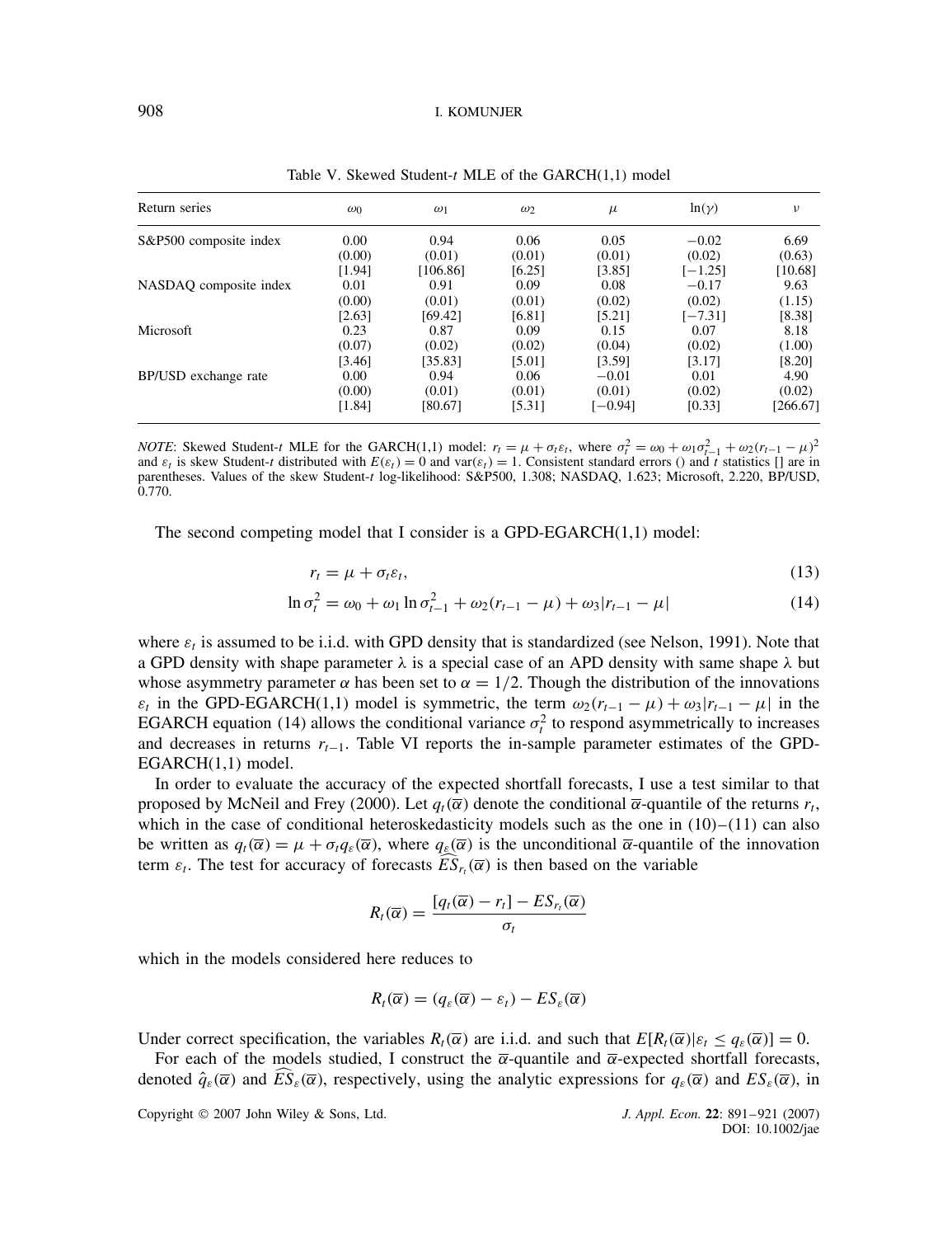| Return series          | $\omega_0$ | $\omega_1$ | $\omega_2$ | $\omega_3$ | $\mu$   | λ       |
|------------------------|------------|------------|------------|------------|---------|---------|
| S&P500 composite index | $-0.09$    | 0.94       | $-0.10$    | 0.11       | 0.03    | 1.40    |
|                        | (0.01)     | (0.01)     | (0.01)     | (0.02)     | (0.01)  | (0.03)  |
|                        | $[-6.61]$  | [109.80]   | $[-7.02]$  | [6.93]     | [2.78]  | [53.48] |
| NASDAO composite index | $-0.09$    | 0.92       | $-0.04$    | 0.11       | 0.10    | 1.50    |
|                        | (0.01)     | (0.01)     | (0.01)     | (0.02)     | (0.02)  | (0.05)  |
|                        | $[-6.42]$  | [76.14]    | $[-4.76]$  | [6.68]     | [5.53]  | [29.30] |
| Microsoft              | 0.04       | 0.90       | $-0.03$    | 0.07       | 0.07    | 1.52    |
|                        | (0.02)     | (0.02)     | (0.01)     | (0.01)     | (0.02)  | (0.04)  |
|                        | [2.38]     | [40.05]    | $[-4.52]$  | [4.71]     | [3.76]  | [42.72] |
| BP/USD exchange rate   | $-0.16$    | 0.94       | 0.00       | 0.20       | 0.00    | 1.31    |
|                        | (0.01)     | (0.01)     | (0.02)     | (0.02)     | (0.01)  | (0.04)  |
|                        | $[-10.75]$ | [150.01]   | [0.14]     | [11.33]    | [-0.48] | [32.10] |

Table VI. GPD MLE of the EGARCH(1,1) model

*NOTE*: GPD MLE for the EGARCH(1,1) model:  $r_t = \mu + \sigma_t \varepsilon_t$ , where  $\ln \sigma_t^2 = \omega_0 + \omega_1 \ln \sigma_{t-1}^2 + \omega_2 (r_{t-1} - \mu) +$  $\omega_3|r_{t-1} - \mu|$ , and  $\varepsilon_t$  is GPD distributed with  $E(\varepsilon_t) = 0$ , and var $(\varepsilon_t) = 1$ . Consistent standard errors () and t statistics [] are in parentheses. Values of the GPD log-likelihood: S&P500, 1.304; NASDAQ, 1.640; Microsoft, 2.222, BP/USD, 0.774.

which the density parameters are set to be equal to the previously obtained MLEs (see Tables IV, V and VI).<sup>22</sup> In the case of the APD-GARCH(1,1) and GPD-EGARCH(1,1) models  $q_{\varepsilon}(\overline{\alpha})$  and  $ES_{\varepsilon}(\overline{\alpha})$ are computed directly using the results of Lemma 2 and Proposition 1, respectively. In the case of the asymmetric (skewed) Student-t GARCH(1,1) model, the analytic expression for  $q_{\varepsilon}(\overline{\alpha})$ can be found in Patton (2004). Using straightforward algebra, I further show that, for quantiles  $q_{\varepsilon}(\overline{\alpha}) \le -a/b$ , the  $\overline{\alpha}$ -expected shortfall of a (standardized) asymmetric (skewed) Student-t random variable with density defined in equation (12), equals

$$
ES_{\varepsilon}(\overline{\alpha}) = q_{\varepsilon}(\overline{\alpha}) + \frac{2}{\overline{\alpha}(\gamma^2 + 1)} \left\{ \frac{c\gamma - 2}{\gamma\gamma - 1} \left[ 1 + \frac{(\gamma(bz + a))^2}{\gamma - 2} \right]^{-(\nu - 1)/2} + aF_{\nu}(\gamma(bz + a)) \right\}
$$

where  $F_{\nu}(\cdot)$  is the cdf of a (standardized) Student-t random variable with  $\nu$  degrees of freedom. With  $\hat{q}_{\varepsilon}(\overline{\alpha})$  and  $\widehat{ES}_{\varepsilon}(\overline{\alpha})$  in hand, I then construct the out-of-sample residuals  $\hat{R}_t(\overline{\alpha}) = (\hat{q}_{\varepsilon}(\overline{\alpha}) - \hat{\varepsilon}_t) \widehat{ES}_{\varepsilon}(\overline{\alpha})$ , and their out-of-sample conditional average  $\overline{R}_t(\overline{\alpha}) = R^{-1} \sum_{\tau=T+1}^{T+R} \hat{R}_t(\overline{\alpha}) \mathbb{I}(\hat{\varepsilon}_t \leq \hat{q}_{\varepsilon}(\overline{\alpha}))$ .

In Table VII I report the values of  $\overline{R}_t(\overline{\alpha})$ ,  $\widehat{ES}_{\varepsilon}(\overline{\alpha})$  and of the empirical coverages  $\hat{P}(\overline{\alpha}) =$  $R^{-1}\sum_{\tau=T+1}^{T+R} \mathbb{I}(\hat{\varepsilon}_t \leq \hat{q}_{\varepsilon}(\overline{\alpha}))$  for each of the three forecasting models employed and each of the four series studied. As can be seen from Table VII, the out-of-sample empirical findings are mixed. The standard *t*-test rejects (at the 5% level) the null hypothesis  $H_0: E[R_t(\overline{\alpha})| \varepsilon_t \leq q_{\varepsilon}(\overline{\alpha})] = 0$  in favor of the alternative  $H_1: E[R_t(\overline{\alpha}) | \varepsilon_t \leq q_{\varepsilon}(\overline{\alpha})] \neq 0$  twice in the case of APD-GARCH(1,1) *ES* (1%) forecasts (NASDAQ and BP/USD) and three times in the case of skewed Student- $t$  GARCH $(1,1)$ *ES* (1%) forecasts (S&P500, NASDAQ and BP/USD). In all other cases, the null hypothesis of the correct specification of the tail residuals cannot be rejected.

It is worth pointing out that this expected shortfall evaluation procedure à la McNeil and Frey (2000) is developed along similar lines to the binomial test of conditional quantile forecasts.

<sup>22</sup> Figure 2A in the technical appendix plots the out-of-sample *ES* (5%) forecasts for S&P500 daily returns obtained from the three competing models.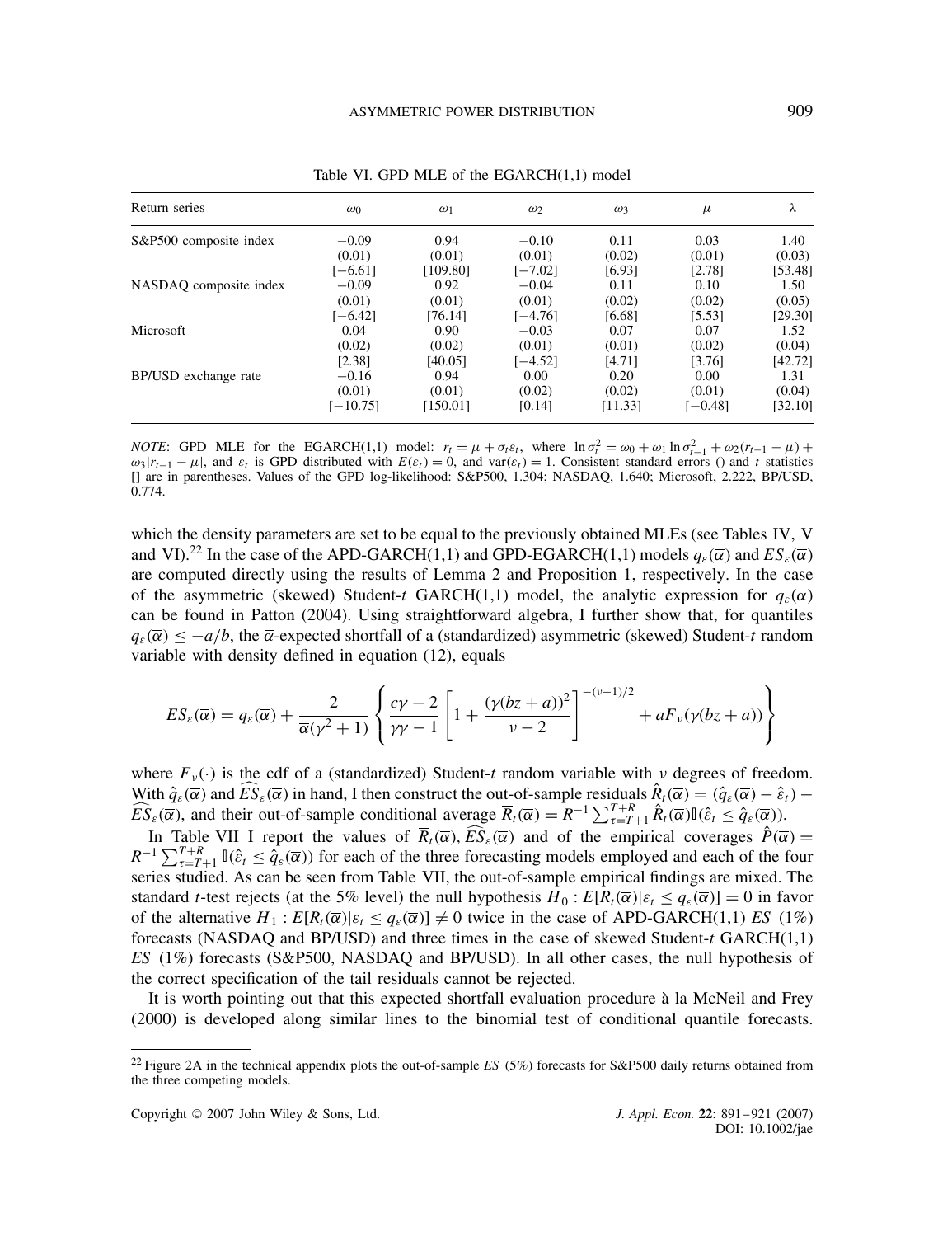| 12.30%                                                                                                   |
|----------------------------------------------------------------------------------------------------------|
|                                                                                                          |
| 12.00%                                                                                                   |
|                                                                                                          |
| $6.00\%$                                                                                                 |
|                                                                                                          |
| 10.10%                                                                                                   |
|                                                                                                          |
|                                                                                                          |
| 13.20%                                                                                                   |
|                                                                                                          |
| 12.30%                                                                                                   |
|                                                                                                          |
| 6.50%                                                                                                    |
|                                                                                                          |
| 10.60%                                                                                                   |
|                                                                                                          |
|                                                                                                          |
| 10.70%                                                                                                   |
|                                                                                                          |
| 13.50%                                                                                                   |
|                                                                                                          |
| 5.70%                                                                                                    |
|                                                                                                          |
| 16.30%                                                                                                   |
|                                                                                                          |
| 4.70%<br>4.50%<br>3.00%<br>4.50%<br>5.40%<br>4.70%<br>3.00%<br>4.60%<br>4.40%<br>5.80%<br>2.50%<br>7.90% |

Table VII. Out-of-Sample ES forecast evaluation

*NOTE*: *t* statistics [] are in parentheses.

Hence, it is subject to the same drawbacks as the binomial test: (1) it assumes that under the null hypothesis the events  $\mathbb{I}(\hat{\varepsilon}_t \leq \hat{q}_s(\overline{\alpha}))$  are i.i.d. while empirical evidence shows they exhibit clustering; and (2) perhaps even more importantly, it does not take into account the estimation error in conditional quantile and expected shortfall forecasts. In the case of conditional quantile forecasts, this results in a test which generally has a limited ability to distinguish among alternative hypotheses and thus has low power, even in moderately large samples, as shown by Kupiec (1995) and Lopez (1997).

It is interesting to note, however, that the rejections of the null appear to occur when the unconditional expected shortfall estimates  $ES_{\varepsilon}(\overline{\alpha})$  are high, and hence potentially overestimated. For example, in the case of *ES* (1%) forecasts for NASDAQ daily returns, both the APD and asymmetric (skewed) Student-t assumption lead to values of  $ES_{\varepsilon}(1\%)$  which are higher (0.51) and 0.71, respectively) than under the GPD assumption (0.46). An overestimation in  $ES_{\varepsilon}(\overline{\alpha})$ automatically leads to negative values of  $\overline{R}_t(\overline{\alpha})$  and the changes in estimated conditional variances  $\hat{\sigma}_t^2$  do not seem to be able to counter this effect. Another interesting finding is that for low values of probabilities  $\bar{\alpha}$  (such as 1%, 5% and 10% studied here), low and potentially underestimated values of  $ES_{\varepsilon}(\overline{\alpha})$  apparently lead to fewer rejections of the null hypothesis. For example, in the case of *ES* (1%) forecasts for Microsoft daily returns, all three specifications produce values of  $\overline{R}_t(\overline{\alpha})$  that are positive (1.88, 1.71 and 1.30, respectively), yet none is found to be significantly different from zero at the 5% level.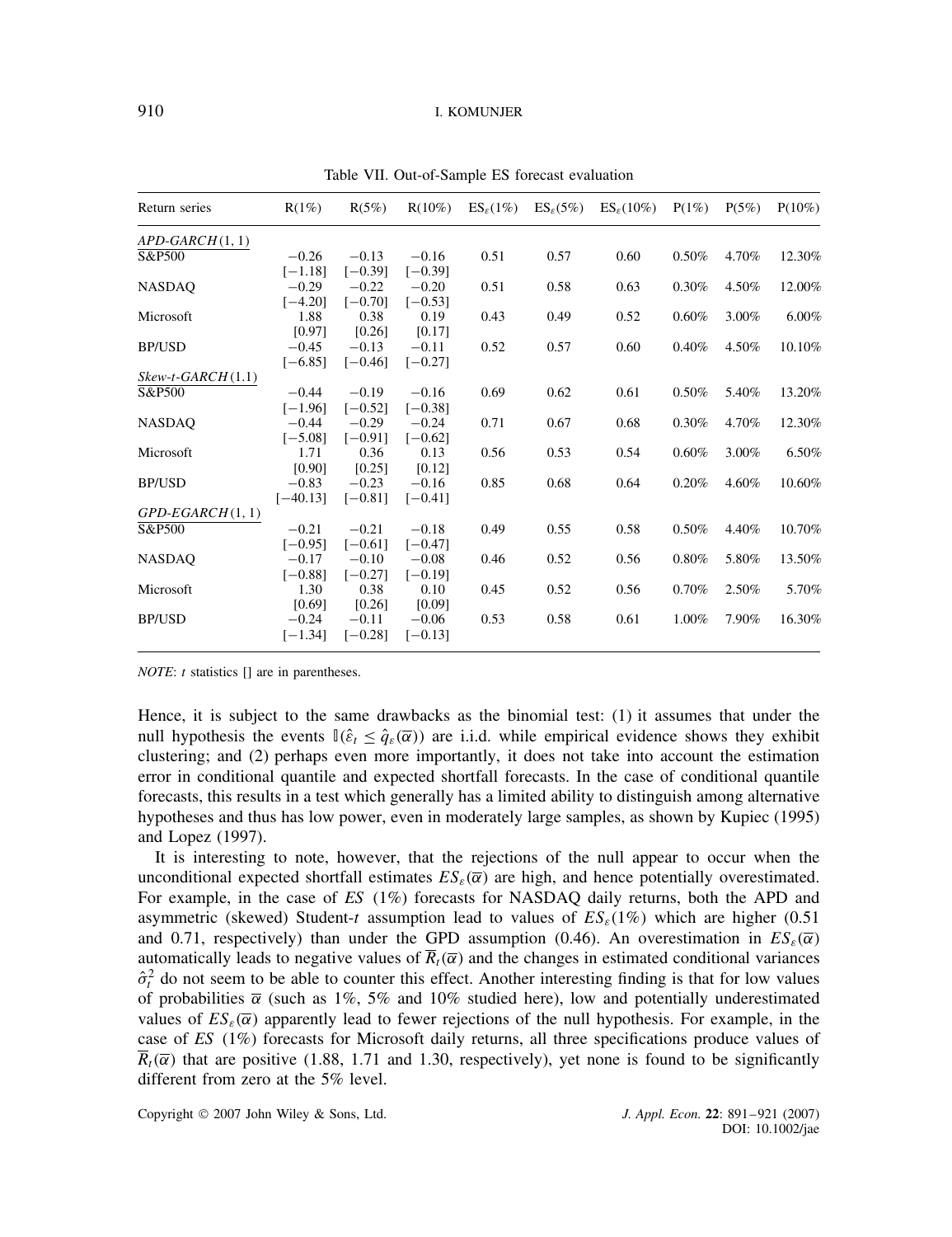#### 6. CONCLUSION

This paper introduces a new family of probability distributions—called the asymmetric power distribution (APD)—that generalizes the GPD distributions to cases where the density function is asymmetric. I derive analytic expressions for the quantiles and expected shortfalls of APD distributed random variables, show how to simulate APD variates, and finally how to estimate—via maximum likelihood—its four parameters  $\alpha$ ,  $\lambda$ ,  $\theta$  and  $\phi$ . Moreover, I propose a consistent estimator of the covariance matrix of the MLE based on the APD score, whose analytic expression is derived in the paper. The small sample properties of the MLE and its covariance matrix estimator are studied through a Monte Carlo experiment.

I further apply my theoretical result to the conditional expected shortfall estimation and forecasting. Using daily returns on four financial market series, I found their innovations to be asymmetric—with asymmetry parameter  $\alpha$  significantly different from one half—and with the exponent parameter  $\lambda$  comprised within [1.31, 1.55] (and significantly different from 1 and 2, which invalidates Laplace and Gaussian assumptions). Moreover, by computing the 95% confidence intervals for the conditional 5% expected shortfalls of the daily returns, I find that the two stock indices (S&P500 and NASDAQ) and the BP/USD exchange rate clearly dominate (in-sample) the individual stock (Microsoft) in terms of their riskiness.

In an out-of-sample forecasting exercise, I compare the performance of three competing models: APD-GARCH (1,1), skewed Student-t GARCH (1,1) and GPD-EGARCH (1,1). The out-of-sample empirical coverage results suggest that the APD-GARCH (1,1) model outperforms its competitors at forecasting the conditional 5% and 10% value-at-risk. While all three models perform well at forecasting the conditional 5% and 10% expected shortfalls, GPD-EGARCH (1,1) dominates the other two models in the case of the conditional 1% expected shortfall forecasts. This interesting finding seems to suggest that—at least in the case of (extreme) tails—modeling the asymmetry in the conditional variance is perhaps even more important than in the unconditional distribution of the innovations, when forecasting the expected shortfall out-of-sample.

## APPENDIX A: PROPERTIES OF AN APD RANDOM VARIABLE

**Lemma 1 (APD cdf)** For given values of  $\alpha$  and  $\lambda$ ,  $0 < \alpha < 1$  and  $\lambda > 0$ , let U be a standard *APD random variable with pdf*  $f(\cdot)$  *as defined in equation (1). For any*  $u \in \mathbb{R}$ , the cumulative distribution function  $F(\cdot)$  of U then equals

$$
F(u) = \begin{cases} \alpha \left[ 1 - I\left( \frac{\delta_{\alpha,\lambda}}{\alpha^{\lambda}} \sqrt{\lambda} |u|^{\lambda}, 1/\lambda \right) \right], & \text{if } u \le 0, \\ 1 - (1 - \alpha) \left[ 1 - I\left( \frac{\delta_{\alpha,\lambda}}{(1 - \alpha)^{\lambda}} \sqrt{\lambda} |u|^{\lambda}, 1/\lambda \right) \right], & \text{if } u > 0 \end{cases}
$$

*where*  $\delta_{\alpha,\lambda}$  *is as in Definition 1 and I(x, y) is Pearson's incomplete gamma function, I(x, y)* = where  $\sigma_{\alpha,\lambda}$  is<br> $[\Gamma(\gamma)]^{-1} \int_0^{x\sqrt{\gamma}}$  $\int_0^{x/\gamma} t^{\gamma-1} \exp(-t) dt^{23}$ 

<sup>&</sup>lt;sup>23</sup> Note that in the special case of an asymmetric Laplace distribution ( $\lambda = 1$ ), the cdf F above simplifies to  $F(u)$  $\alpha \exp[2(1-\alpha)u]$ , if  $u \le 0$ , and  $1-(1-\alpha)\exp(-2\alpha u)$ , if  $u > 0$  (see, e.g., Johnson *et al.*, 1994, p. 193).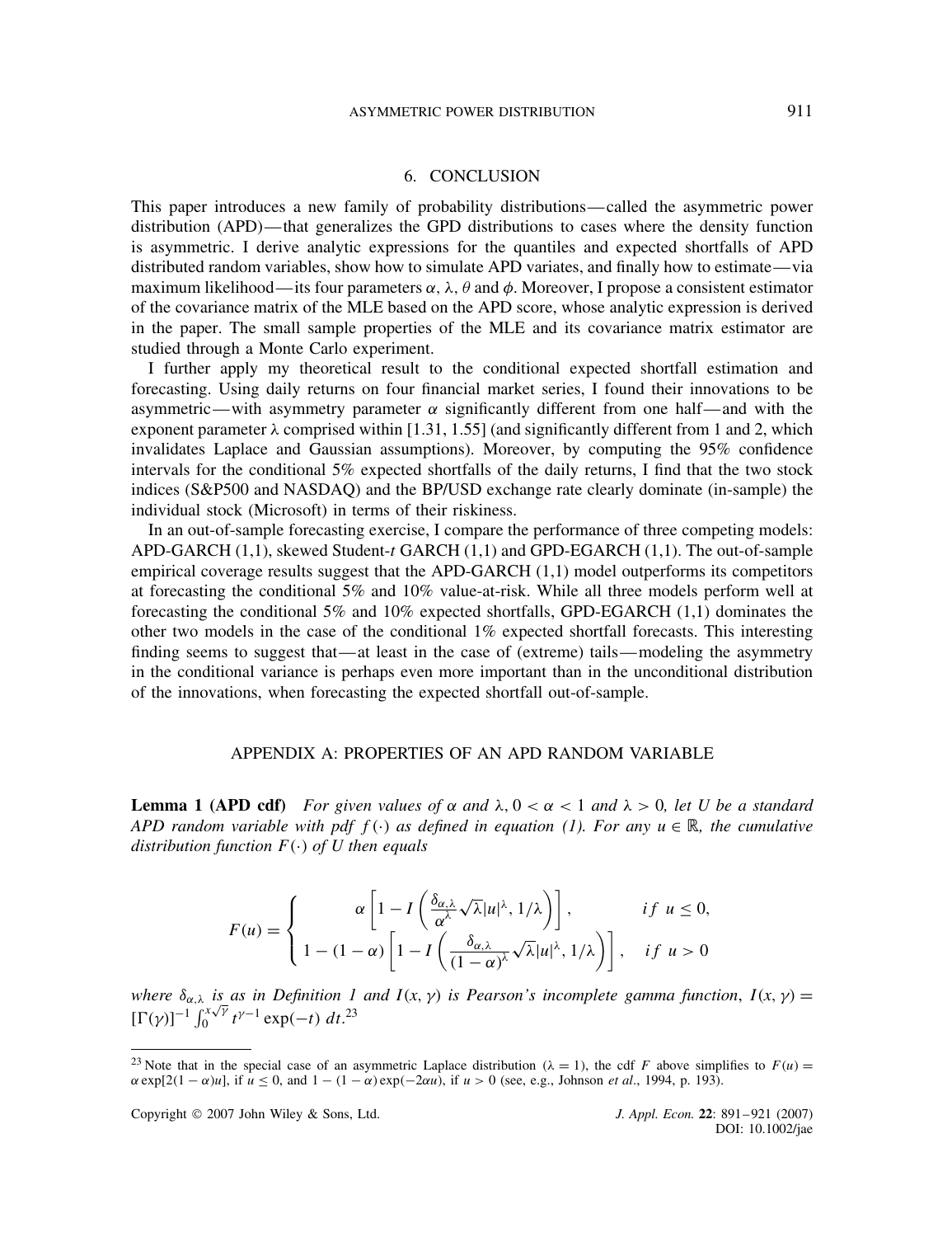**Lemma 2 (APD quantiles):** For any probability  $v, v \in (0, 1)$ , the *v*-quantile of the standard APD *random variable U,*  $F^{-1}(v)$ , equals

$$
F^{-1}(v) = \begin{cases} \n-\left[\frac{\alpha^{\lambda}}{\delta_{\alpha,\lambda}\sqrt{\lambda}}\right]^{1/\lambda} \cdot \left[I^{-1}\left(1-\frac{v}{\alpha},1/\lambda\right)\right]^{1/\lambda}, & \text{if } v \le \alpha, \\
\left[\frac{(1-\alpha)^{\lambda}}{\delta_{\alpha,\lambda}\sqrt{\lambda}}\right]^{1/\lambda} \cdot \left[I^{-1}\left(1-\frac{1-v}{1-\alpha},1/\lambda\right)\right]^{1/\lambda}, & \text{if } v > \alpha.\n\end{cases}
$$

where  $\delta_{\alpha,\lambda}$  is as in Definition 1 and  $I^{-1}(y, \gamma)$  is the inverse of the Pearson's incomplete gamma function, i.e.,  $x = I^{-1}(y, \gamma)$  is equivalent to  $y = I(x, \gamma)$ . In particular,  $F^{-1}(\alpha) = 0$ .<sup>24</sup>

**Lemma 3 (Standardized** a**-Quantile density):** *Let* ε *be an APD random variable which is standardized, i.e.,*  $E[\varepsilon] = 0$  *and var*( $\varepsilon$ ) = 1. Then the density of  $\varepsilon$ , denoted  $f_{\varepsilon}(\cdot)$ , is given by

$$
f_{\varepsilon}(z) = \begin{cases} \frac{\lambda}{\mu} \frac{\Gamma(2/\lambda)}{\Gamma(1/\lambda)^2} \exp\left[ -\left(\frac{\Gamma(2/\lambda)}{\alpha \Gamma(1/\lambda)}\right)^{\lambda} |\frac{z}{\mu} + 1 - 2\alpha|^{\lambda} \right], & if \ z \leq -(1 - 2\alpha)\mu, \\ \frac{\lambda}{\mu} \frac{\Gamma(2/\lambda)}{\Gamma(1/\lambda)^2} \exp\left[ -\left(\frac{\Gamma(2/\lambda)}{(1 - \alpha)\Gamma(1/\lambda)}\right)^{\lambda} |\frac{z}{\mu} + 1 - 2\alpha|^{\lambda} \right], & if \ z > -(1 - 2\alpha)\mu \end{cases}
$$

where  $0 < \alpha < 1$ ,  $\lambda > 0$  and  $\mu$  is a positive constant defined as  $\mu = \Gamma(2/\lambda)\{\Gamma(3/\lambda)\Gamma(1/\lambda)\}$  - $3\alpha + 3\alpha^2$ ] –  $\Gamma(2/\lambda)^2$ [1 –  $2\alpha$ ]<sup>2</sup>}<sup>-1/2</sup>.

**Lemma 4 (APD moments):** *For any*  $r \in \mathbb{N}$  *we have* 

$$
E(U^r) = \frac{\Gamma((1+r)/\lambda)}{\Gamma(1/\lambda)} \frac{(1-\alpha)^{1+r} + (-1)^r \alpha^{1+r}}{\delta_{\alpha,\lambda}^{r/\lambda}}
$$
(15)

**Lemma 5 (APD score):** *If X is a four-parameter APD random variable in (2) with den*sity  $f_X(x) = \phi^{-1} f(\phi^{-1}[x - \theta])$ , where  $f(\cdot)$  is as defined in equation (1), then its score,  $s_t =$  $\nabla$  ln  $f_X(X_t)$ , is given by

$$
s_{t,\alpha} = \frac{\partial}{\partial \alpha} \ln f_X(X_t) = \frac{\partial \delta_{\alpha,\lambda}}{\partial \alpha} \left\{ \frac{1}{\lambda \delta_{\alpha,\lambda}} - \frac{|X_t - \theta|^\lambda}{\phi^\lambda} \left[ \frac{1}{\alpha^\lambda} \mathbb{I}(X_t \le \theta) + \frac{1}{(1 - \alpha)^\lambda} \mathbb{I}(X_t > \theta) \right] \right\}
$$

$$
+ \lambda \delta_{\alpha,\lambda} \frac{|X_t - \theta|^\lambda}{\phi^\lambda} \left[ \frac{1}{\alpha^{\lambda+1}} \mathbb{I}(X_t \le \theta) - \frac{1}{(1 - \alpha)^{\lambda+1}} \mathbb{I}(X_t > \theta) \right]
$$

Copyright 2007 John Wiley & Sons, Ltd. *J. Appl. Econ.* **22**: 891–921 (2007)

<sup>&</sup>lt;sup>24</sup> As previously, in the asymmetric Laplace case, the quantile function  $F^{-1}$  simplifies to  $F^{-1}(v) = -[2(1-\alpha)]^{-1} \ln(\alpha/v)$ , if  $v \le \alpha$ , and  $(2\alpha)^{-1} \ln((1-\alpha)/(1-\nu))$ , if  $v > \alpha$ .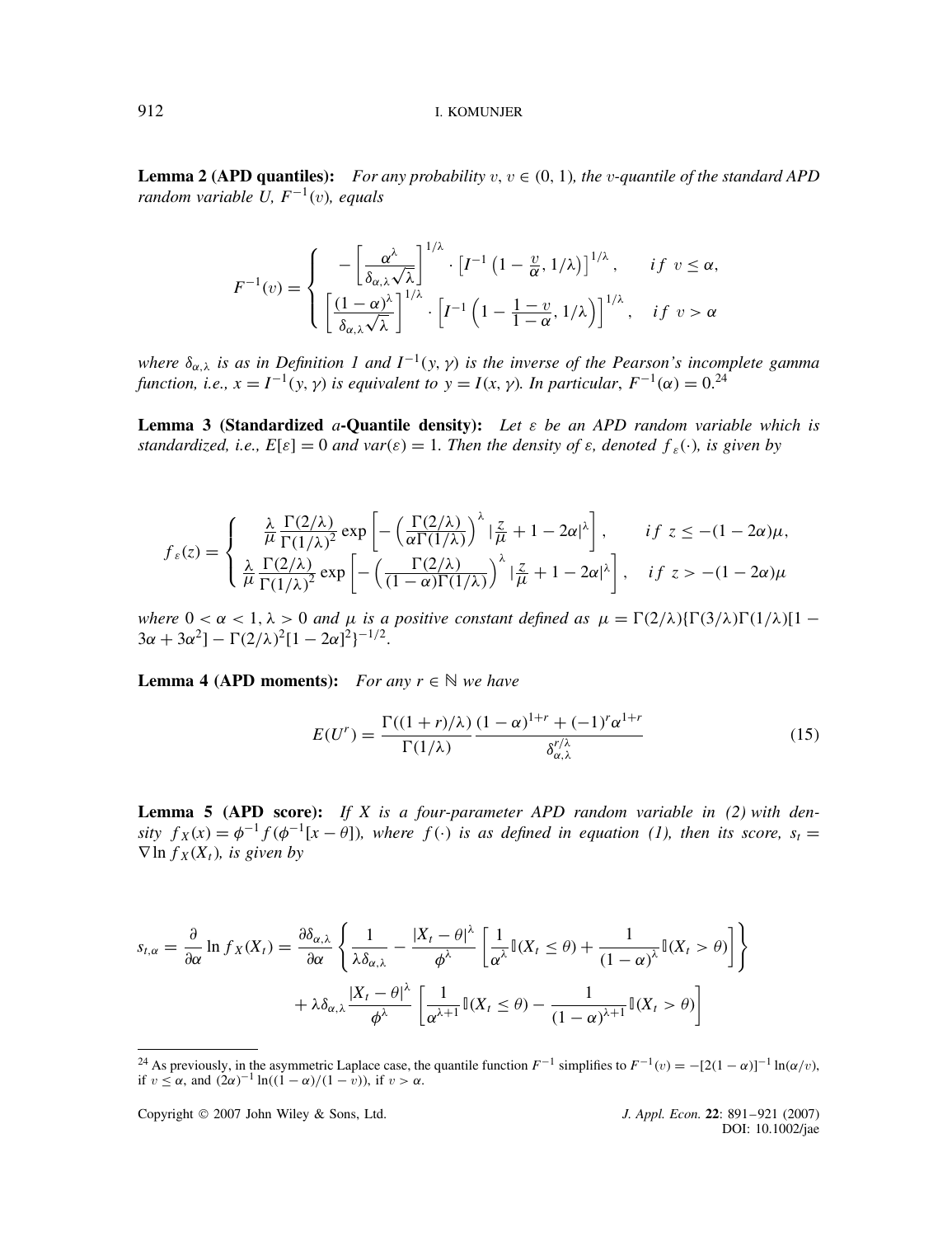$$
s_{t,\lambda} = \frac{\partial}{\partial \lambda} \ln f_X(X_t) = \frac{1}{\lambda^2} \left[ -\ln \delta_{\alpha,\lambda} + \frac{\lambda}{\delta_{\alpha,\lambda}} \frac{\partial \delta_{\alpha,\lambda}}{\partial \lambda} + \Psi(1+1/\lambda) \right]
$$
  
\n
$$
- \left[ \frac{\partial \delta_{\alpha,\lambda}}{\partial \lambda} + \delta_{\alpha,\lambda} \ln \frac{|X_t - \theta|}{\phi} \right] \frac{|X_t - \theta|^{\lambda}}{\phi^{\lambda}} \left[ \frac{1}{\alpha^{\lambda}} \mathbb{I}(X_t \le \theta) + \frac{1}{(1-\alpha)^{\lambda}} \mathbb{I}(X_t > \theta) \right]
$$
  
\n
$$
+ \delta_{\alpha,\lambda} \frac{|X_t - \theta|^{\lambda}}{\phi^{\lambda}} \left[ \frac{\ln \alpha}{\alpha^{\lambda}} \mathbb{I}(X_t \le \theta) + \frac{\ln(1-\alpha)}{(1-\alpha)^{\lambda}} \mathbb{I}(X_t > \theta) \right]
$$
  
\n
$$
s_{t,\theta} = \frac{\partial}{\partial \theta} \ln f_X(X_t) = \lambda \frac{|X_t - \theta|^{\lambda-1}}{\phi^{\lambda}} \left[ \frac{\delta_{\alpha,\lambda}}{(1-\alpha)^{\lambda}} - 2 \cdot \mathbb{I}(X_t \le \theta) \right]
$$
  
\n
$$
s_{t,\phi} = \frac{\partial}{\partial \phi} \ln f_X(X_t) = -\frac{1}{\phi} \left\{ 1 - \lambda \delta_{\alpha,\lambda} \frac{|X_t - \theta|^{\lambda}}{\phi^{\lambda}} \left[ \frac{1}{\alpha^{\lambda}} \mathbb{I}(X_t \le \theta) + \frac{1}{(1-\alpha)^{\lambda}} \mathbb{I}(X_t > \theta) \right] \right\},
$$
  
\nwhere  $\delta_{\alpha,\lambda} = \frac{2\alpha^{\lambda}(1-\alpha)^{\lambda}}{\alpha^{\lambda} + (1-\alpha)^{\lambda}}, \frac{\partial \delta_{\alpha,\lambda}}{\partial \alpha} = \lambda \delta_{\alpha,\lambda} \left[ \frac{(1-2\alpha)}{\alpha(1-\alpha)} - \frac{\alpha^{\lambda-1} - (1-\alpha)^{\lambda-1}}{\alpha^{\lambda} + (1-\alpha)^{\lambda}} \right], \frac{\partial \delta_{\alpha,\lambda}}{\partial \lambda} = \delta_{\alpha,\lambda}$ 

 $\left\{\ln[\alpha(1-\alpha)] - \frac{\alpha^{\lambda}\ln\alpha + (1-\alpha)^{\lambda}\ln(1-\alpha)}{\lambda} \right\}$  $\alpha^{\lambda} + (1 - \alpha)^{\lambda}$  $\begin{cases}$  and  $\Psi(1+1/\lambda) = \frac{\Gamma'(1+1/\lambda)}{\Gamma(1+1/\lambda)} \end{cases}$  $\frac{1}{\Gamma(1+1/\lambda)}$  is a digamma *function.*

#### APPENDIX B: PROOFS

**Proof of Proposition 1:** For a given probability  $\overline{\alpha}$ ,  $0 < \overline{\alpha} \le \alpha$ , let  $\overline{q}$  denote the  $\overline{\alpha}$ -quantile of U, i.e.,  $\overline{q} = F^{-1}(\overline{\alpha})$ . We then have, for any  $u \in \mathbb{R}$ , Pr( $U \le u | U \le \overline{q}$ ) = Pr( $U \le u, U \le \overline{q}$ )/Pr( $U \le \overline{q}$ ), so that  $Pr(U \le u | U \le \overline{q}) = 1$ , if  $u \ge \overline{q}$  and  $Pr(U \le u | U \le \overline{q}) = F(u)/\overline{\alpha}$ , otherwise. Hence, the  $\overline{\alpha}$ -expected shortfall of U equals

$$
E(\overline{q} - U|U \leq \overline{q}) = \frac{1}{\overline{\alpha}} \int_{-\infty}^{\overline{q}} (\overline{q} - u) f(u) \mathrm{d}u \tag{16}
$$

Recall that  $\overline{\alpha} \le \alpha$  so that  $\overline{q} = F^{-1}(\overline{\alpha}) \le F^{-1}(\alpha) = 0$ . In that case equation (16) becomes

$$
E(\overline{q} - U|U \leq \overline{q}) = \frac{\overline{\alpha}^{-1} \delta_{\alpha,\lambda}^{1/\lambda}}{\Gamma(1 + 1/\lambda)} \int_{-\infty}^{\overline{q}} (\overline{q} - u) \exp\left[ -\frac{\delta_{\alpha,\lambda}}{\alpha^{\lambda}} (-u)^{\lambda} \right] du
$$

$$
= \frac{\overline{\alpha}^{-1} \delta_{\alpha,\lambda}^{1/\lambda}}{\Gamma(1 + 1/\lambda)} \int_{0}^{+\infty} v \exp\left[ -\frac{\delta_{\alpha,\lambda}}{\alpha^{\lambda}} (v - \overline{q})^{\lambda} \right] dv
$$

where I have set  $v = \overline{q} - u$ . Note that we have  $u \leq \overline{q} \leq 0$  so that  $v \geq 0 \geq \overline{q}$ . Now let  $s = \frac{\delta_{\alpha,\lambda}}{\alpha^{\lambda}} (v - \overline{q})^{\lambda}$  so that  $v = \left[\frac{\alpha^{\lambda}}{\delta_{\alpha,\lambda}}\right]$  $\left[\frac{\alpha^{\lambda}}{\delta_{\alpha,\lambda}}s\right]^{1/\lambda} + \overline{q}$  and  $dv = \frac{1}{\lambda}$  $\left[\frac{\alpha^{\lambda}}{\delta_{\alpha,\lambda}}\right]^{1/\lambda} s^{1/\lambda-1} ds$ . The integral above becomes  $E(\overline{q} - U|U \leq \overline{q}) = \frac{1}{\alpha}$  $\alpha$  $\frac{\alpha}{\lambda \Gamma(1+1/\lambda)} \int_b^{+\infty}$  $\sqrt{\alpha}$  $\delta_{\alpha,\lambda}^{1/\lambda}$  $s^{1/\lambda} + \overline{q}$   $s^{1/\lambda - 1}$  exp(-s)ds, where  $b =$ 

Copyright 2007 John Wiley & Sons, Ltd. *J. Appl. Econ.* **22**: 891–921 (2007)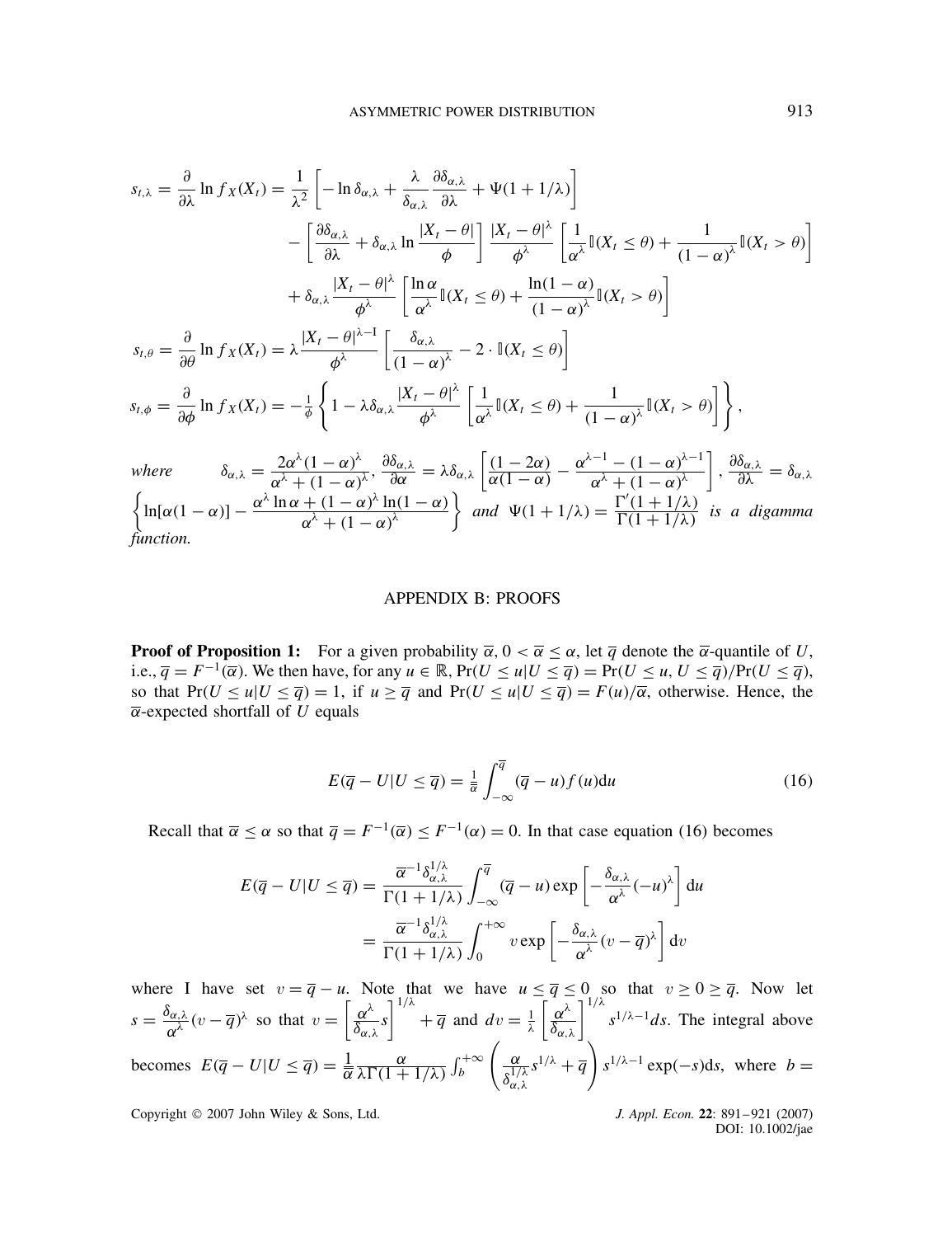$rac{\delta_{\alpha,\lambda}}{\alpha^{\lambda}}(-\overline{q})^{\lambda}$ . Hence

$$
E(\overline{q} - U|U \leq \overline{q}) = \frac{\overline{\alpha}^{-1} \alpha}{\lambda \Gamma(1 + 1/\lambda)} \left[ \frac{\alpha}{\delta_{\alpha,\lambda}^{1/\lambda}} \int_{b}^{+\infty} s^{2/\lambda - 1} \exp(-s) \, \mathrm{d}s + \overline{q} \int_{b}^{+\infty} s^{1/\lambda - 1} \exp(-s) \, \mathrm{d}s \right]
$$
\n
$$
= \frac{\alpha}{\overline{\alpha}} \left\{ \frac{\alpha}{\delta_{\alpha,\lambda}^{1/\lambda}} \frac{\Gamma(2/\lambda)}{\Gamma(1/\lambda)} \left[ 1 - I \left( \frac{\delta_{\alpha,\lambda}}{\alpha^{\lambda}} (-\overline{q})^{\lambda} \sqrt{\lambda/2}, 2/\lambda \right) \right] + \overline{q} \left[ 1 - I \left( \frac{\delta_{\alpha,\lambda}}{\alpha^{\lambda}} (-\overline{q})^{\lambda} \sqrt{\lambda}, 1/\lambda \right) \right] \right\}
$$

Recall from Lemma 2 that  $\overline{q} = -\left[\frac{\alpha^{\lambda}}{q}\right]$  $\delta_{\alpha,\lambda}$  $\ddot{\ }$ λ  $\int_0^{1/\lambda} \left[ I^{-1} \left( 1 - \frac{\overline{\alpha}}{\alpha}, 1/\lambda \right) \right]^{1/\lambda}$  so that  $E(\overline{q} - U | U \leq \overline{\alpha})$  $\overline{q}$ ) =  $\frac{\alpha}{\alpha}$  $\alpha$  $\overline{\delta_{\alpha,\lambda}^{1/\lambda}}$  $\Gamma(2/\lambda)$  $\frac{\Gamma(2/\lambda)}{\Gamma(1/\lambda)}\left[1-I\left(I-\frac{1}{\alpha},1/\lambda\right)/\sqrt{2},2/\lambda\right]+\overline{q}$ , which shows that (7) holds. In the case where  $\bar{\alpha} > \alpha > 0$  we have  $\bar{q} > 0$  and similar computations to that above show that in this case

$$
E(\overline{q} - U|U \leq \overline{q}) = \frac{\alpha}{\overline{\alpha}} \frac{\alpha}{\delta_{\alpha,\lambda}^{1/\lambda}} \frac{\Gamma(2/\lambda)}{\Gamma(1/\lambda)} - \frac{(1-\alpha)}{\overline{\alpha}} \frac{(1-\alpha)}{\delta_{\alpha,\lambda}^{1/\lambda}} \times \frac{\Gamma(2/\lambda)}{\Gamma(1/\lambda)} I\left(I^{-1}\left(1 - \frac{1-\overline{\alpha}}{1-\alpha}, 1/\lambda\right) / \sqrt{2}, 2/\lambda\right) + \overline{q}
$$

where now  $\overline{q} = \left[ \frac{(1-\alpha)^{\lambda}}{2} \right]$  $\delta_{\alpha,\lambda}$  $\frac{\alpha}{\alpha}$ λ  $\left[ I^{-1} \left( 1 - \frac{1 - \overline{\alpha}}{1 - \alpha}, 1/\lambda \right) \right]^{1/\lambda}$  from Lemma 2. This completes the proof of Proposition

**Proof of Proposition 2:** I start by showing that  $\hat{\beta}_T$ , obtained as a solution to the problem  $\max_{\beta \in B} L_T(\beta)$  with  $L_T(\beta)$  as defined in equation (9), is a consistent estimate of  $\beta_0$ . In order to do so, I use the MLE consistency result by Newey and McFadden (1994, p. 2131) and show that all the assumptions of their Theorem 2.5 hold. I first need to show that the identification condition (i) of Theorem 2.5 holds, i.e. if  $\beta \neq \beta_0$  then  $f_X(\cdot|\beta) \neq f_X(\cdot|\beta_0)$ . I prove the converse of the above implication: consider the case where  $f_X(\cdot|\beta) = f_X(\cdot|\beta_0)$ . This implies that these two APD densities have modes that coincide; since the APD density is unimodal we necessarily have  $\theta = \theta_0$ . Further, note that  $f_X(\cdot|\beta) = f_X(\cdot|\beta_0)$  implies  $F_X(\cdot|\beta) = F_X(\cdot|\beta_0)$ and so  $\alpha = F_X(\theta|\beta) = F_X(\theta_0|\beta_0) = \alpha_0$ . In order to show that  $\lambda = \lambda_0$ , consider the equality  $\alpha^{-1}f_X(\theta|\beta)ES_X(\alpha) = \alpha_0^{-1}f_X(\theta_0|\beta)ES_X(\alpha_0)$ ; using the results of Proposition 1, we have that  $\alpha^{-1} f_X(\theta | \beta) E S_X(\alpha) = \lambda \Gamma(2/\lambda) [\Gamma(1/\lambda)]^{-2}$ . The function  $\lambda \mapsto \lambda \Gamma(2/\lambda) [\Gamma(1/\lambda)]^{-2}$  is strictly monotone decreasing on  $(1/2, +\infty)$ , hence  $\lambda \Gamma(2/\lambda) [\Gamma(1/\lambda)]^{-2} = \lambda_0 \Gamma(2/\lambda_0) [\Gamma(1/\lambda_0)]^{-2}$  implies  $\lambda = \lambda_0$ . Finally, comparing the values that the APD densities achieve at their mode we have that  $f_X(\theta|\beta) = f_X(\theta_0|\beta_0)$ , together with  $\theta = \theta_0$ ,  $\alpha = \alpha_0$  and  $\lambda = \lambda_0$ , implies  $\phi = \phi_0$ . Hence  $\beta = \beta_0$ which shows identification. The compactness condition (ii) of Theorem 2.5 is ensured by considering a compact parameter set  $B$ . The continuity condition (iii) of Theorem 2.5 is trivially verified since  $\ln f_X(X_t|\beta)$  is continuous at each  $\beta \in B$  with probability one (indeed, discontinuity arises only when  $\theta = X_t$  which is of measure zero). Finally, the boundednes condition (iv) of Theorem 2.5 requires that  $E[\sup_{\beta \in B} \ln f_X(X_t|\beta)] < \infty$ . Recall that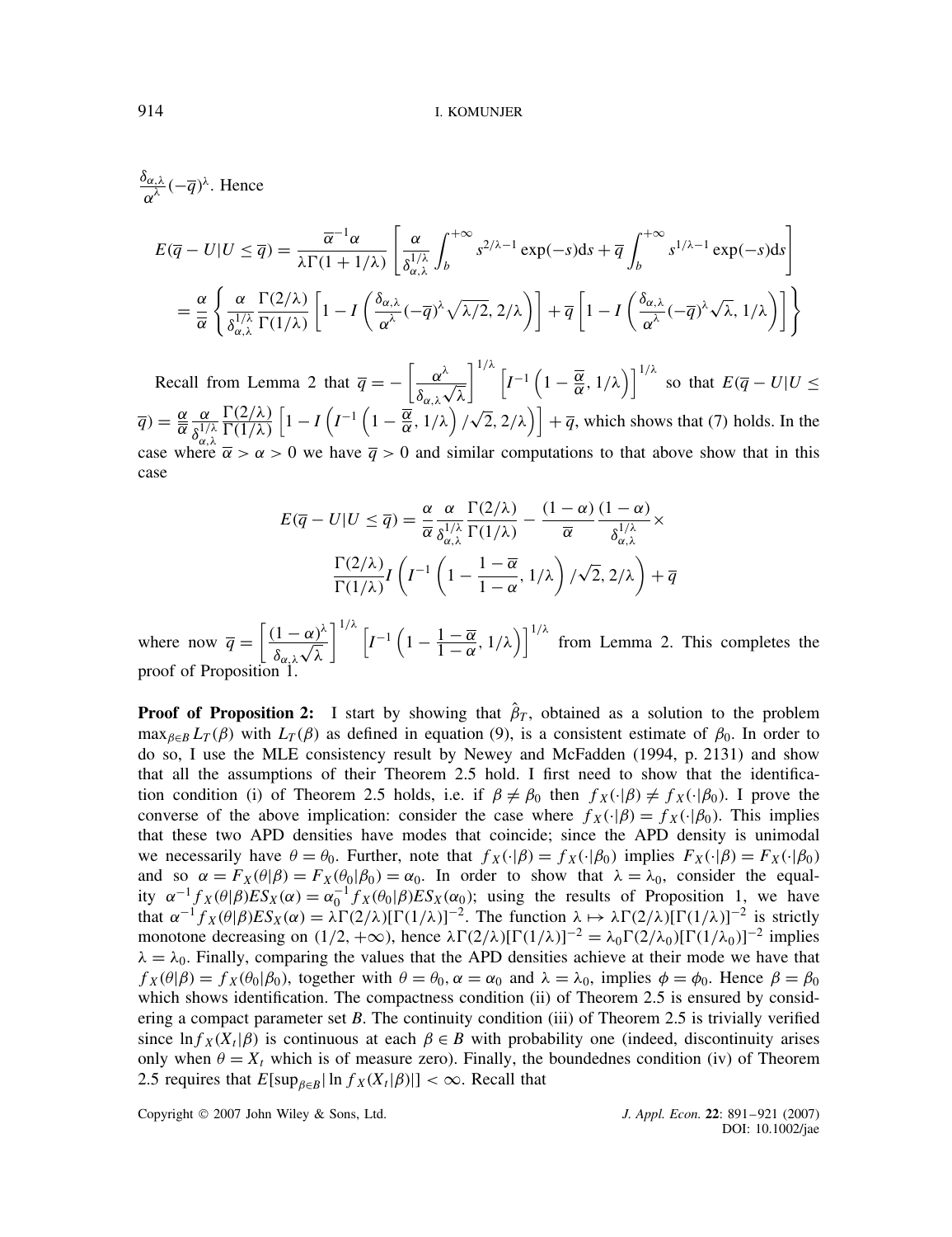$$
\ln f_X(X_t|\beta) = -\ln \phi + \ln \frac{\delta_{\alpha,\lambda}^{1/\lambda}}{\Gamma(1+1/\lambda)} - \frac{\delta_{\alpha,\lambda}}{\phi^{\lambda}} \cdot \left[ \frac{|X_t - \theta|^{\lambda}}{\alpha^{\lambda}} \mathbb{I}(X_t \le \theta) + \frac{|X_t - \theta|^{\lambda}}{(1-\alpha)^{\lambda}} \mathbb{I}(x_t > \theta) \right],
$$

Note that, for every  $\beta \in B$ , we have

$$
|\ln f_X(X_t|\beta)| \le |\ln \phi| + \left|\ln \frac{\delta_{\alpha,\lambda}^{1/\lambda}}{\Gamma(1+1/\lambda)}\right| + \delta_{\alpha,\lambda} \frac{[\alpha^{\lambda} + (1-\alpha)^{\lambda}]}{\alpha^{\lambda}(1-\alpha)^{\lambda}} \left|\frac{X_t - \theta}{\phi}\right|^{\lambda}
$$
  

$$
\le |\ln \phi| + \left|\ln \frac{\delta_{\alpha,\lambda}^{1/\lambda}}{\Gamma(1+1/\lambda)}\right| + 2\phi^{-\lambda} n_{\lambda} [|X_t|^{\lambda} + |\theta|^{\lambda}], \tag{17}
$$

where  $n_{\lambda}$  is a positive constant such that  $(a+b)^{\lambda} \le n_{\lambda}(a^{\lambda}+b^{\lambda})$  for all  $a, b > 0$ . Hence  $E[\sup_{\beta \in B} |$  $\ln f_X(X_t|\beta)| \leq C_1 + C_2$  max  $\{1, E[|X_t|^{\lambda}\}, \text{ where } C_1 = \sup_{\beta \in B} \{| \ln \phi | +$  $\ln \frac{\delta_{\alpha,\lambda}^{1/\lambda}}{\Gamma(1+1/\lambda)}$  $(2\phi^{-\lambda}n_{\lambda}|\theta|^{\lambda})$ ,  $C_2 = \sup_{\beta \in B} \{2\phi^{-\lambda}n_{\lambda}\}\$ and  $\overline{\lambda} = \sup_{\beta \in B} \lambda$ . By compactness of B we have  $C_1$  < / / / /  $^{+}$  $\infty, C_2 < \infty$ , and  $\overline{\lambda} < \infty$ ; it remains to be shown that  $E[|X_t|^{\lambda}] < \infty$ . From Equation (2.7) in Ayebo and Kozubowski (2003), a simple change of variable  $\theta = 0$ ,  $\sigma =$  $\left[\frac{\alpha^{\overline{\lambda}}}{1-\alpha}\right)^{\overline{\lambda}}$  $2\alpha^{\lambda/2}(1-\alpha)^{\lambda/2}$  $1^{1/\lambda}$ and

 $\kappa = \left[\frac{1-\alpha}{\alpha}\right]^{1/2}$  shows that the  $\overline{\lambda}$ -moment of the absolute value of a standard APD random variable  $U_t = (X_t - \theta_0)/\phi_0$  with parameters  $(\alpha_0, \lambda_0)$  equals  $E(|U_t|^{\lambda}) = \frac{\Gamma((1 + \lambda)/\lambda_0)}{\Gamma(1/\lambda_0)}$  $\frac{(1 + \lambda)/\lambda_0}{\Gamma(1/\lambda_0)} \delta_{\alpha_0,\lambda_0}^{-\lambda/\lambda_0} [\alpha_0^{1+\overline{\lambda}} + (1 (\alpha_0)^{1+\overline{\lambda}}$ . We therefore get that

$$
E(|U_t|^{\overline{\lambda}}) \le \frac{\Gamma((1+\overline{\lambda})/\lambda_0)}{\Gamma(1/\lambda_0)} 2\delta_{\alpha_0,\lambda_0}^{-\overline{\lambda}/\lambda_0},\tag{18}
$$

and  $E(|X_t|^{\overline{\lambda}}) \leq n_{\overline{\lambda}} \left[ |\theta_0|^{\overline{\lambda}} + \phi_0^{\overline{\lambda}} \frac{\Gamma((1+\overline{\lambda})/\lambda_0)}{\Gamma(1/\lambda_0)} \right]$  $\frac{(1+\lambda)/\lambda_0}{\Gamma(1/\lambda_0)} 2\delta_{\alpha_0,\lambda_0}^{-\lambda/\lambda_0}$  $\vert \cdot \infty$ , as desired. Applying the result of Theorem 2.5 in Newey and McFadden (1994, p 2131) I thus show that  $\hat{\beta}_T$  is consistent, i.e.  $\hat{\beta}_T \stackrel{p}{\rightarrow} \beta_0.$ 

I now show that  $\hat{\beta}_T$  is asymptotically normal with asymptotic covariance matrix  $J(\beta_0)^{-1}$ , where  $J(\beta_0) = E[(\nabla_\beta \ln f_X(X_t|\beta_0)][\nabla_\beta \ln f_X(X_t|\beta_0)]']$ . In order to do so, I use the asymptotic normality result for the MLE contained in Theorem 7.1 of Newey and McFadden (1994, p. 2185). It is important to note that the main difficulty in applying the existing asymptotic normality results lies in the fact that the objective function here is not everywhere differentiable. The first condition to be satisfied for the asymptotic normality to hold is the maximum condition (i):  $\beta_0 = \arg \max_{\beta \in B} E[\ln f_X(X_i|\beta)]$ . This condition is trivially satisfied by assuming that  $X_1, \ldots, X_T$ are i.i.d. from the APD distribution with parameter  $\beta_0$  (i.e., there is no distributional misspecification). The interior condition (ii) of Theorem 7.1 is equivalent to the assumption  $\beta_0 \in \mathring{B}$ (interior of B). The twice differentiability condition (iii) also holds with the  $4 \times 4$  Hessian matrix of second derivatives,  $H(\beta_0) = E[\Delta_{\beta\beta} \ln f_X(X_t|\beta_0)]$ , being nonsingular. I checked the nonsingularity condition by first computing analytic expressions of the elements of  $\Delta_{\beta\beta}$  ln  $f_X(x|\beta_0)$ ,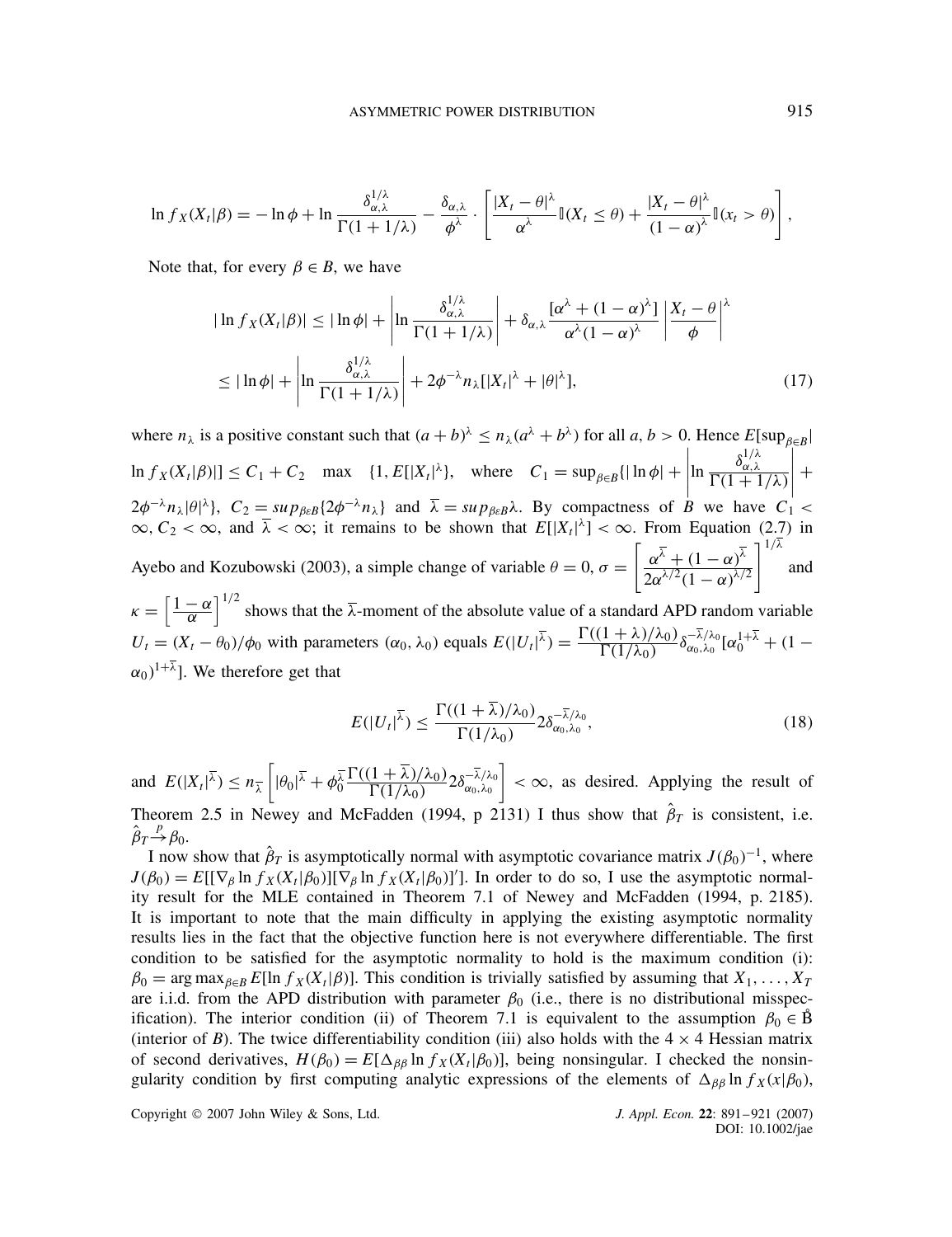and then numerically integrating them with respect to the four-parameter APD probability density with the true parameter  $\beta_0$ . My numerical computations of  $H(\beta_0)$  have shown that for  $\beta_0 \in B = [0.01, 0.99] \times [0.5, 5] \times [-10, 10] \times [0.1, 10]$ , we have  $\det(H) \neq 0$ . Due to the length of analytic expressions for different elements of  $H(\beta_0)$  I choose not to report them here. I now show that condition (iv) of Theorem 7.1 is satisfied, i.e., that  $\sqrt{T}D_T(\beta_0) \stackrel{d}{\rightarrow} N(0, J(\beta_0))$ , where  $D_T(\beta_0)$ is a gradient of  $L_T(\beta)$  at  $\beta_0$ , i.e.,  $D_T(\beta_0) = T^{-1} \sum_{t=1}^T \nabla_\beta \ln f_X(x_t | \beta_0)$ . For that, I use a standard Lindeberg–Levy central limit Theorem (CLT) for i.i.d. sequences (see, e.g., Theorem 5.2 in White, 2001, p. 114) for which I need to show that all the elements of the asymptotic covariance matrix  $J(\beta_0)$  are finite. Note that we have  $[(\nabla_\beta \ln f_X(X_t|\beta_0)][\nabla_\beta \ln f_X(X_t|\beta_0)]'] = |\frac{\partial}{\partial \beta_{i_0}} \ln f_X(X_t|\beta_0)|$ .  $\left| \frac{\partial}{\partial \beta_{j_0}} \ln f_X(X_t | \beta_0) \right|$ , where the indices  $1 \le i_0, j_0 \le 4$  are such that  $\max_{1 \le i, j \le 4} \left| \frac{\partial}{\partial \beta_i} \ln f_X(X_t | \beta_0) \right|$ . ∂  $\frac{\partial}{\partial \beta_j}$  ln  $f_X(X_t|\beta_0) = |\frac{\partial}{\partial \beta_i_0} \ln f_X(X_t|\beta_0) \cdot \frac{\partial}{\partial \beta_j_0} \ln f_X(X_t|\beta_0)|$ . Hence, by norm equivalence we know that there exist a positive constant c, such that  $|[\nabla_\beta \ln f_X(X_t|\beta_0)][\nabla_\beta \ln f_X(X_t|\beta_0)]'| \leq$ <br>  $c^2 \cdot |\nabla_\beta \ln f_X(X_t|\beta_0)|^2$ . Then, all the elements of  $J(\beta_0)$  are finite if  $E\left[|\frac{\partial}{\partial \beta_i} \ln f_X(X_t|\beta_0)|^2\right] < \infty$ for  $1 \le i \le 4$ : based on the results from Lemma 5, we have  $\left|\frac{\partial}{\partial \alpha} \ln f_X(X_t|\beta_0)\right|^2 \le 4 \left[\frac{\partial \delta_{\alpha_0,\lambda_0}}{\partial \alpha}\right]^2 \times$  $\left[\_\_1\right]$  $\lambda_0^2\delta_{\alpha_0,\lambda_0}^2$  $+ \frac{|X_t - \theta_0|^{2\lambda_0}}{2\lambda_0}$  $\phi_0^{2\lambda_0}$ 4  $\delta^2_{\alpha_0,\lambda_0}$  $+4\lambda_0^2\delta_{\alpha_0,\lambda_0}^2\frac{|X_t-\theta_0|^{2\lambda_0}}{a^{2\lambda_0}}$  $\phi_0^{2\lambda_0}$ 4  $\alpha_0^2(1-\alpha_0)^2\delta^2_{\alpha_0,\lambda_0}$ , where  $\left[\frac{\partial \delta_{\alpha_0, \lambda_0}}{\partial \alpha}\right]^2 \leq$  $\frac{16\lambda_0^2 \delta_{\alpha_0, \lambda_0}^2}{\alpha_0^2 (1 - \alpha_0)^2}$ . Hence  $\frac{\partial}{\partial}$  $\frac{\partial}{\partial \alpha} \ln f_X(X_t|\beta_0)|^2 \leq \frac{64}{\alpha_0^2(1-\alpha)}$  $\frac{\alpha_1^2}{\alpha_0^2(1-\alpha_0)^2}[1+4.25\lambda_0^2|U_t|^{2\lambda_0}]$  (  $(19)$ 

where as previously  $U_t = (X_t - \theta_0)/\phi_0$  denotes a standard APD random variable with parameters  $(\alpha_0, \lambda_0)$ . By using (19) together with the moment inequality in (18) we then have

$$
E\left[\left|\frac{\partial}{\partial\alpha}\ln f_X(X_t|\beta_0)|^2\right]\leq \frac{64}{\alpha_0^2(1-\alpha_0)^2}\left[1+8.5\lambda_0^2\frac{\Gamma((1+2\lambda_0)/\lambda_0)}{\delta_{\alpha_0,\lambda_0}^2\Gamma(1/\lambda_0)}\right]<\infty
$$
 (20)

By using the same reasoning as above, we have

$$
|\frac{\partial}{\partial \lambda} \ln f_X(X_t|\beta_0)|^2 \leq \frac{4}{\lambda_0^4} [(\ln \delta_{\alpha_0, \lambda_0})^2 + \frac{\lambda_0^2}{\delta_{\alpha_0, \lambda_0}^2} (\frac{\partial \delta_{\alpha_0, \lambda_0}}{\partial \lambda})^2 + (\Psi(1 + 1/\lambda_0))^2] + 4[(\frac{\partial \delta_{\alpha_0, \lambda_0}}{\partial \lambda})^2
$$
  
+  $\delta_{\alpha_0, \lambda_0}^2 (\ln \frac{|X_t - \theta_0|}{\phi_0})^2] \frac{|X_t - \theta_0|^{2\lambda_0}}{\phi_0^{2\lambda_0}} \frac{4}{\delta_{\alpha_0, \lambda_0}^2} + \delta_{\alpha_0, \lambda_0}^2 \frac{|X_t - \theta_0|^{2\lambda_0}}{\phi_0^{2\lambda_0}} [\ln(\alpha_0(1 - \alpha_0))]^2 \frac{4}{\delta_{\alpha_0, \lambda_0}^2$   
here  $\left[\frac{\partial \delta_{\alpha_0, \lambda_0}}{\partial \lambda}\right]^2 = 4\delta_{\alpha_0, \lambda_0}^2 [\ln(\alpha_0(1 - \alpha_0))]^2$ . Hence  

$$
|\frac{\partial}{\partial \lambda} \ln f_X(X_t|\beta_0)|^2 \leq \frac{4}{\lambda_0^4} {\{\ln \delta_{\alpha_0, \lambda_0}\}}^2 + 4\lambda_0^2 [\ln(\alpha_0(1 - \alpha_0))]^2 + (\Psi(1 + 1/\lambda_0))^2
$$
  
+  $16{\{5[\ln(\alpha_0(1 - \alpha_0))]^2 + [\ln |U_t|]^2\}|U_t|^{2\lambda_0}}$ 

Copyright 2007 John Wiley & Sons, Ltd. *J. Appl. Econ.* **22**: 891–921 (2007)

 $W$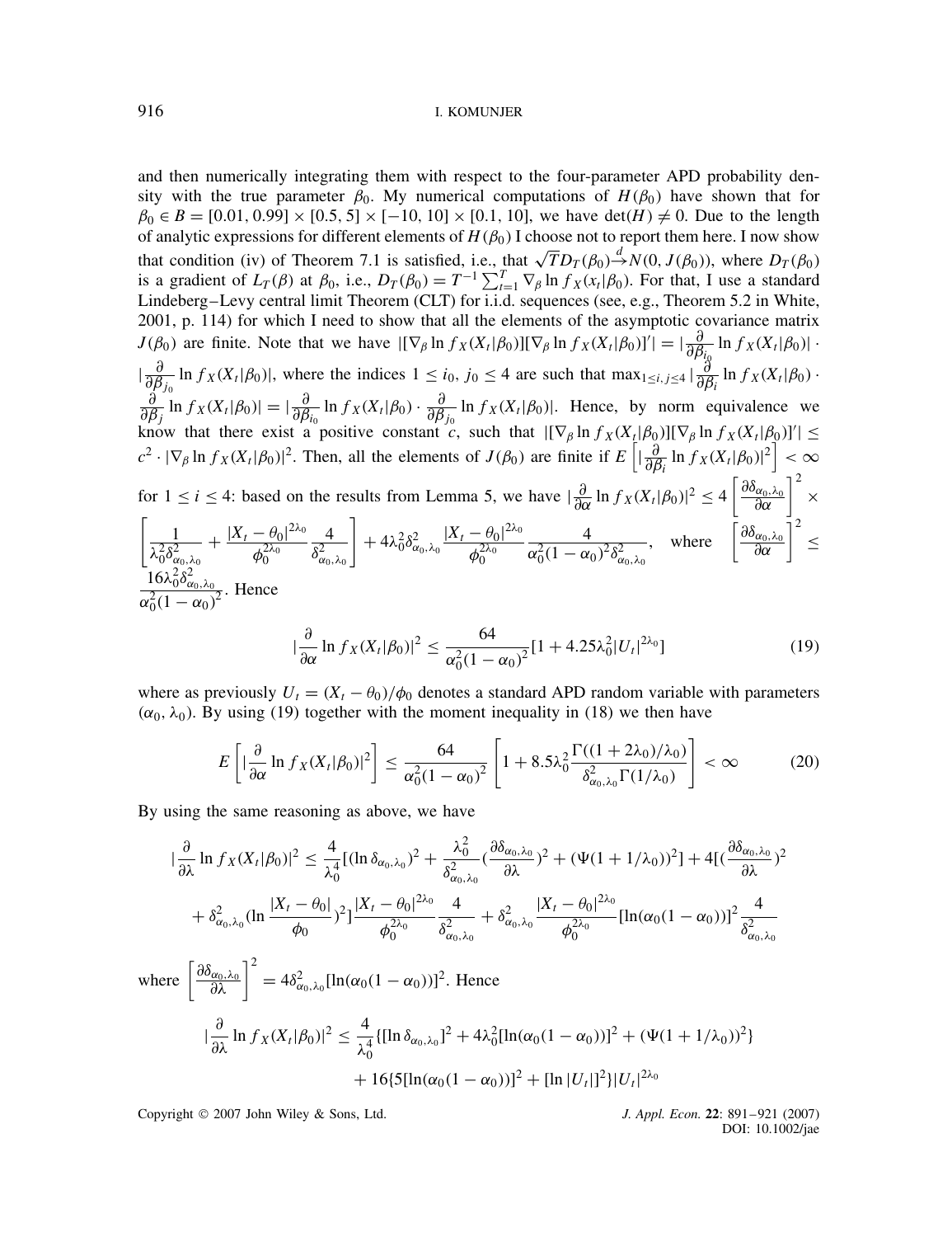Note that  $[\ln |U_t|]^2 \le 2(|U_t|^2 + 1/|U_t|^2)$ , so that

$$
\left| \frac{\partial}{\partial \lambda} \ln f_X(X_t | \beta_0) \right|^2 \le \frac{4}{\lambda_0^4} \{ [\ln \delta_{\alpha_0, \lambda_0}]^2 + 4(\lambda_0^2 + 20) [\ln(\alpha_0 (1 - \alpha_0))]^2 + (\Psi(1 + 1/\lambda_0))^2 \} + 32 \{ |U_t|^{2(\lambda_0 + 1)} + |U_t|^{2(\lambda_0 - 1)} \}
$$

Hence, by inequality (18) we have

$$
E\left[|\frac{\partial}{\partial\lambda}\ln f_X(X_t|\beta_0)|^2\right] \le \frac{4}{\lambda_0^4} \{[\ln \delta_{\alpha_0,\lambda_0}]^2 + 4(\lambda_0^2 + 20)[\ln(\alpha_0(1-\alpha_0))]^2 + (\Psi(1+1/\lambda_0))^2\} + \frac{64}{\Gamma(1/\lambda_0)} \left\{\frac{\Gamma((3+2\lambda_0)/\lambda_0)}{\delta_{\alpha_0,\lambda_0}^{2(\lambda_0+1)/\lambda_0}} + \frac{\Gamma((2\lambda_0-1)/\lambda_0)}{\delta_{\alpha_0,\lambda_0}^{2(\lambda_0-1)/\lambda_0}}\right\} < \infty
$$
 (21)

Similarly, we have  $\left|\frac{\partial}{\partial \theta} \ln f_X(X_t|\beta_0)\right|^2 \leq 4\lambda_0^2 \frac{|X_t - \theta_0|^{2(\lambda_0 - 1)}}{\phi_0^{2\lambda_0}}$  $\phi_0^{2\lambda_0}$  $=\frac{4\lambda_0^2}{\phi_0^2}$  $|U_t|^{2(\lambda_0-1)}$ , and

$$
E\left[\left|\frac{\partial}{\partial \theta} \ln f_X(X_t|\beta_0)\right|^2\right] \le \frac{8\lambda_0^2}{\phi_0^2} \frac{\Gamma((2\lambda_0 - 1)/\lambda_0)}{\delta_{\omega_0, \lambda_0}^{2(\lambda_0 - 1)/\lambda_0} \Gamma(1/\lambda_0)} < \infty
$$
\n(22)

Note that  $\lambda_0 \geq 1/2$  so  $\Gamma((2\lambda_0 - 1)/\lambda_0) \geq 0$ , which is required for the nonsingularity of  $J(\beta_0)$ 

Finally,  $|\frac{\partial}{\partial \phi} \ln f_X(X_t | \beta_0)|^2 \leq \frac{2}{\phi}$  $\phi_0^2$  $\left[1 + 4\lambda_0^2 \frac{|X_t - \theta_0|^{2\lambda_0}}{4\lambda_0}\right]$  $\phi_0^{2\lambda_0}$  $\frac{2}{\phi_0^2}$  $[1 + 4\lambda_0^2 |U_t|^{2\lambda_0}]$ , so that by using again the result of inequality (18) we get

$$
E\left[\left|\frac{\partial}{\partial \phi} \ln f_X(X_t|\beta_0)\right|^2\right] \le \frac{2}{\phi_0^2} \left[1 + 8\lambda_0^2 \frac{\Gamma((1+2\lambda_0)/\lambda_0)}{\delta_{\alpha_0,\lambda_0}^2 \Gamma(1/\lambda_0)}\right] < \infty
$$
 (23)

Inequalities (20), (21), (22) and (23) imply that all the elements of  $J(\beta_0)$  are finite, therefore I can use Theorem 5.2 in White (2001, p. 114) to show that condition (iv) of Theorem 7.1 is satisfied. Finally, the stochastic differentiablity condition (v) of the same theorem can be shown to hold by using the results obtained by Andrews (1994) for the special case  $\lambda_0 = 1$  and extending them to any  $\lambda_0 > 1/2$ . I can now apply the results of Theorem 7.1 in Newey and McFadden (1994) to show that  $\sqrt{T}(\hat{\beta}_T - \beta_0)^{\frac{d}{2}} N(0, J(\beta_0)^{-1})$ , since in the maximum likelihood case  $H(\beta_0) = -J(\beta_0)$ . This completes the proof of the asymptotic normality result of Proposition 2.

It remains to be shown that my estimator  $J_T(\hat{\beta}_T)$  of  $J(\beta_0)$  is consistent:

$$
J_T(\hat{\beta}_T) = T^{-1} \sum_{t=1}^T (\nabla_\beta \ln f_X(x_t | \hat{\beta}_T)) (\nabla_\beta \ln f_X(x_t | \hat{\beta}_T))' \stackrel{p}{\to} J(\beta_0)
$$
 (24)

For that, I use Theorem 4.4 in Newey and McFadden (1994). First, note that each element of the gradient  $\nabla_\beta \ln f_X(X_t|\beta)$  is continuous with probability one—the only point of discontinuity is at  $\theta$  and the probability of the corresponding event { $X_t = \theta$ } equals zero. Hence, the only condition I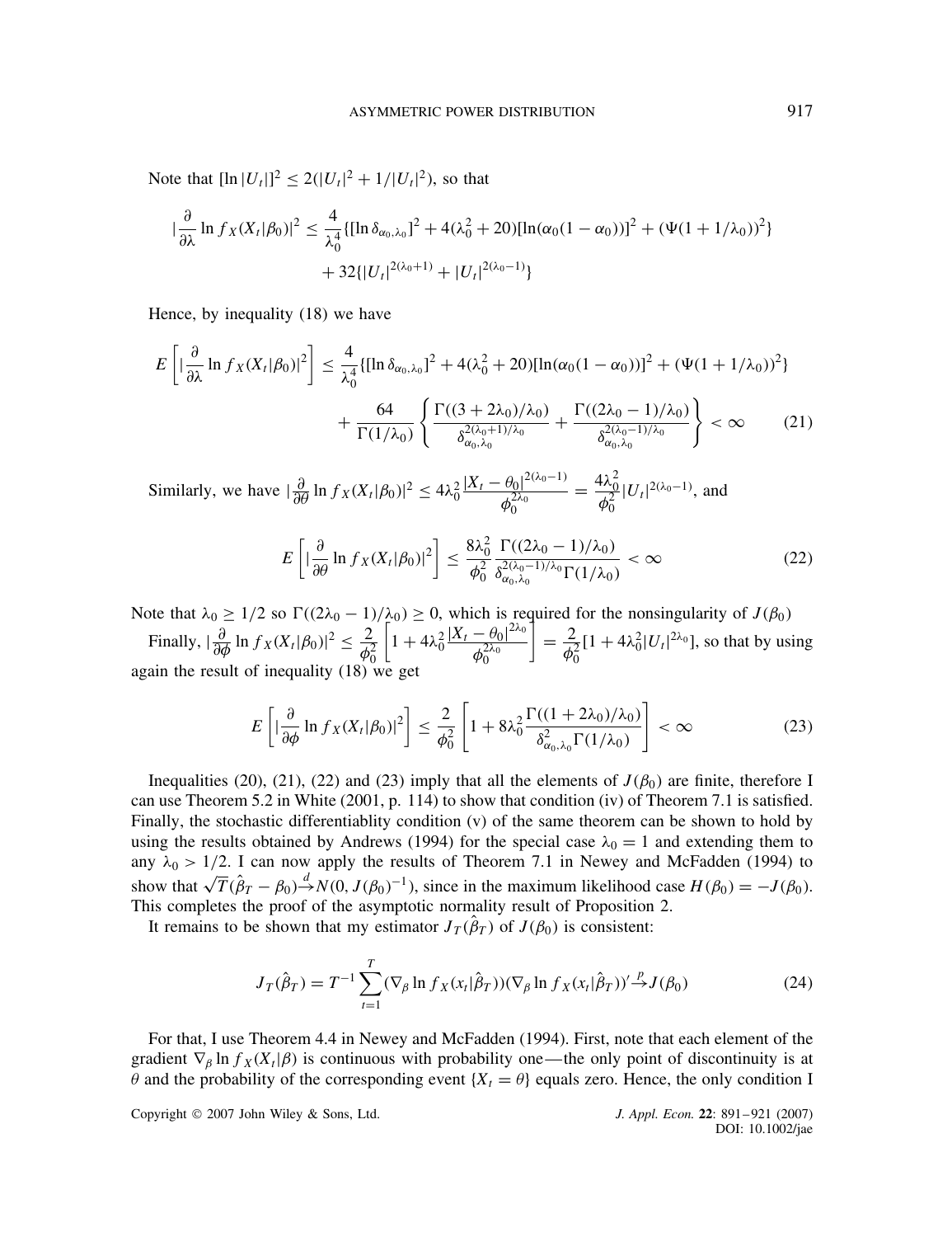need for (24) to hold is that in some neighborhood  $\mathcal N$  of  $\beta_0$  we have  $E[\sup_{\beta \in \mathcal N} |\nabla_\beta \ln f_X(X_t|\beta)|^2] <$  $\infty$ , i.e., that  $E\left[\sup_{\beta \in \mathcal{N}} \left|\frac{\partial}{\partial \beta_i}\ln f_X(X_i|\beta)\right|^2\right] < \infty$  for  $1 \le i \le 4$ . From (19) we have

$$
\begin{split} |\frac{\partial}{\partial \alpha} \ln f_X(X_t|\beta)|^2 &\leq \frac{64}{\alpha^2 (1-\alpha)^2} \left[ 1 + 4.25\lambda^2 \left| \frac{X_t - \theta}{\phi} \right|^{2\lambda} \right] \\ &\leq \frac{64}{\alpha^2 (1-\alpha)^2} \left\{ 1 + 4.25\lambda^2 \frac{\phi_0^{2\lambda}}{\phi^{2\lambda}} c_\lambda \left[ |U_t|^{2\lambda} + \left| \frac{\theta - \theta_0}{\phi_0} \right|^{2\lambda} \right] \right\} \end{split}
$$

where  $U_t = (X_t - \theta_0)/\phi_0$  is a standard APD with shape parameters  $(\alpha_0, \lambda_0)$  and  $c_\lambda$  is a positive constant such that  $(x + y)^{2\lambda} \le c_{\lambda}(x^{2\lambda} + y^{2\lambda})$  for all  $(x, y) \in \mathbb{R}^2$ . From the moment inequality in (18) we know that  $E(|U_t|^{\lambda}) \leq 2\delta_{\alpha_0,\lambda_0}^{-\lambda/\lambda_0} \Gamma((1+\lambda)/\lambda_0)/\Gamma(1/\lambda_0)$ , so we have

$$
E\left[\sup_{\beta \in \mathcal{N}} \left| \frac{\partial}{\partial \alpha} \ln f_X(X_t|\beta)|^2 \right] \right]
$$
  
\n
$$
\leq \sup_{\beta \in \mathcal{N}} \frac{64}{\alpha^2 (1-\alpha)^2} \left\{ 1 + 4.25\lambda^2 \frac{\phi_0^{2\lambda}}{\phi^{2\lambda}} c_\lambda \left[ 2 \frac{\Gamma((1+2\lambda)/\lambda_0)}{\delta_{\alpha_0,\lambda_0}^{2\lambda/\lambda_0} \Gamma(1/\lambda_0)} + |\frac{\theta - \theta_0}{\phi_0}|^{2\lambda} \right] \right\} < \infty
$$
 (25)

Similarly, we have  $\frac{\partial}{\partial \lambda} \ln f_X(X_t|\beta)|^2 \leq \frac{4}{\lambda^4} \{[\ln \delta_{\alpha,\lambda}]^2 + 4(\lambda^2 + 20)[\ln(\alpha(1-\alpha))]^2\}$  $+ (\Psi(1+1/\lambda))^2 + 32 \left\{ c_{\lambda+1} \frac{\phi_0^{2(\lambda+1)}}{\phi^{2(\lambda+1)}} \left[ |U_t|^{2(\lambda+1)} + |\frac{\theta-\theta_0}{\phi_0}|^{2(\lambda+1)} \right] + c_{\lambda-1} \frac{\phi_0^{2(\lambda-1)}}{\phi^{2(\lambda-1)}} \right. \times$  $\left[|U_t|^{2(\lambda-1)} + |\frac{\theta-\theta_0}{\phi_0}|^{2(\lambda-1)}\right]$ . Hence, by inequality (18) we have

$$
E[\sup_{\beta \in \mathcal{N}} |\frac{\partial}{\partial \lambda} \ln f_X(X_t|\beta)|^2] \le \frac{4}{\lambda^4} \{[\ln \delta_{\alpha,\lambda}]^2 + 4(\lambda^2 + 20)[\ln(\alpha(1-\alpha))]^2 + (\Psi(1+1/\lambda))^2\} + \frac{32}{\Gamma(1/\lambda_0)} \{c_{\lambda+1}\frac{\phi_0^{2(\lambda+1)}}{\phi_0^{2(\lambda+1)}} [2\frac{\Gamma((3+2\lambda)/\lambda_0)}{\delta_{\alpha_0,\lambda_0}^{2(\lambda+1)/\lambda_0}} + |\frac{\theta - \theta_0}{\phi_0}|^{2(\lambda+1)}] + c_{\lambda-1} \frac{\phi_0^{2(\lambda-1)}}{\phi_0^{2(\lambda-1)}} [2\frac{\Gamma((2\lambda-1)/\lambda_0)}{\delta_{\alpha_0,\lambda_0}^{2(\lambda-1)/\lambda_0}} + |\frac{\theta - \theta_0}{\phi_0}|^{2(\lambda-1)}] \} < \infty \quad (26)
$$

Similarly, we have  $|\frac{\partial}{\partial \theta} \ln f_X(X_t|\beta)|^2 \leq \frac{4\lambda^2}{\phi^2} c_{\lambda-1}$  $\frac{\phi_0^{2(\lambda-1)}}{\phi^{2(\lambda-1)}} \left[ |U_t|^{2(\lambda-1)} + |\frac{\theta - \theta_0}{\phi_0}|^{2(\lambda-1)} \right]$ , so

$$
E\left[\sup_{\beta\in\mathcal{N}}\left|\frac{\partial}{\partial\theta}\ln f_X(X_t|\beta)\right|^2\right] \le \frac{4\lambda^2}{\phi^2}c_{\lambda-1}\frac{\phi_0^{2(\lambda-1)}}{\phi^{2(\lambda-1)}}\left[2\frac{\Gamma((2\lambda-1)/\lambda_0)}{\delta_{\alpha_0,\lambda_0}^{2(\lambda-1)/\lambda_0}\Gamma(1/\lambda_0)}+\left|\frac{\theta-\theta_0}{\phi_0}\right|^{2(\lambda-1)}\right] < \infty \quad (27)
$$

Copyright 2007 John Wiley & Sons, Ltd. *J. Appl. Econ.* **22**: 891–921 (2007)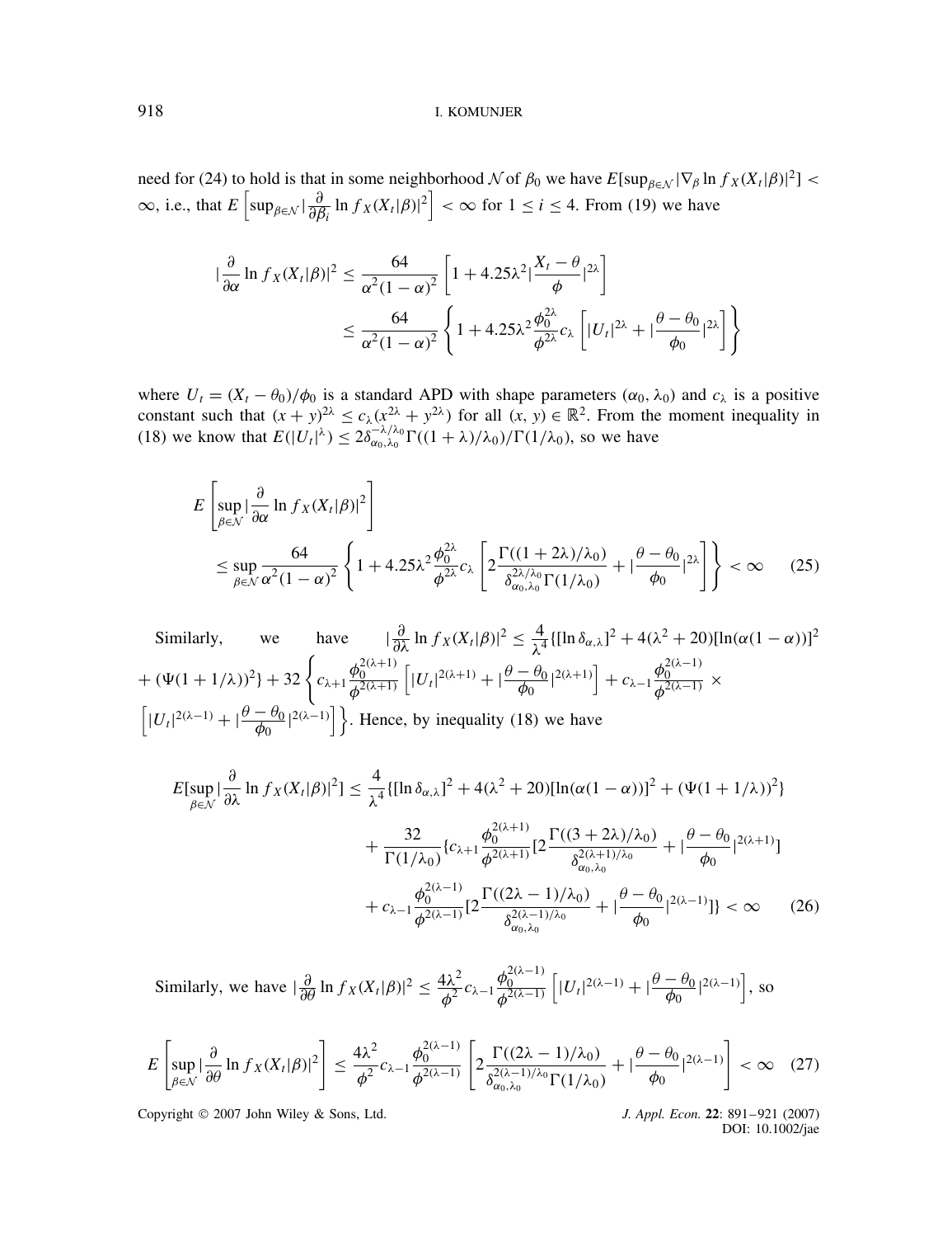Finally, we have  $\left|\frac{\partial}{\partial \phi} \ln f_X(X_t|\beta)\right|^2 \leq \frac{2}{\phi^2}$  $\phi^2$  $\left\{1+4\lambda^2 \frac{\phi_0^{2\lambda}}{\phi^{2\lambda}} c_\lambda \left[|U_t|^{2\lambda}+|\frac{\theta-\theta_0}{\phi_0}|^{2\lambda}\right]\right\}$ , so that by using again the result of inequality (18) we get

$$
E\left[\sup_{\beta\in\mathcal{N}}\left|\frac{\partial}{\partial\phi}\ln f_X(X_t|\beta)\right|^2\right] \leq \frac{2}{\phi^2} \left\{1+4\lambda^2 \frac{\phi_0^{2\lambda}}{\phi^{2\lambda}}c_\lambda\left[2\frac{\Gamma((1+2\lambda)/\lambda_0)}{\delta_{\alpha_0,\lambda_0}^2\Gamma(1/\lambda_0)}+\left|\frac{\theta-\theta_0}{\phi_0}\right|^{2\lambda}\right]\right\} < \infty
$$
\n(28)

Inequalities (25), (26), (27) and (28) imply that  $E[\sup_{\beta \in \mathcal{N}} |\nabla_{\beta} \ln f_X(X_t|\beta)|^2] < \infty$ . Hence, I can apply Theorem 4.4 in Newey and McFadden (1994) to show that  $J_T(\hat{\beta}_T) \stackrel{p}{\rightarrow} J(\beta_0)$ . Given the nonsingularity of  $J(\beta_0)$  and the continuity of the inverse function away from zero, it follows that  $J_T(\hat{\beta}_T)^{-1}$  is consistent for  $J(\beta_0)^{-1}$ , which completes the proof of Proposition 2.

#### ACKNOWLEDGMENTS

I would like to thank the Editor, Tim Bollerslev, and three anonymous Referees for useful comments, which led to a considerably improved version of the paper. Thanks to Yong Bao, Christian Bontemps, Jean-Marie Dufour, Nour Meddahi, Denis Pelletier, George Tauchen and all the participants at the Montreal (2004) CIRANO/CIREQ conference in Financial Econometrics for their comments and suggestions. All computations and simulations are performed in Matlab and the corresponding programs are available upon request from the author.

#### **REFERENCES**

- Aas K, Haff IH. 2006. The generalized hyperbolic skew Student's t-distribution. *Journal of Financial Econometrics* **4**: 275–309.
- Andrews OWK. 1994. Empirical process ethods in econometrics. In *Handbook of Econometrics.* Vol. 4, Engle RF, McFadden DL (eds). Elsevier Science: Amsterdam; 2248–2294.
- Artzner P, Delbaen F, Eber JM, Heath D. 1999. Coherent measures of risk. *Mathematical Finance* **9**: 203–228.
- Ayebo A, Kozubowski TJ. 2003. An asymmetric generalization of Gaussian and Laplace laws. *Journal of Probability and Statistical Science* **1**: 187–210.
- Bain LJ, Engelhardt M. 1973. Interval estimation for the two-parameter double exponential distribution. *Technometrics* **15**: 875–887.
- Balakrishnan N, Basu AP. 1995. *The Exponential Distribution: Theory, Methods and Applications*. Gordon & Breach: New York.
- Balakrishnan N, Chandramouleeswaran MP, Ambagaspitiya RS. 1996. BLUE's of location and scale parameters of Laplace distribution based on Type-II censored samples and associated inference. *Microelectronic Reliability* **36**: 371–374.
- Bassett G, Koenker R, Kordas G. 2004. Pessimistic portfolio allocation and Choquet expected utility. *Journal of Financial Econometrics* **2**: 477–492.
- Bawa VS. 1978. Safety first, stochastic dominance and optimal portfolio choice. *Journal of Financial and Quantitative Analysis* **13**: 255–271.
- Bawa VS, Lindenberg EB. 1977. Capital market equilibrium in a mean-lower partial moment framework. *Journal of Financial Economics* **5**: 189–200.
- Birnbaum A, Mike V. 1970. Asymptotically robust estimators of location. *Journal of the American Statistical Association* **65**: 1265–1282.
- Bollerslev T. 1986. Generalized autoregressive conditional heteroskedasticity. *Journal of Econometrics* **31**(3): 307–328.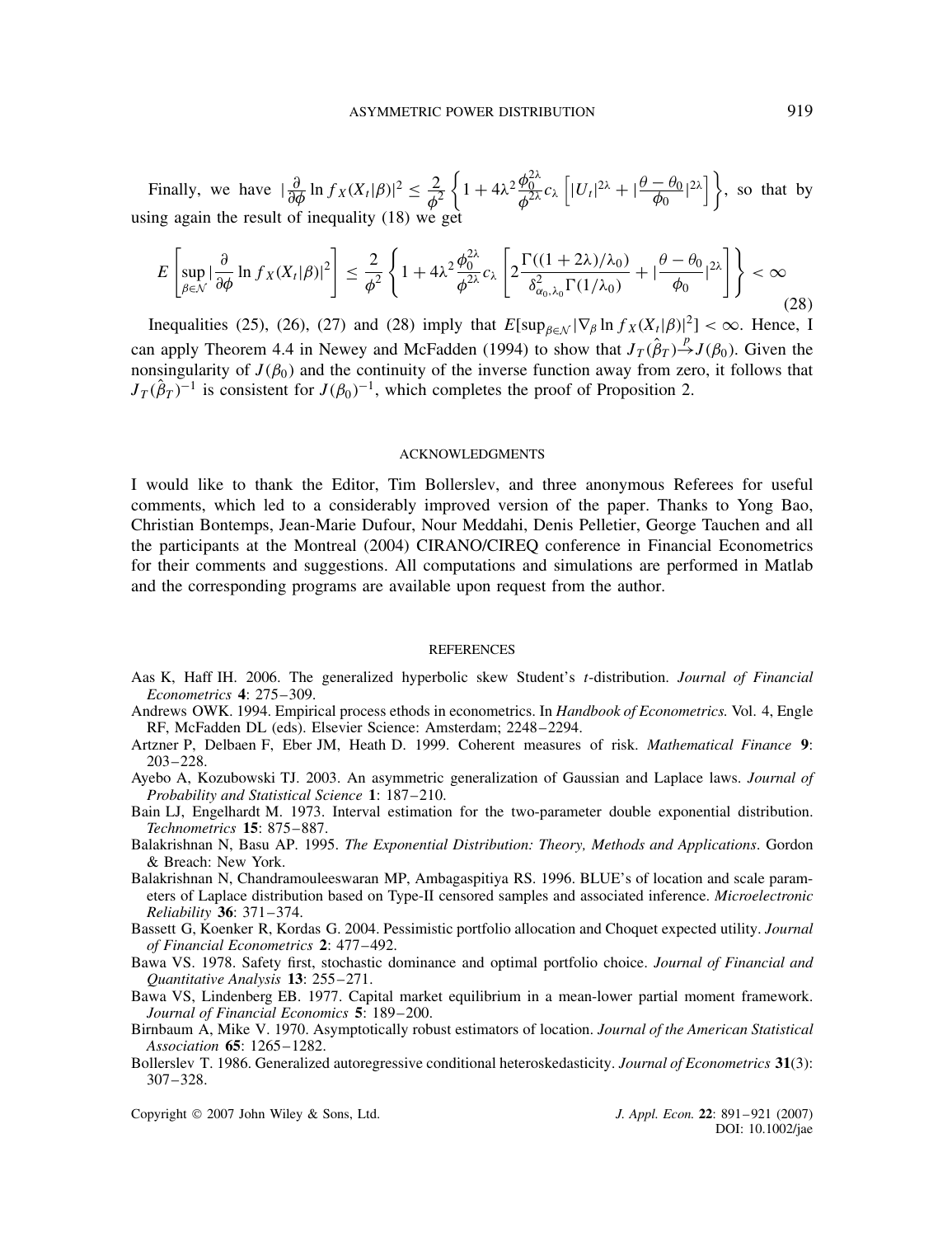- Bollerslev T, Wooldridge JM. 1992. Quasi-maximum likelihood estimation and inference in dynamic models with time-varying covariances. *Econometric Reviews* **11**: 143–179.
- Buchinsky M. 1995. Estimating the asymptotic covariance matrix for quantile regression models: a Monte Carlo study. *Journal of Econometrics* **68**: 303–338.
- Chen XI. 2005. Nonparametric estimation of expected shortfall. Mimeo, Iowa State University.
- Engle RF. 1982. Autoregressive conditional heteroskedasticity with estimates of the variance of United Kingdom inflation. *Econometrica* **50**: 987–1007.
- Feldstein MS. 1969. Mean-variance analysis in the theory of liquidity preference and portfolio selection. *Review of Economic Studies* **36**(1): 5–12.
- Fermanian JD, Scaillet O. 2005. Sensitivity analysis of VaR and expected shortfall for portfolios under netting agreements. *Journal of Banking and Finance* **29**: 927–958.
- Fernandez C, Osiewalski J, Steel MFJ. 1995. Modeling and inference with v-spherical distributions. *Journal of the American Statistical Association* **90**: 1331–1340.
- Fernandez C, Steel MJF. 1998. On Bayesian modeling of fat tails and skewness. *Journal of the American Statistical Association* **93**: 359–371.
- Fitzenberger B. 1997. The moving blocks bootstrap and robust inference for linear least squares and quantile regressions. *Journal of Econometrics* **82**: 235–287.
- Follmer H, Schied A. 2002. Convex measures of risk and trading constraints. *Finance and Stochastics* **6**(4): 429–447.
- Giot P, Laurent S. 2004. Modelling daily value-at-risk using realized volatility and ARCH type models. *Journal of Empirical Finance* **11**: 379–398.
- Govindarajulu Z. 1966. Best linear estimates under symmetric censoring of the parameters of double exponential distribution. *Journal of the American Statistical Association* **61**: 248–258.
- Hanoch G, Levy H. 1969. The efficiency analysis of choices involving risk. *Review of Economic Studies* **36**: 335–346.
- Hansen BE. 1994. Autoregressive conditional density estimation. *International Economic Review* **35**: 705–730.
- Jakuszenkow H. 1979. Estimation of the variance in the generalized Laplace distribution with quadratic loss function. *Demonstratio Mathematica* **3**: 581–591.
- Johnson ME. 1979. Computer generation of the exponential power distributions. *Journal of Statistical Computation and Simulation* **9**: 239–240.
- Johnson NL, Kotz S, Balakrishnan N. 1994. *Continuous Univariate distributions* (2nd edn). Wiley: New York.
- Koenker R, Bassett G. 1978. Regression quantiles. *Econometrica* **46**: 33–50.
- Komunjer I. 2005. Quasi-maximum likelihood estimation for conditional quantiles. *Journal of Econometrics* **128**: 137–164.
- Kotz S, Kozubowski TJ, Podgorski K. 2001. *The Laplace Distribution and Generalizations: A Revisit with Applications to Communications, Economics, Engineering, and Finance*. Birkhauser: Boston, MA.
- Kuester K, Mittnik S, Paolella MS. 2006. Value-at-risk prediction: a comparison of alternative strategies. *Journal of Financial Econometrics* **4**: 53–89.
- Kupiec P. 1995. Techniques for verifying the accuracy of risk measurement models. *Journal of Derivatives* **3**: 73–84.
- Lingappaiah GS. 1988. On two-piece double exponential distribution. *Journal of the Korean Statistical Society* **17**: 46–55.
- Lopez J. 1997. Regulatory evaluation of value-at-risk models. *Federal Reserve Bank of New York Research Paper* 9710.

Markowitz HM. 1952. Portfolio selection. *Journal of Finance* **6**: 77–91.

- McDonald JB. 1991. Parametric models for partially adaptive estimation with skewed and leptokurtic residuals. *Economics Letters* **37**: 273–278.
- McDonald JB. 1997. Probability distributions for financial models. In *Handbook of Statistics*, Vol. 14, Maddala GS, Rao CR (eds). Elsevier Science: Amsterdam; 427–461.
- McDonald JB, Newey WK. 1988. Partially adaptive estimation of regression models via the generalized t distribution. *Econometric Theory* **4**: 428–457.
- McNeil AJ, Frey R. 2000. Estimation of tail-related risk measures for heteroskedastic time series: an extreme value approach. *Journal of Empirical Finance* **7**: 271–300.